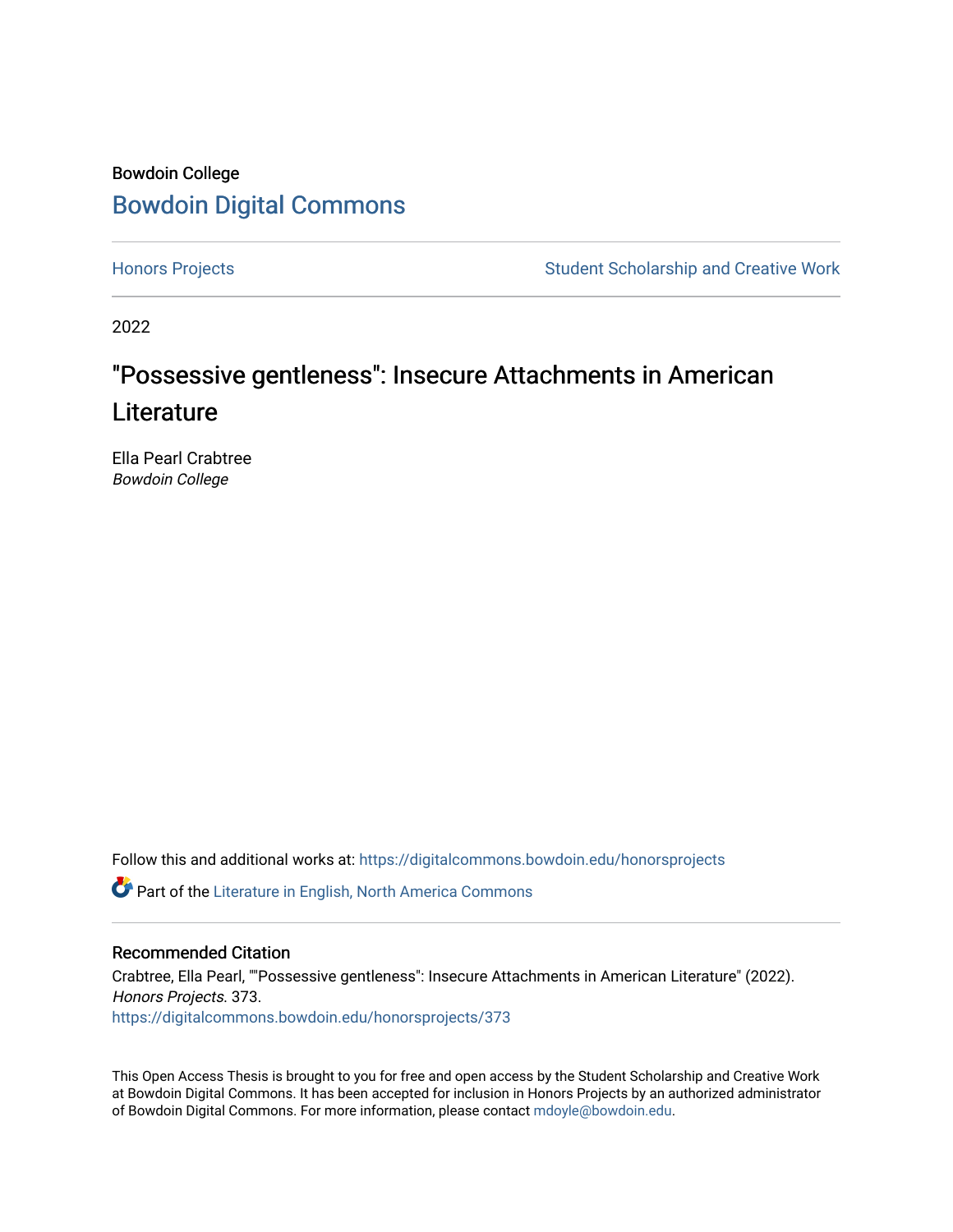"Possessive gentleness": Insecure Attachments in American Literature

An Honors Paper for the Department of English

By Ella Pearl Crabtree

Bowdoin College, 2022

©2022 Ella Pearl Crabtree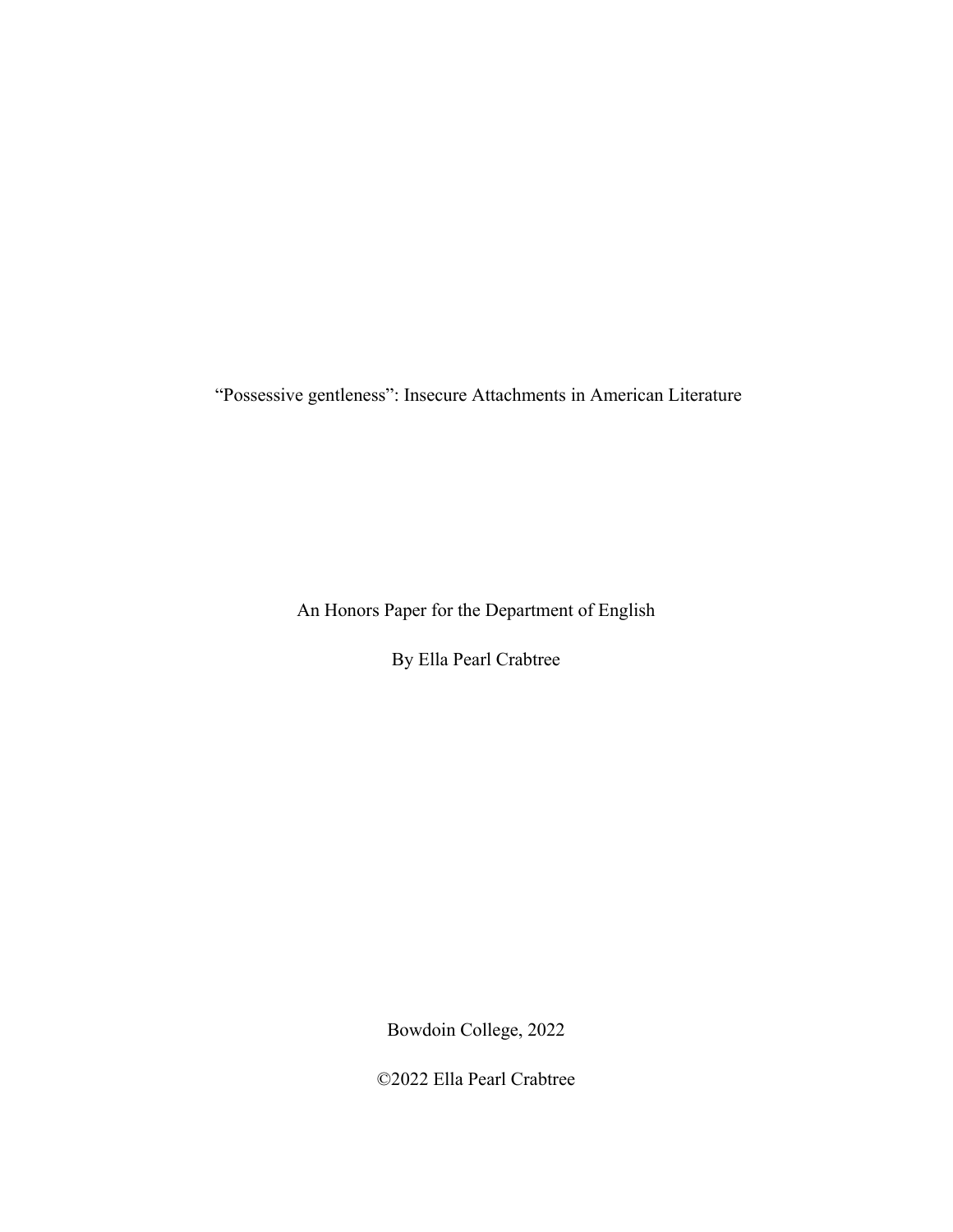### **Table of Contents**

| Acknowledgements                                      | 3              |
|-------------------------------------------------------|----------------|
| Introduction                                          | $\overline{4}$ |
| I: Defining Attachment Theory                         | $\overline{4}$ |
| II: Applying Attachment Theory to American Literature | 7              |
|                                                       |                |
|                                                       |                |

Chapter 1: Interracial Attachments and Christianity in Harriet Beecher Stowe's Anti-Slavery Fiction 11

| I: "Feel for me"                                         |    |
|----------------------------------------------------------|----|
| II: Beyond slavery                                       | 21 |
| III: Disinterested Benevolence                           | 24 |
| IV: Interracial attachment and the enslaved black family |    |

| Chapter 2: "The Battle of Color" in Chester Himes' The Third Generation |     |
|-------------------------------------------------------------------------|-----|
| I: "The battle of color" and attachment outcomes                        | 35  |
| II: "Their appearance meant nothing"                                    | 42. |
| III: (Color) blindness                                                  | 46  |
| IV: Decentering race in the black family                                | 48. |

Chapter 3: "Adults do not talk to us": Attachment and Self-esteem in Toni Morrison's *The Bluest* 

| Eve |                                                  |     |
|-----|--------------------------------------------------|-----|
|     | I: Intraracial and Interracial attachments       | 55. |
|     | II: "The death of self-esteem"                   | 60  |
|     | III: "Suffer the children"                       | 63  |
|     | IV: Selflessness, sympathy, and the black family |     |

| Conclusion  | 70 |
|-------------|----|
| Works Cited | 74 |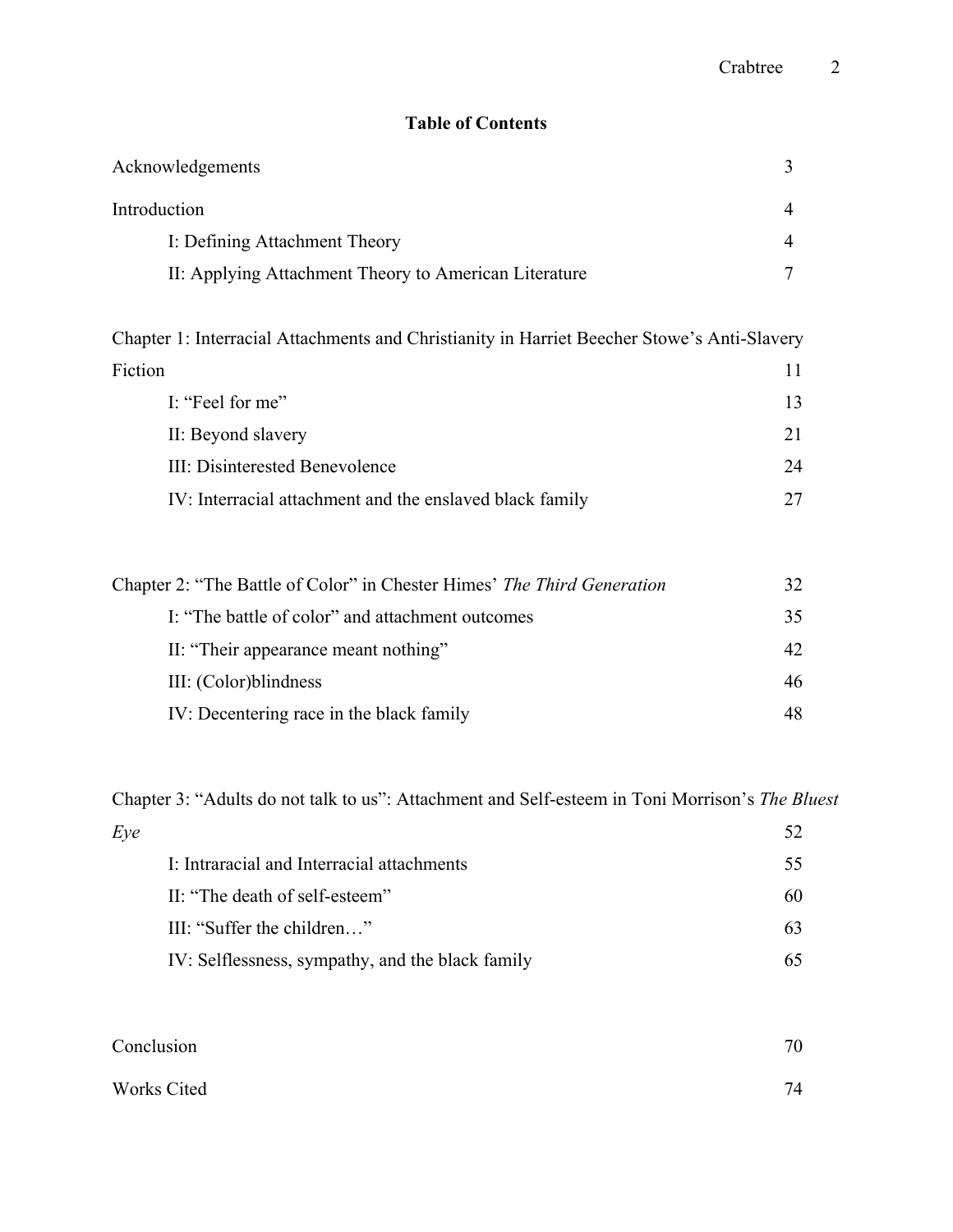#### **Acknowledgements**

To Professor Briefel and Professor Muther, thank you for your invaluable close editing of the many iterations of this project. Your questions and comments are always so thoughtful. To Professor Putnam, thank you for introducing me to attachment theory in my first year at Bowdoin, and seeing me through to my final semester. The interdisciplinary nature of this project is possible because of your help.

To Professor Chakkalakal, without whom I simply could not have finished (or even started) this project. Since my very first days at Bowdoin, you have been the most wonderful teacher and mentor. Thank you for always making the study of American literature compelling, challenging, and constructive.

And of course, to the various attachment figures in my life. To Mom and Dad; you are the most secure of bases. Thank you for your never-ending support. To Owen. To my friends, who have supported me through the highs and lows of this project. I am immensely lucky.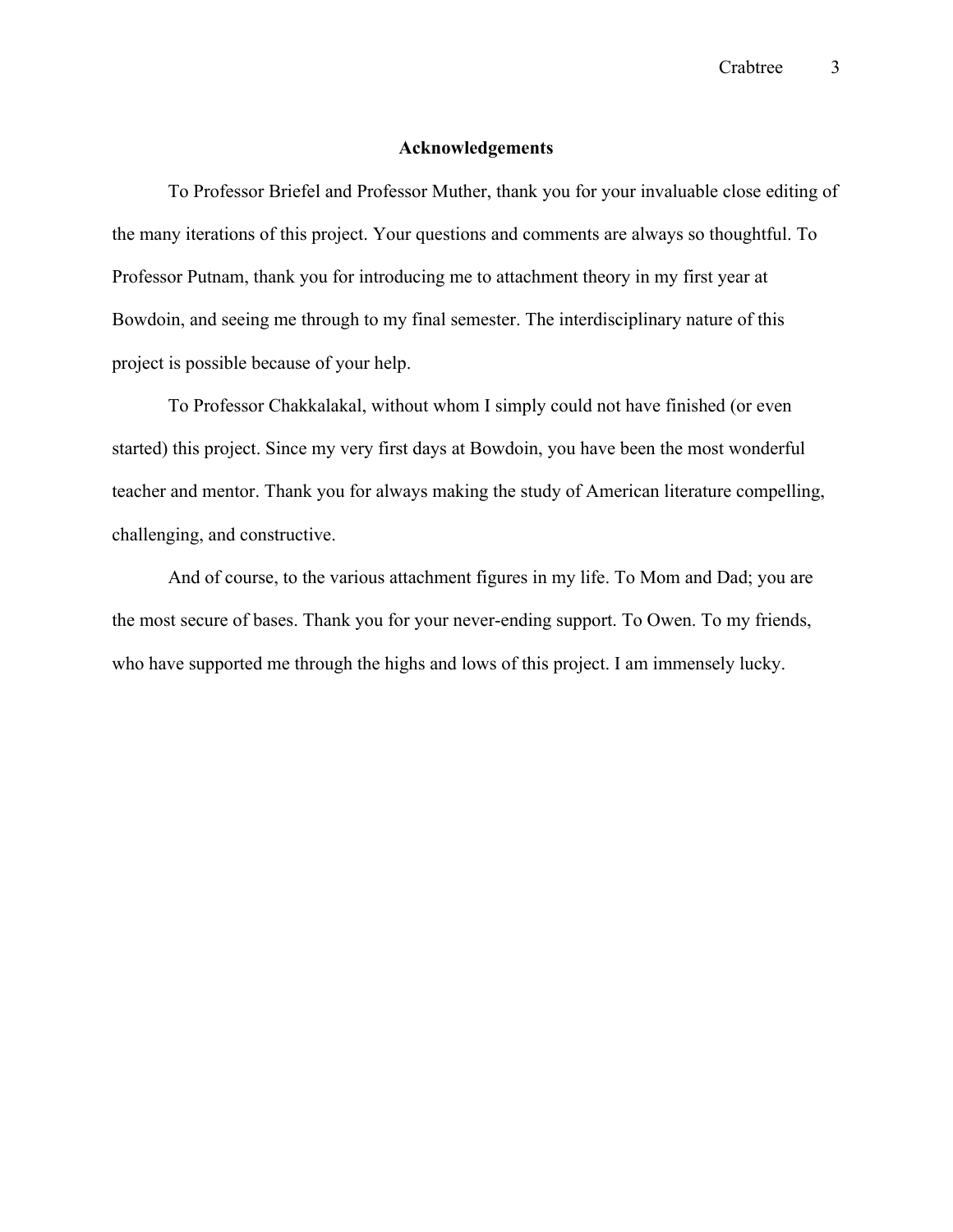#### **Introduction**

#### **I. Defining attachment theory**

Though parent-child attachment began as a psychoanalytic concept utilized by research psychologists and clinicians, it has recently become a discussion topic popular among young people. In the midst of working on this project, in fact, many friends of mine—without knowing of my particular interest—have approached me with their results on an online attachment style quiz, wishing to share their thoughts on the topic. These pop-psychology quizzes do not fully capture how a psychoanalyst might conceive of attachment, and the results they produce are likely shoddy and inaccurate. However, the popularity of these quizzes demonstrates a surge in interest in parental and environmental influences; people are concerned with the way the care they received as children informs who they are today.

Attachment theory is a construct which describes how our relationships with our caregivers inform our psychological adjustment for the duration of our lives. It was originally conceived by John Bowlby in the mid-twentieth century. Bowlby described the theory simply in a 1976 speech before the Royal College of Psychiatrists, entitled "The Making and Breaking of Affectional Bonds":

What for convenience I am terming attachment theory is a way of conceptualizing the propensity of human beings to make strong affectional bonds to particular others and of explaining the many forms of emotional distress and personality disturbance, including anxiety, anger, depression, and emotional detachment, to which unwilling separation and loss give rise. (201)

Typically, attachment theory describes the relationship between a parent and child, or rather a *caregiver* and child; many of the attachment relationships described in this study of American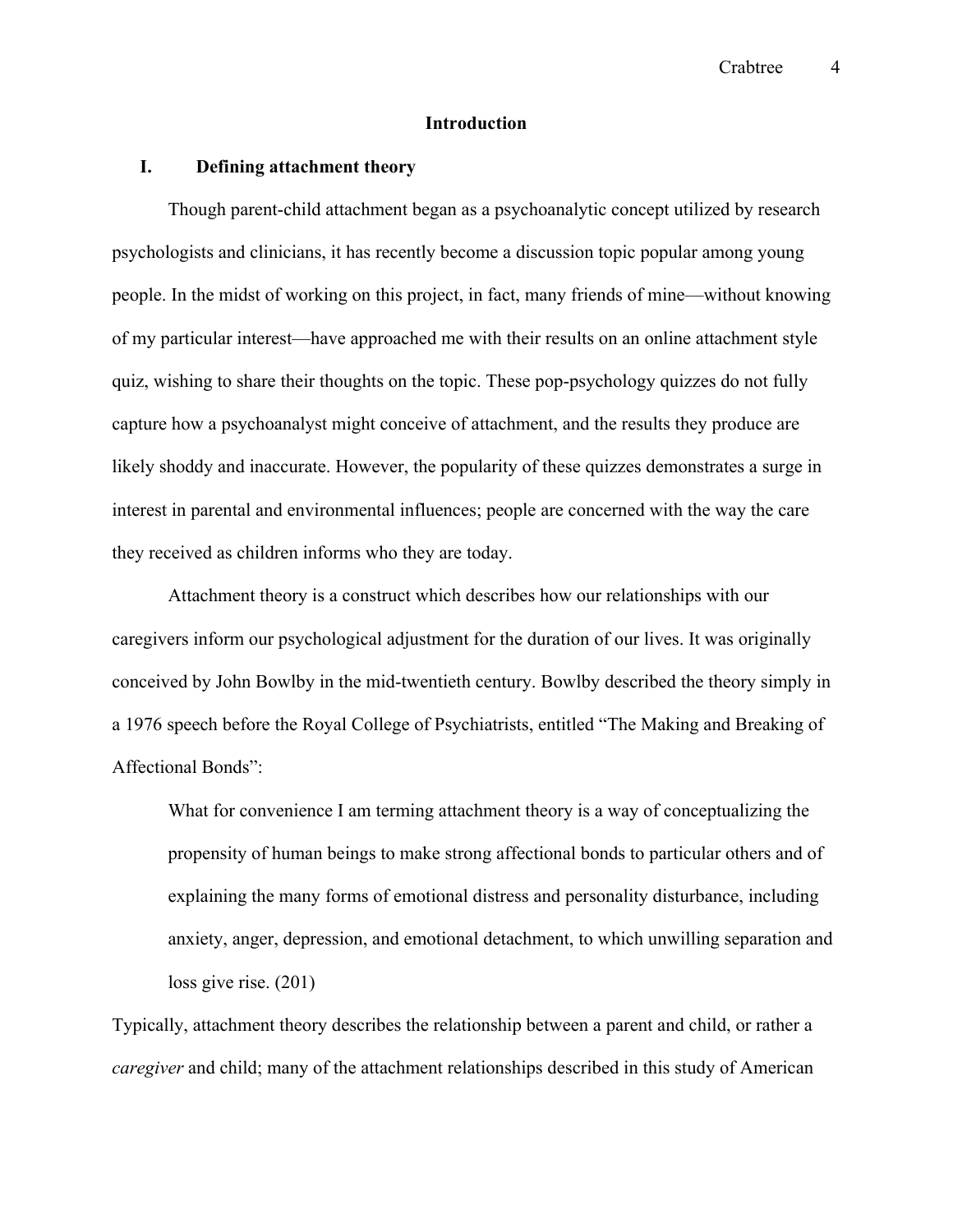literature occur between child characters and caregivers who are not their parents. Due to their "strong affectional bond", children desire closeness with their caregivers, and caregivers desire closeness with their children (*A Secure Base*). The primary variable to consider in observing an attachment relationship is "the extent to which a child's [caregiver] (a) provide[s] him with a secure base and (b) encourage[s] him to explore from it" (*The Making and Breaking of Affectional Bonds* 206).

A child's attachment relationship to their caregiver is related to the parenting that a child receives. "Through repeated interactions with the same adults over time, infants begin to recognize their caregivers and to anticipate the behavior of primary caregivers" (Weinfeld 79); through observing their caregivers and learning to anticipate their responses, children gain an understanding of their environment, and whether or not they will be parented warmly, supportively, affectionately, consistently, sensitively, etc. 'Sensitivity' is the parental quality most often associated with attachment. A meta-analysis on the antecedents of attachment found that "maternal sensitivity, defined as the ability to respond appropriately and promptly to the signals of the infant, indeed appears to be an important condition for the development of attachment security" (DeWolff 584). Other parental factors associated with attachment security include (but are not limited to) stimulation, positive attitude, and emotional support (DeWolff 585). Essentially, "the extent to which a caregiver is able to meet [an infant's] needs, both physically and emotionally, with the right sensitivity, intensity, immediacy, and consistency, will dictate whether a secure attachment is formed (Sherry et al. 2).

Broadly, a child's attachment to their caregiver might be secure or insecure. Secure attachment is related to sensitive, responsive, and consistent parenting. As for insecure attachment, it has been observed that "mothers of infants who would later be classified as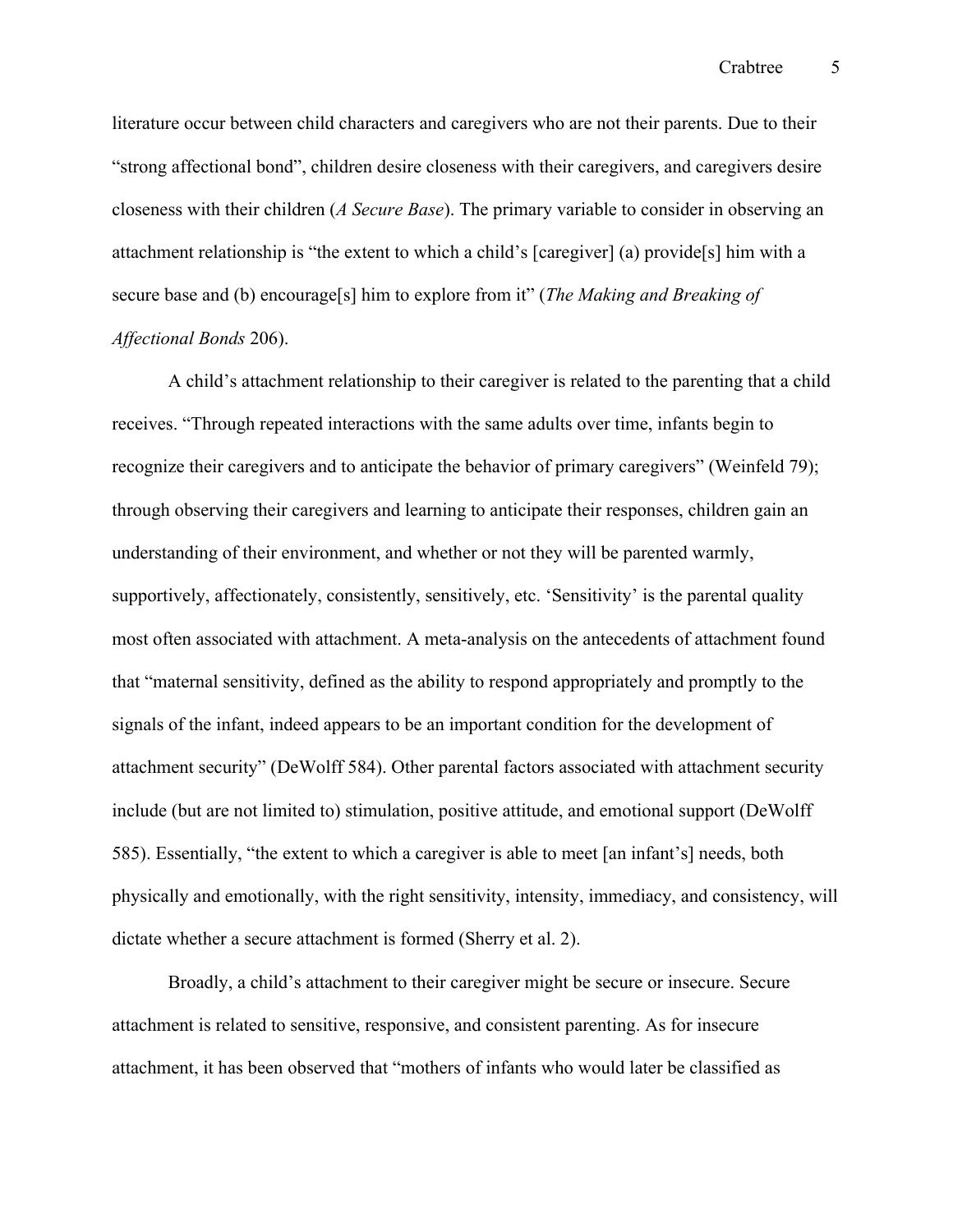insecure[ly attached] were less sensitive in interactions, more interfering with the children's behavior, and less responsive to the children's bids than mothers of infants who would later be classified as secure" (Weinstein 83).

There are three different categories of insecure attachments which more specifically describe the nature of the parent-child relationship and the antecedent parenting behavior. These categories are as follows: (1) children with insecure-avoidant attachment styles tend to be less empathetic and more prone to anger and aggression, and have typically received unresponsive, unaffectionate parenting, (2) children with insecure-resistant attachment styles tend to be more fearful and less confident, and have typically received intrusive or inconsistent parenting, and (3) children with disorganized attachment styles tend to have internalizing and/or externalizing behaviors, are at higher risk of dissociation, and have typically received neglectful or abusive treatment. $1$ 

When attachments between caregivers and children are thwarted, both parties experience deprivation and loss, and may suffer harmful psychological effects (Marrone 15). One's attachment relationship with their caregiver —and which attachment style they develop in infancy-- is important beyond childhood; attachment is believed to influence one's internal working models of relationships generally, impacting the nature and stability of one's future romantic and platonic relationships, as well as one's relationship with their own children. The

<sup>1</sup> Psychologists often assess infant attachment styles using the Strange Situation test (Ainsworth 1970), which allows researchers to distinguish each of the 4 attachment styles: secure, insecure-avoidant, insecure-resistant, and disorganized. In this test, infants are observed while they explore a room in the presence of their caregiver, and then their response to the caregiver's absence and reintroduction is observed. Securely attached children use their caregiver as a secure base from whom to explore and to whom to return when they need comfort. They are stressed upon separation and joyed and soothed when their parents return. Insecure-avoidant children may not be distressed when separated from their parent and may avoid or ignore them upon return. Insecure-resistant children may be extremely distressed upon separation, and though they seek their caregiver upon return, will not be soothed. Children with disorganized attachment styles may behave oddly during the strange situation test, stilling or engaging in repetitive movement. Their apprehension upon the caregiver's return is often clear.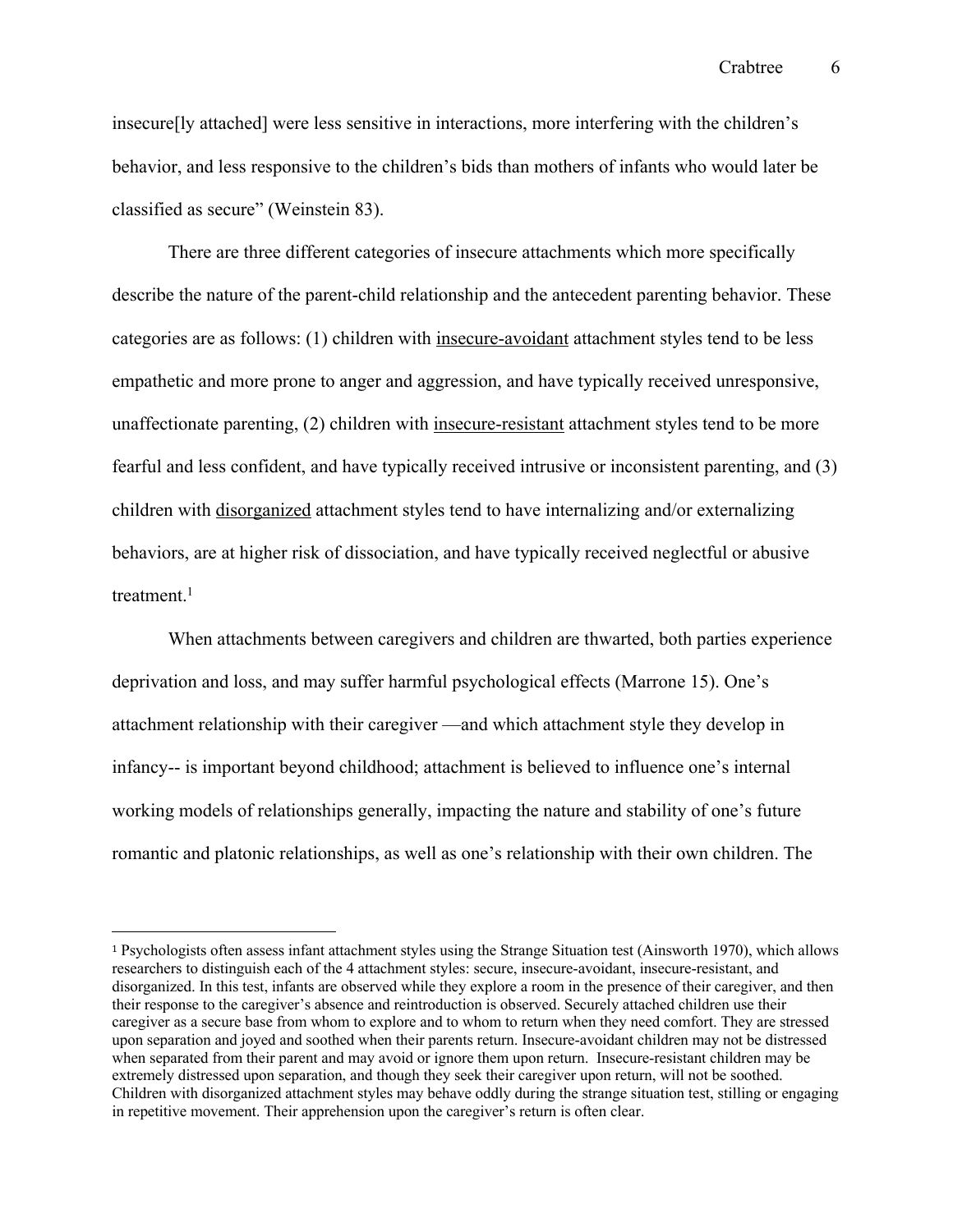theoretical predictions of attachment theory "relate to feelings of self-worth, expectations regarding others, and capacities for close relationships" (Weinstein 95). Decades of research support the idea that early parenting has lifelong implications for children's health and development (Kim, Sin‐Hyang, et al. 58).

#### **II. Applying attachment Theory to American Literature**

In this project, I borrow the construct of attachment from the field of psychology and apply it to characters in American literature. More specifically, I study three authors whose fiction concerns black children's experiences of attachment at different moments in American history: Harriet Beecher Stowe, who wrote in the late-nineteenth century and describes attachments in the context of institutionalized slavery; Chester Himes, who wrote in the midtwentieth century and describes one family's struggle to form and preserve secure attachments with their children during institutionalized segregation; and Toni Morrison, who wrote in the late-twentieth century, and describes insecure attachments in a partially integrated but deeply prejudiced environment.

Each novel I have chosen to examine— *Uncle Tom's Cabin* (1851), *Dred: A Tale of the Dismal Swamp* (1856) and *The Minister's Wooing* (1859) by Harriet Beecher Stowe, *The Third Generation* (1954) by Chester Himes, and *The Bluest Eye* (1970) by Toni Morrison*—* chronicles insecure attachments formed in the context of poor or insufficient caregiving. Beyond their generally domestic subject matter and focus on parent-child relationships, parallels abound between the novels selected: both Stowe and Morrison demonstrate the hazards of interracial attachment between black caregivers and white children, as these attachments take attention away from those caregivers' own (black) children, and they both suggest (Stowe quite explicitly, Morrison subtly) commitment to Christian selflessness and sympathy as a potential way forward;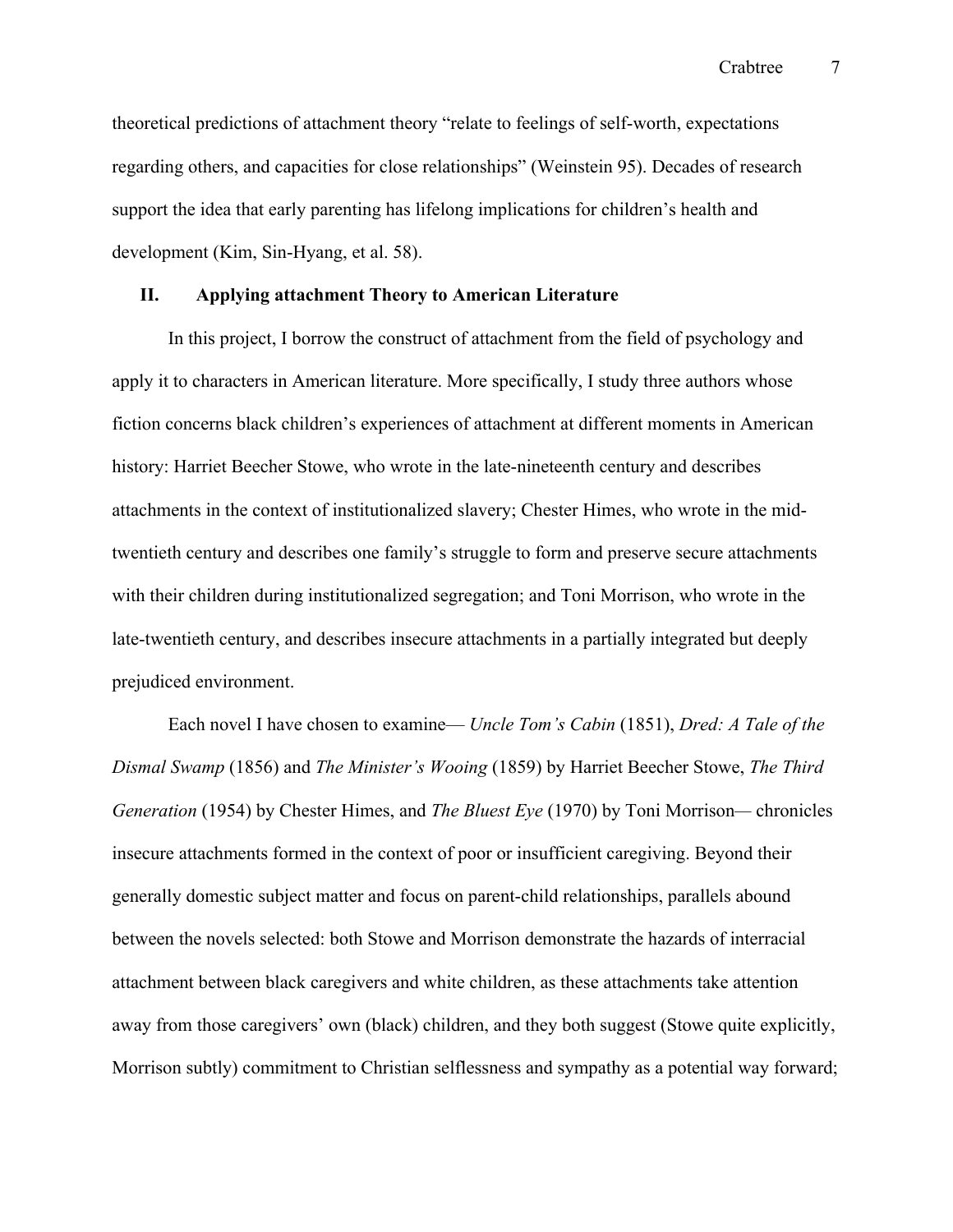Himes references Stowe in his depiction of a modern "Uncle Tom"; both Himes and Morrison demonstrate the lingering effects of slavery on the black family, and both closely follow *children* as the protagonists of their stories. These parallels elucidate common threads in depictions of attachment and family, even across time and genre, in American literature.

Because attachment theory was conceived in the mid-late twentieth century, Stowe and Himes were certainly not cognizant of it as they wrote their fiction. Because the theory has primarily been used within the field of psychology, it is doubtful that Morrison would have considered it as she wrote her novels. However, attachment theory is nonetheless highly useful to apply to these texts, as it provides common terminology with which to describe parenting and mothering not as a biological relationship, but a functional one, a simple "desire [for] closeness" between a caregiver and a child. Furthermore, it offers a way to categorize, and more systematically 'judge' caregiver-child relationships as secure or insecure, and healthy or unhealthy.<sup>2</sup>

Psychology is the scientific study of human behavior and mental processes. The nature of the discipline is to focus on these processes and behavior within the individual human mind. However, when applied to American literature, attachment theory takes on broader significance. As these novels suggest, slavery and its legacies of segregation, racial discrimination, and the notion of black inferiority (each of which are broad, societal, "macro" concerns), impact

<sup>2</sup> Though secure attachments are typically conceived of as healthy, or beneficial, and insecure attachments are conceived of as unhealthy, this perspective is admittedly simplistic. As psychology researcher Jay Belsky notes in his paper "The Development of Human Reproductive Strategies: Progress and Prospects", "what many conceptualize as manifestations of 'nonoptimal' development (e.g. insecure attachment, aggression, risk taking, early sexual debut), evolutionary-minded thinkers regard as potential alternative tactics for dispersing genes across generations and thereby enhancing reproductive fitness under the ecological conditions that give rise to them" (Belsky 310). With specific regard to attachment, attachment security "convey[s] information about risk and uncertainty from the extrafamilial world through the parent-child relationship to the child" (313). Throughout this project, I will characterize insecure attachments negatively, but it is important to note that they are not purely 'bad' – they have the evolutionary purpose of preparing children for potentially hostile environments.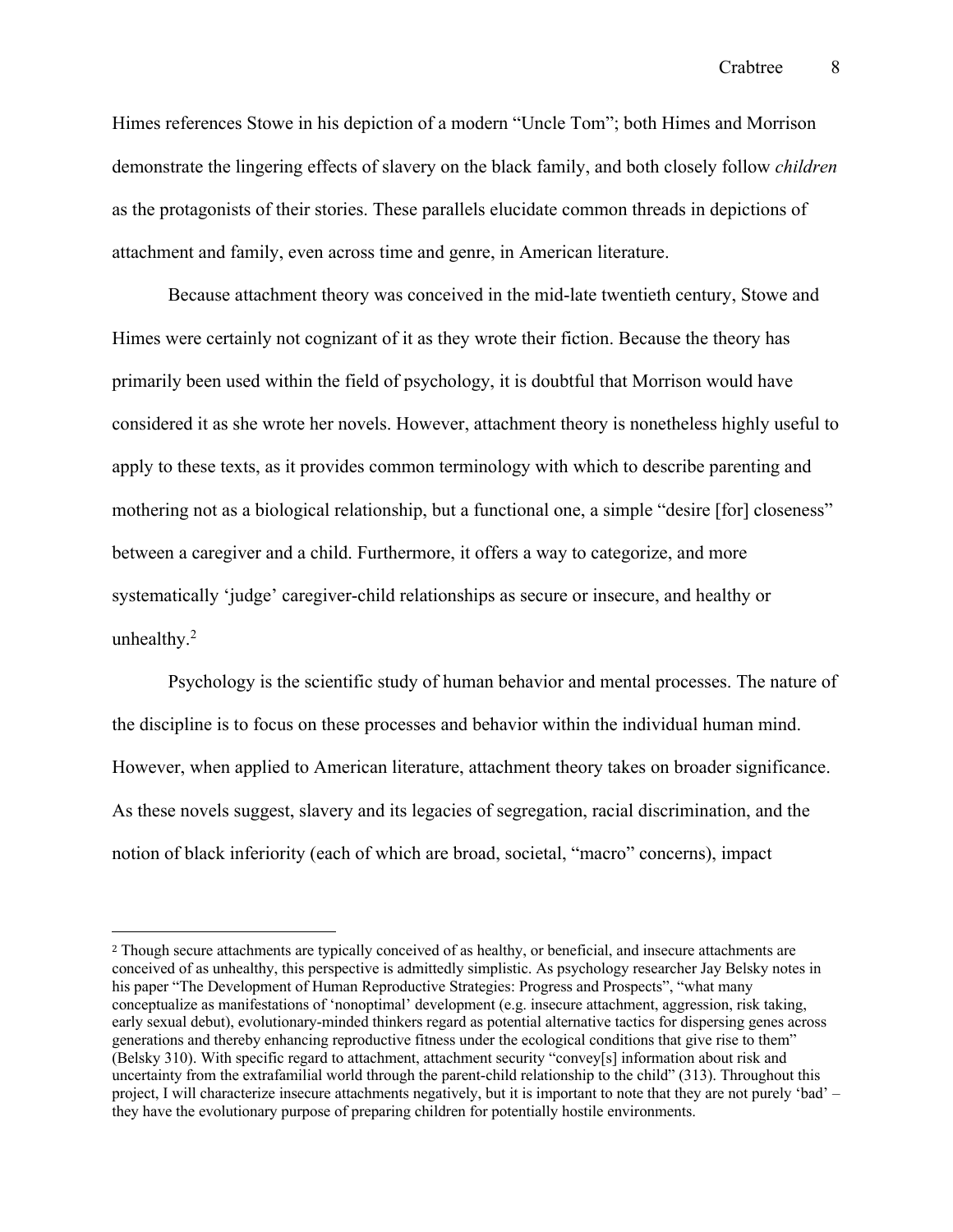families, and attachment relationships, on the "micro" level. Conversely, these works also suggest that changing beliefs and cultural values at the "micro" individual, familial level can influence communities at the "macro" level. Taken together, Stowe, Himes, and Morrison each view the family as a portal to understand societal issues, as well as a vehicle through which to fix them. With view to this exchange between family and broader communities, an exchange emphasized by the literature I examine here, attachment takes on societal importance.

It is also fruitful to study child attachment through literature because fiction offers a distinctive window to the personal and the unspeakable. Though another discipline might capture, say, that black mothers took nannying jobs with white families out of economic need in the late-twentieth century, fiction (written in first or close third person, as these novels are) offers an intimate perspective reflecting the feelings and thoughts of its characters. For example, Morrison's *The Bluest Eye* captures Claudia's understanding of her family, and Pecola's horrific assault, in a highly personal way. I would argue that where the voices and perspectives of children, perspectives which are of utmost importance to understanding attachment relationships, are often obscured or overlooked in the historical record, they are recorded and preserved through fiction.

Moreover, fiction does more than describe— it is often intended to *move* the reader. In Stowe's conclusion to *Uncle Tom's Cabin*, she begs readers, particularly the white mothers who comprise her audience, to "pity" the enslaved characters depicted in the story (*Uncle Tom's Cabin* 631). As works of sentimental fiction, Stowe's novels overtly seek to harness the sympathies of the reader to encourage them to think or behave in a new (in Stowe's case, more Christian, more selfless) manner in the future. Though Himes and Morrison's novels do not belong to the sentimental genre, their work similarly requests sympathy and engagement from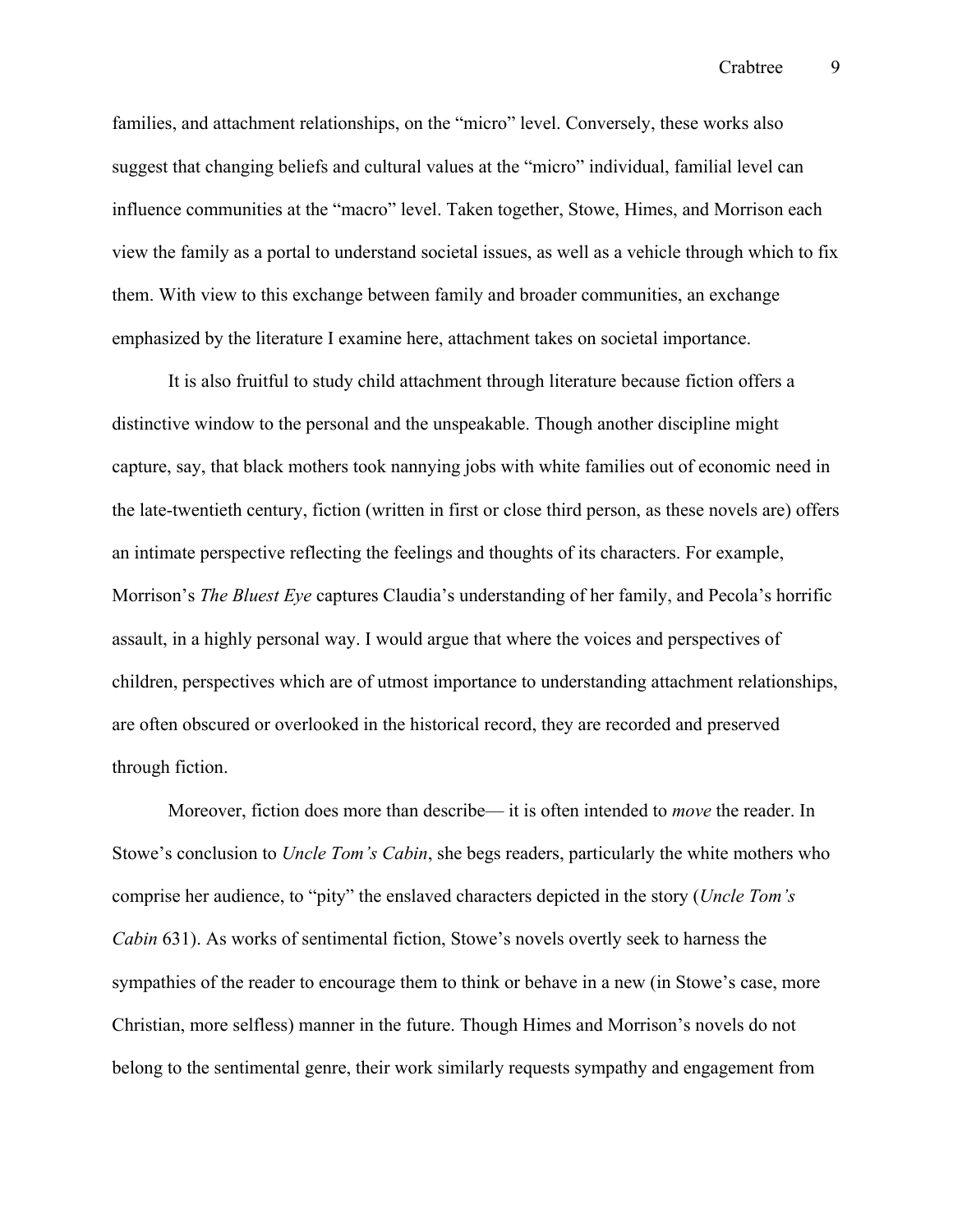their audience. In Morrison's retrospective foreword to *The Bluest Eye* (which is written in 1993, 13 years after the novel's original release date), she laments that "many readers remain touched but not moved" (Morrison xxi).

That literature seeks to move us is perhaps obvious, but determining *what* exactly we should be moved to believe or do is one task of the close reader. In the following chapters, I will analyze Stowe, Himes, and Morrison's depictions of attachment with this venture in mind. I ask: What relationship do the child characters' in these narratives have with their attachment figures? Why, in each of these stories, do young black characters appear to experience less secure attachments than their white counterparts? What social critique— and specifically, *parental* critique— do these depictions of families offer us? And what do these novels suggest *we*, as readers, do once we are "moved" by such accounts?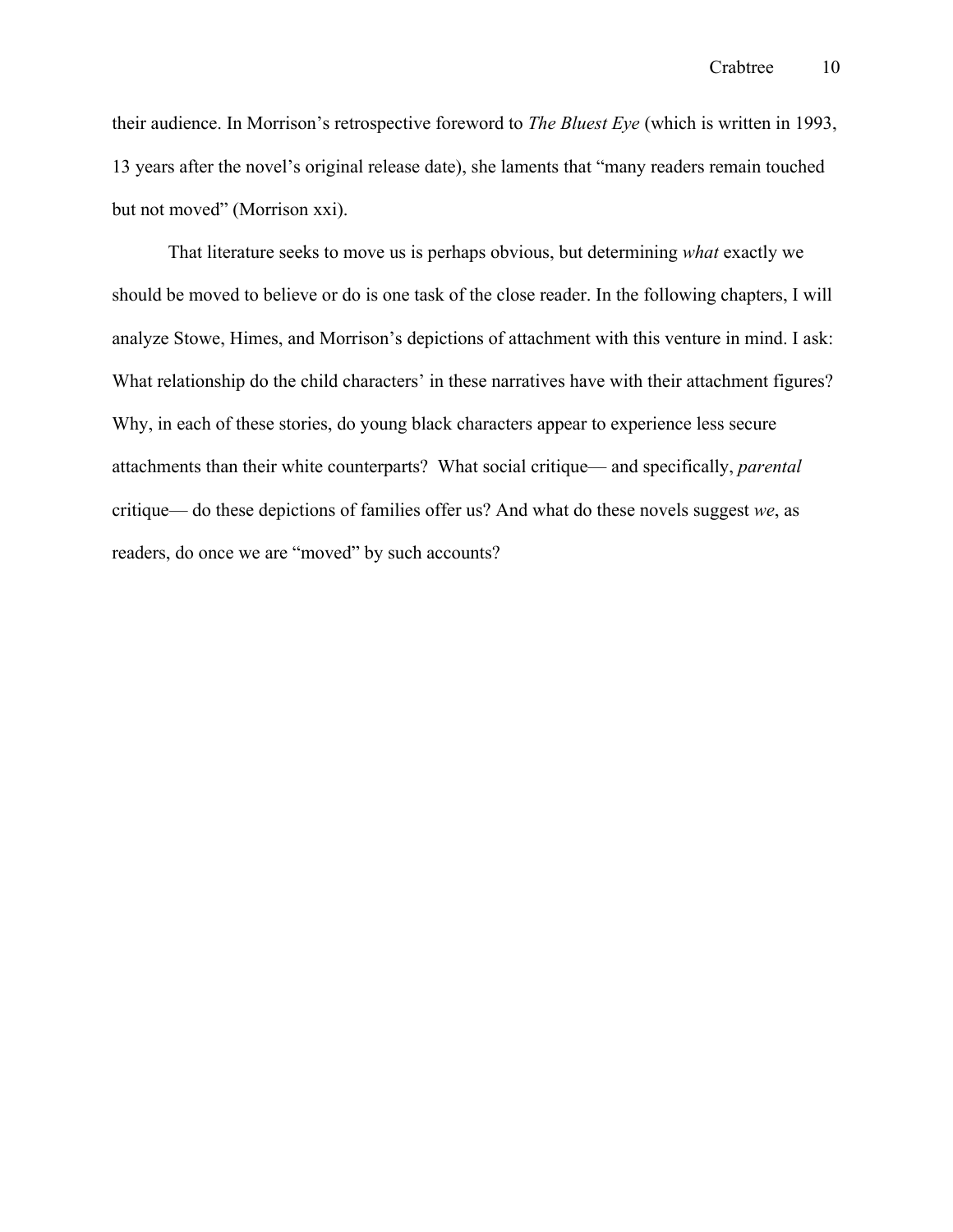#### **Chapter 1**

#### **Interracial Attachments and Christianity in Harriet Beecher Stowe's Anti-Slavery Fiction**

An early introduction of *Uncle Tom's Cabin* details Stowe's original conception of the novel—Stowe claimed that sitting in a pew in the First Parish church in Brunswick, Maine, the scene of Tom's death came to her as a "tangible vision" (*Uncle Tom's Cabin,* 1878 Introduction). After she wrote this original scene, the rest of the "book insisted upon getting itself into being" (1878 Introduction); Stowe attributes the novel's authorship — 'writing itself' — to God. Stowe's insistence on divine intervention, as well as the overtly religious conflict within the novel, suggests that *Uncle Tom's Cabin* is not only a political or literary work as many critics assert but also a religious, even evangelical, project.3 In fact, beyond *Uncle Tom's Cabin* and throughout her writing career, Stowe's faith proves central to her role as a literary author; though the subject matter of her work changes, her faith— the bedrock of her anti-slavery perspective— remains steady. In Stowe's novels, particularly faithful characters' commitment to family and selflessness manifests in interracial attachments. It is through these interracial attachments that Stowe produces her most compelling arguments that slavery is a corrupt, unholy institution.

<sup>&</sup>lt;sup>3</sup> Lisa Logan argues that the novel's purpose is to demonstrate how "slavery undermines domestic ideology, and, therefore, threatens the foundation of American society" (Logan 46). This is a fundamentally political argument; it locates the source of conflict and change in secular ideology. Other scholars, such as Stephen R. Yarbrough and Sylvan Allen, have argued that Stowe's motives for writing were clearly "religious" (Yarbrough & Allen 58). Jane Tompkins' famous essay, "Sentimental Power: *Uncle Tom's Cabin* and the Politics of Literary History", emphasizes Stowe's insistence upon "religious conversion as the necessary precondition for sweeping social change" (Tompkins 132). However, despite her acknowledgement of religious purpose, she still frames Stowe's goal as a primarily "political" one: "to bring in the day when the meek— which is to say, women— will inherit the earth" (Tompkins 139). This theory acknowledges the complex relationship between religion and politics, aptly noting that Stowe's purpose is not necessarily confined to one or the other. As Tompkins identifies, though Stowe believes religion is the appropriate vehicle of change, she expects that that change will manifest politically, both in credit to women's unique sentimental power, and in the end of slavery.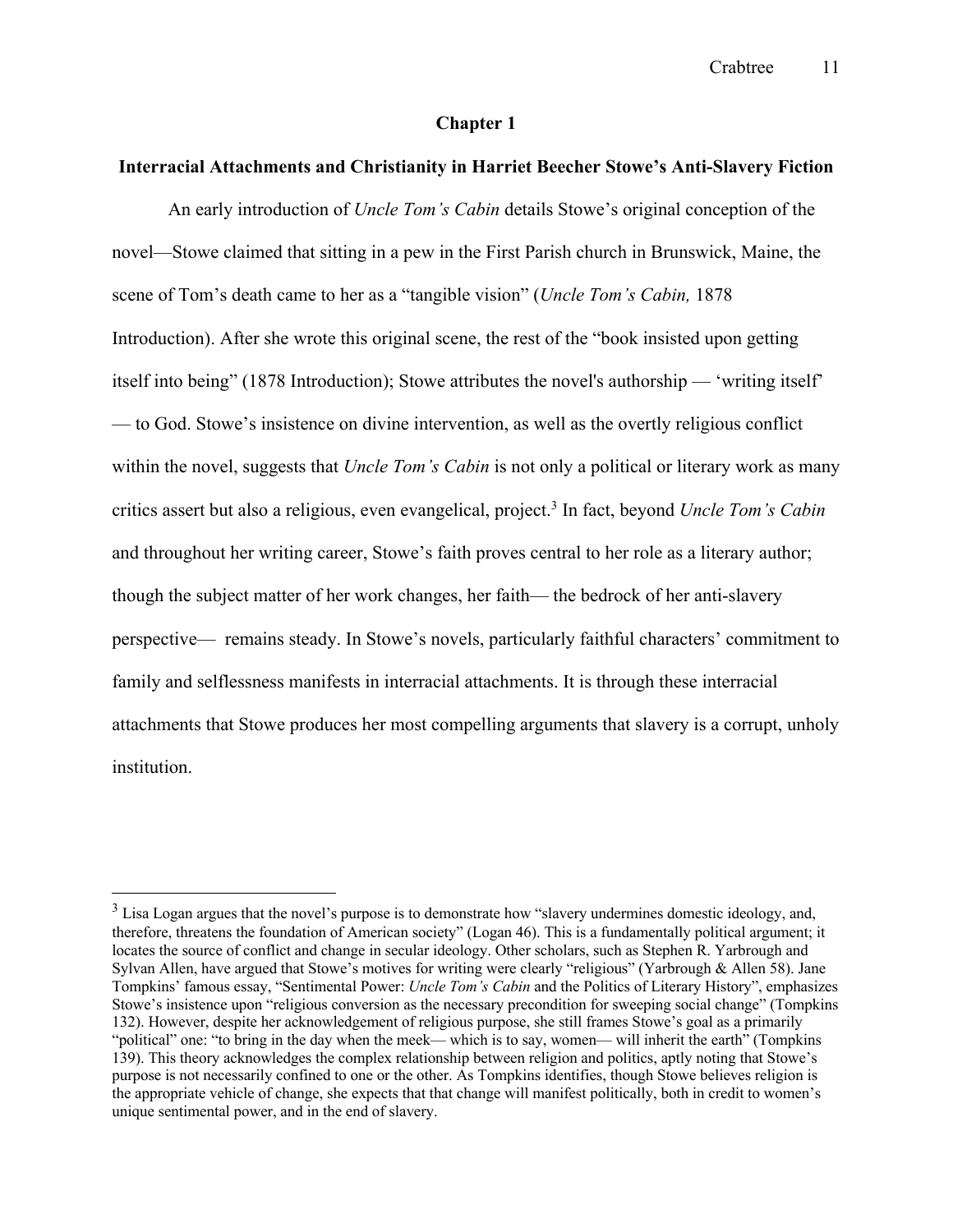Here I will examine three of Stowe's novels that engage most critically with faith, attachment, and their relationship to the institution of slavery: *Uncle Tom's Cabin,* published serially in *The National Era* starting in June 1851; *Dred: Tale of the Dismal Swamp*, published in 1856; and *The Minister's Wooing,* published in 1859. Each of these novels is imbued with a Christian doctrine focused on the virtues of selflessness and family life, which were central to the cultural values of mid-nineteenth century America. In Stowe's world, selflessness and family orientation (which both result from piousness) are paramount. Disinterested benevolence, a Christian doctrine advocating for radically selfless love (Post 356) is an important component of Stowe's religious philosophy, particularly in her later works. Uncle Tom, Tiff, and Candace (the central black characters of *Uncle Tom's Cabin*, *Dred*, and *The Minister's Wooing*, respectively) are the true heroes of Stowe's fiction, because they embody selflessness, family orientation, and disinterested benevolence. Their superior embodiment of these values and exemplary religiosity make them remarkably sympathetic to the strife of other characters. This sympathy manifests in interracial attachments between these black characters and white children.

Though the presence of interracial attachment is consistent throughout Stowe's work, each of these antislavery novels represents these attachments in a different light. In *Uncle Tom's Cabin*, interracial attachment works as a paradoxical indictment of slavery; slavery creates these attachments by requiring integrated households, and subsequently destroys them through economic transactions (i.e., selling enslaved caregivers) and cruelty (e.g., Tom's death). Thus, narratives of interracial attachments expose the impossibility that Christian faith and the institution of slavery can coexist. In *Dred*, Stowe introduces interracial attachment as a component of post-slavery families. These attachments persist because black caregivers continue to sympathize with white children and families, perhaps to their own detriment. *Minister's*,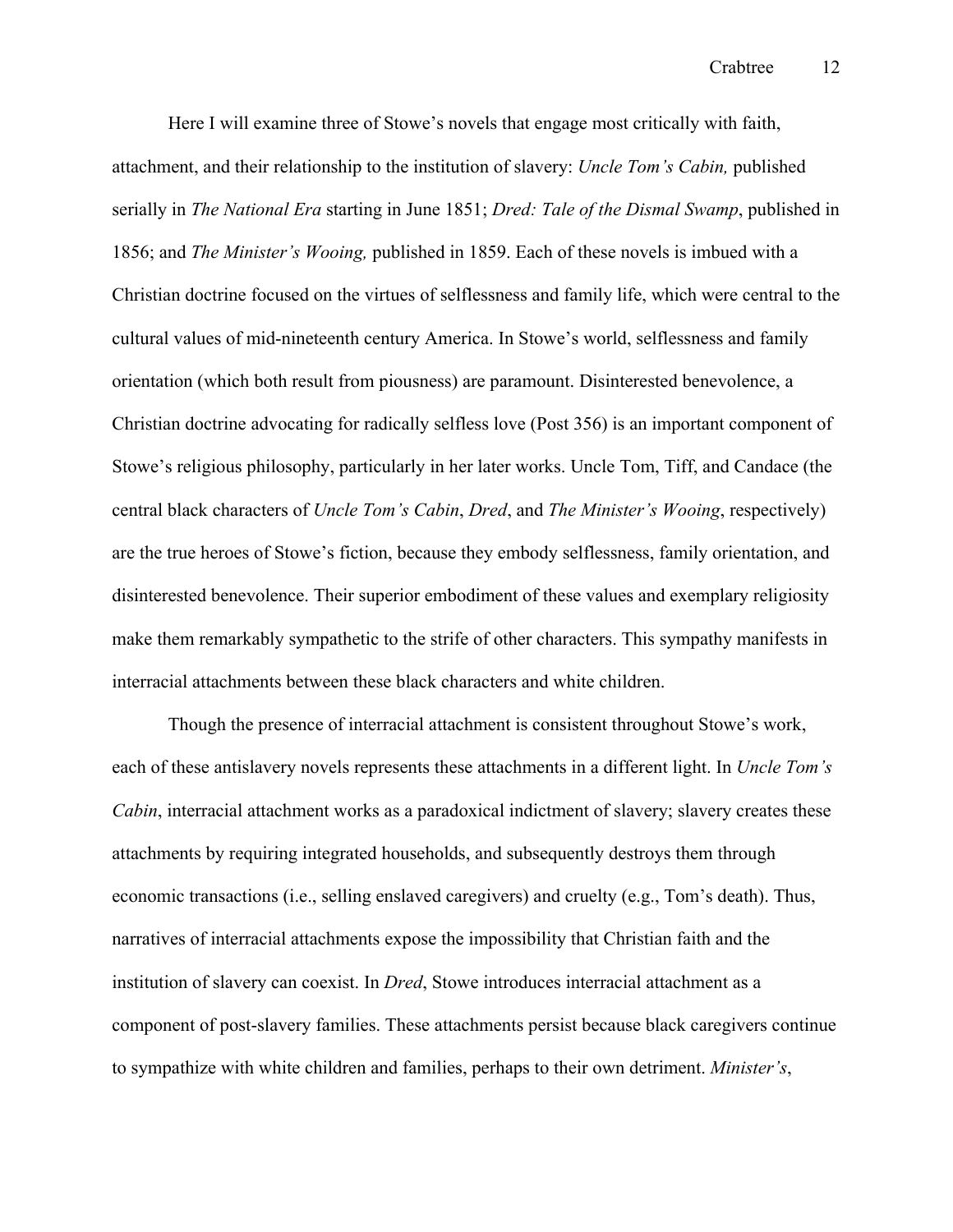which is distinct from the other two novels in both its setting—New England—and its genre historical fiction-- complicates the idea of interracial attachment as a fixture of post-slavery families. Though emancipated, Candace's attachment to white children, particularly her attachment to James Marvyn, keeps her functionally enslaved to the very family that freed her. That Candace's enduring faith results in her continued enslavement suggests a potential drawback of interracial attachment and the religious doctrine which underlies it: where interracial attachments exist, black caregivers cannot fully attend to their own lives, or to those of their own children. Consider the absence of black children throughout Stowe's work. Tiff and Candace can devote themselves to white children only because they do not have children of their own; Tom can devote himself to white children only when he is forced to leave his own behind. Thus, disinterested benevolence comes at a price: the attachments of black children to their black parents.

#### **I. "Feel for me"**

Motherhood is central to *Uncle Tom's Cabin*. The novel includes various anecdotes of mother-child relationships thwarted by slavery: Cassy, Hagar, Susan each lose their children to various misfortunes. Eliza, one protagonist of *Uncle Tom's Cabin*, only evades separation from her child by escaping slavery entirely. But despite these many examples of enslaved children passing, Stowe emphasizes the *shared* experiences of black and white women, rather than distinguishing enslavement as the sole underlying condition of such tragedies. On Eliza's journey North, she requires the assistance of various white families— to obtain help, she uses the condition of motherhood as common ground with her potential aids. When she arrives at Senator Bird's doorstep, she asks his wife, Mrs. Bird, if she has lost a child, which Mrs. Bird has. "Then you will feel for me" (*Uncle Tom's Cabin* 120), Eliza says. Confident that the universally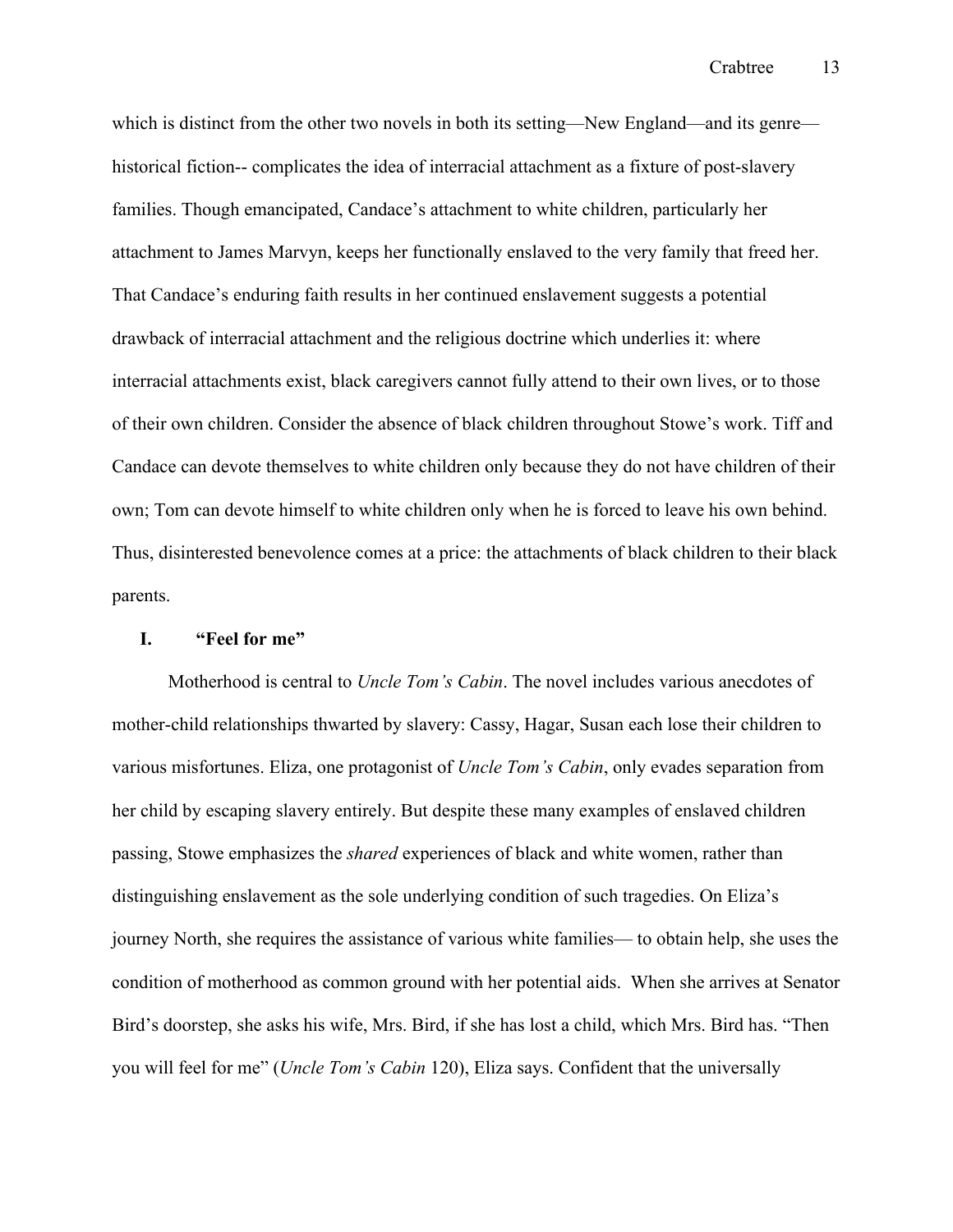understood tragedy of losing one's child will resonate with Mrs. Bird, Eliza finds refuge in the Birds' home. Later, in the Quaker household, Ruth claims that "if [she] didn't love John and the baby, [she] should not know how to feel for [Eliza]" (197). Here, Ruth specifies her experiences with children and family as the root of her ability to empathize with others. The helping hands of Mrs. Bird, Ruth, and other white women — resulting from their empathy and shared experience of motherhood— are indispensable to Eliza's path to freedom. In the novel, the rhetoric of motherhood is Eliza's most important persuasive tool and makes mothers the most sympathetic supporters of the anti-slavery cause.

Stowe harnesses the supposed sympathetic nature of mothers to appeal to her audience, who are made up of mostly Northern, white women (who are *also* likely mothers). At the close of *Uncle Tom's Cabin*, when Stowe makes her explicit anti-slavery statement, she appeals to this audience specifically:

And you, mothers of America, — you, who have learned, by the cradles of your own children, to love and feel for all mankind, — by the sacred love you bear your child! … I beseech you, pity the mother who has all your affections, and not one legal right to protect, guide, or educate, the child of her bosom. (631)

Here, she claims that motherhood not only helps women care for their own children and families, but for "mankind" more generally. For Stowe, children inspire "sacred love" and empathy, and motherhood constitutes a uniquely selfless, Christian state of being. She asks that mothers harness their exceptional power to *sympathize with* others, particularly enslaved mothers. Though sympathy originates as a feeling, in Stowe's novels, it manifests as action— Ruth and Mrs. Bird's sympathy lead them to risk their own safety by taking in Eliza. Mothers, then, in their unique capacity to sympathize with others, are also uniquely capable of taking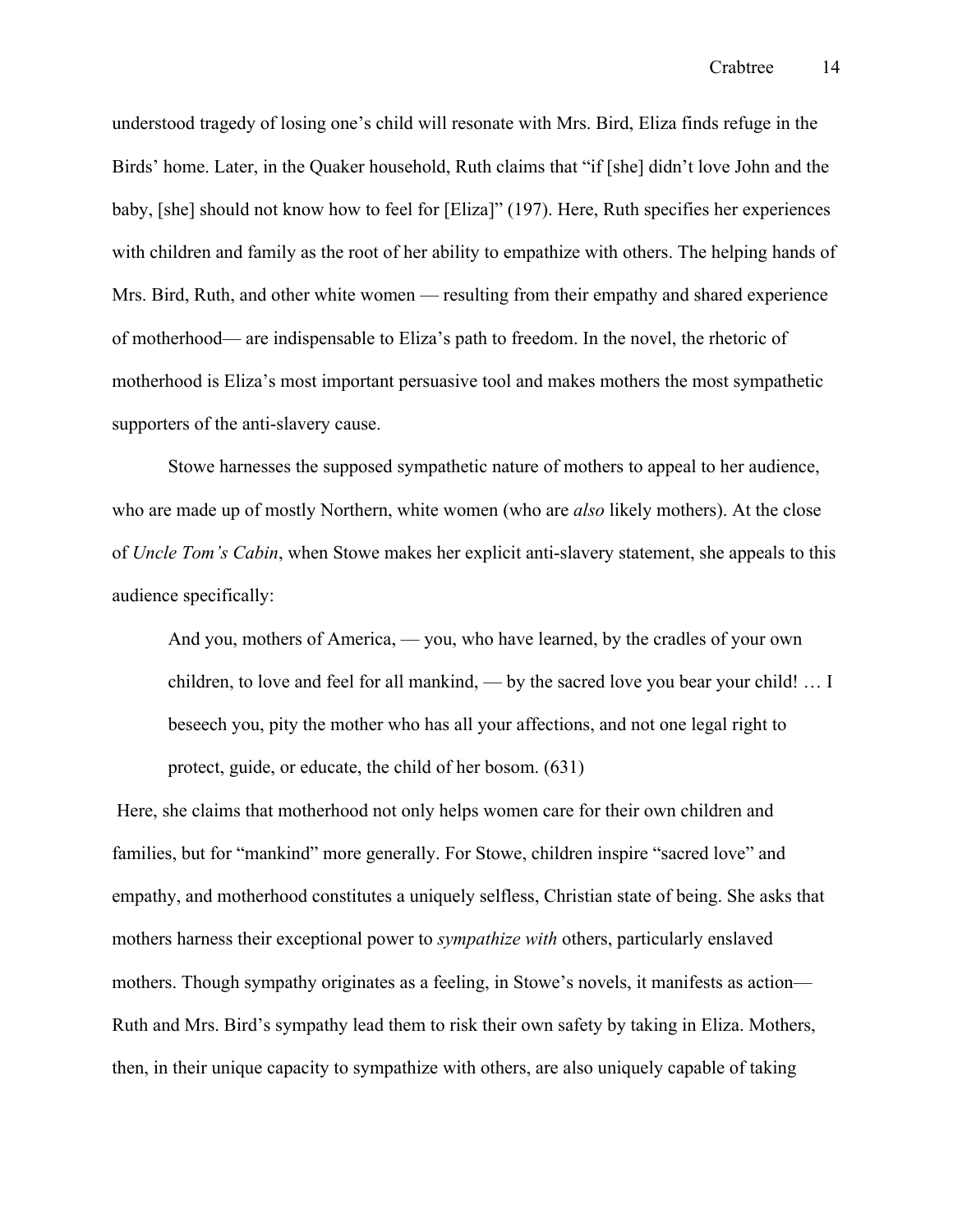antislavery action*.* They are consequently the heroes of Stowe's antislavery fiction and the best models of Stowe's Christian faith.

However, white mothers are not the most motherly characters in Stowe's work. If motherliness is defined by sympathy for others, as Stowe believes, it is in fact black, enslaved characters who make the best mothers, and form the strongest attachments with white children. For example, Tom, with his sympathetic and gentle nature and consequent attachments to various children, constitutes a mother figure in the novel. He demonstrates more selflessness, sympathy, and religiosity than Stowe's white female characters. As such, he forms more (and more secure) attachments with children. These attachments exist not only between Tom and his own children, but with George Shelby, and Eva (each of whom is a white child) too.

In *Uncle Tom's Cabin*, Tom and Eva have a unique attachment, one characterized by desire for closeness as well as mutual admiration. St. Clare orders Tom to attend to Eva "whenever she want[s] him" (255). Eva's desire for Tom's company is evidence of her attachment to Tom. St. Clare notes that "Tom… is a hero to Eva" (254), indicating that Eva not only desires Tom's company, but admires him. The two spend ample time together, which is "far from disagreeable to [Tom]" (255). His voluntary engagement with Eva is evidence of a mutual attachment. Their relationship is close both physically and emotionally; they are attached voluntarily to one another in that they each desire maintenance of that closeness and express affection toward the other.

Though much has been written on Eva and Tom's relationship, $4$  Eva's connection with Mammy has largely been ignored. Like Tom, Mammy is an enslaved character with whom Eva

<sup>4</sup> Robin Bernstein's *Racial Innocence*, for example, describes Tom and Eva's relationship. However, instead of construing it as a positive attachment, she echoes Saidiya V. Hartman, Ann Laura Stoler, and Laura Wexler in arguing that "physical tenderness can function as a necessary component of racial domination and violence. Intimacy does not mitigate subjugation, but constructs it at the deepest levels" (Bernstein 94). Rather than viewing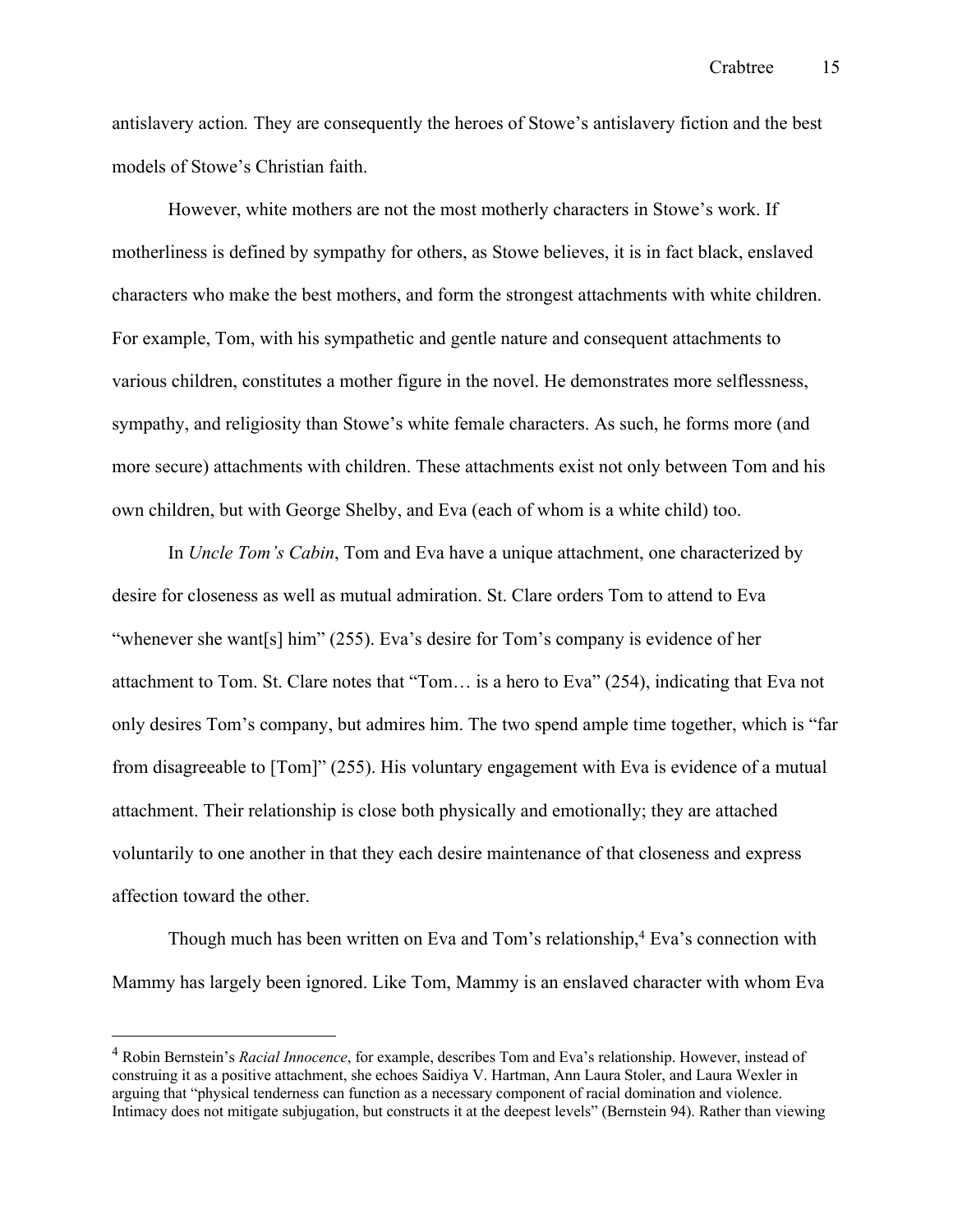shares an intimate attachment. When Eva returns home from her voyage with St. Clare, she is overjoyed to see Mammy; "she [flies] across the room, throwing herself into [Mammy's] arms, and kiss[es] her repeatedly" (235). Mammy returns her affections, hugging Eva back, laughing, and crying (235). This brief scene conveys Eva and Mammy's physical and emotional closeness. In contrast, when Eva attempts to embrace her mother Marie, Marie complains that Eva will make her head ache, and ends the affectionate exchange with a disengaged "that'll do" (235). Stowe sets the scene explicitly to compare the two women, writing that Mammy "did not tell [Eva] that she made her head ache" (235). Mammy is superior to Marie in her acceptance of and affection toward Eva. In terms of attachment theory, Mammy's sensitivity and overt affection for Eva are likely to result in a secure attachment style, where Marie's insensitive behavior and expressions of negativity are likely to result in an insecure-avoidant attachment style. Marie's exclamation — "as if Mammy could love her dirty little babies as much as I love Eva!" (249) is then clearly ironic; not only could Mammy love her own children more than Marie could, she loves *Marie's* child more than Marie could.

Throughout the story, irony is one of Stowe's most powerful tools in elucidating the difference between white mothers and black slaves' attachments to the same children. In Chapter 16, entitled "Tom's Mistress and her Opinion" — a title which invites the reader to engage with Marie's opinions next to Tom's character— Stowe emphasizes the difference between Tom's motherly qualities and Marie's lack of them. While Marie claims that slaves "don't understand a word of the sermon" (252), Tom is, ironically, filling her role as Eva's caregiver: "There sat Tom, on a little mossy seat in the court, every one of his button-holes stuck full of cape jessamines, and Eva, gayly laughing, was hanging a wreath of roses round his neck; and then she

Tom's Christian goodness as an internal trait, she describes it as a quality borrowed from Eva, writing that "the white child's innocence [is] transferable to surrounding people and things" (Bernstein 6).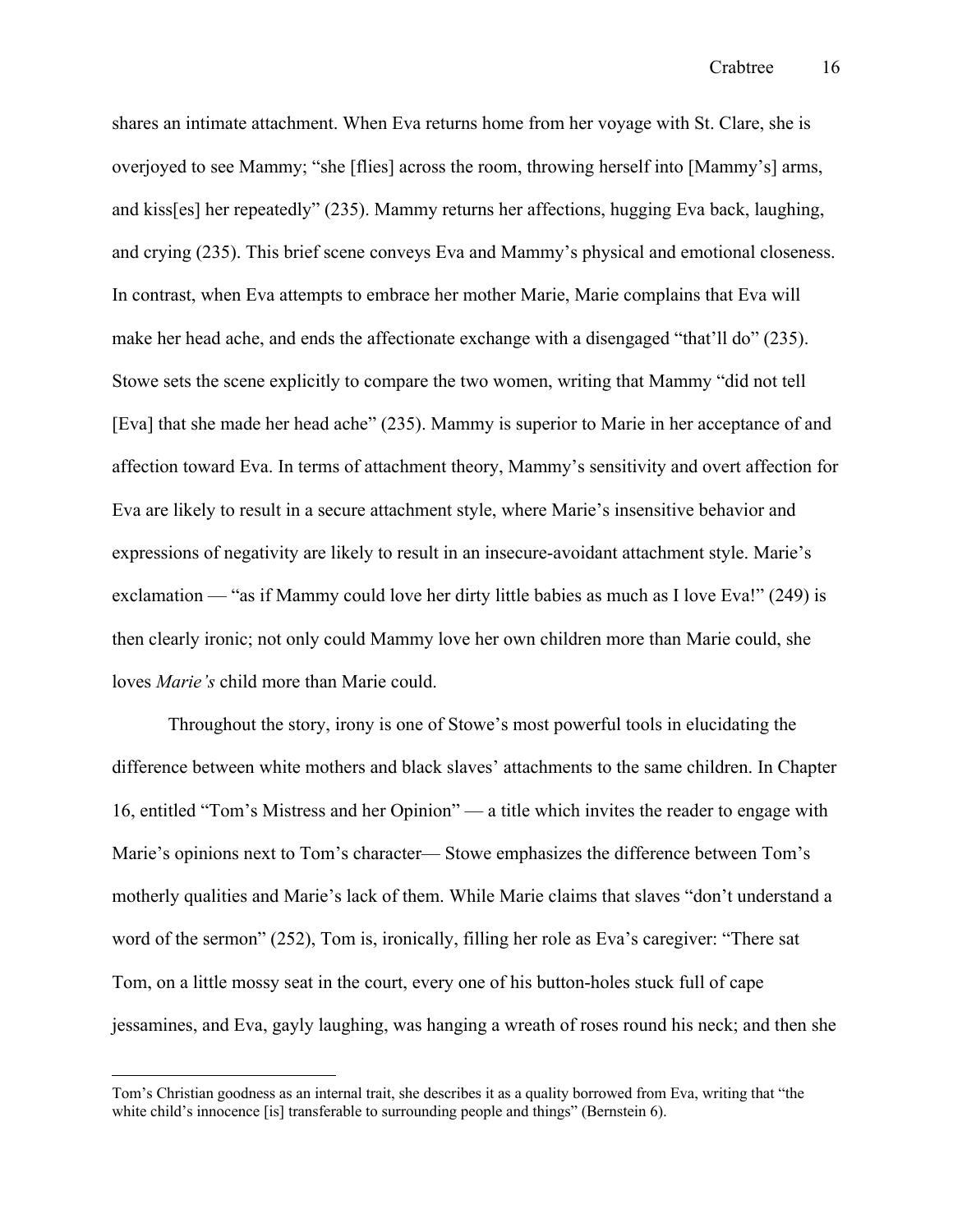sat down on his knee, like a chip-sparrow, still laughing" (253).Whereas Tom spends time with Eva, providing stimulation and sensitivity—two antecedents of secure attachment-- Marie does not "possess much capability of affection" and is characterized by "a most intense and unconscious selfishness" (221). The juxtaposition of Mammy and Tom's physical and emotional closeness with Eva, against Marie's lack of closeness serves to emphasize both extremes; Stowe paints Marie as an anti-Christian villain of the novel, and Tom not just as Eva's hero, but a hero of the Christian values of motherhood and family more broadly.

Eva and her mother have a disagreement regarding the appropriateness of Eva's attachments to the family's "servants":

'You see, Evangeline,' said her mother, 'it's always right and proper to be kind to our servants, but it isn't proper to treat them *just* as we would our relations, or people in our own class of life. Now, if Mammy was sick, you wouldn't want to put her in your own bed.'

'I should feel just like it, mamma,' said Eva. (260)

Marie's qualm with Eva's relationships are precisely that they are familial, that Eva treats slaves as if they are her "relations". As a good Christian in Stowe's conception, such sympathy and selflessness come naturally to her. Similarly, when Tom describes his feelings toward Mr. Shelby, he points to *natural feelings* of empathy and love. He says, "wan't [Mr. Shelby] put in my arms a baby? — it's natur I should think a heap of him" (136). Here, Stowe preempts modern attachment theory, which locates these natural feelings of attachment in scientific understandings of evolution and the human brain with faith: like Jesus, Christians should love their neighbors, and adults should love children (and vice versa). The heroes of Stowe's novel, Tom and Eva, naturally understand and embrace this Christian love, and these interracial attachments. To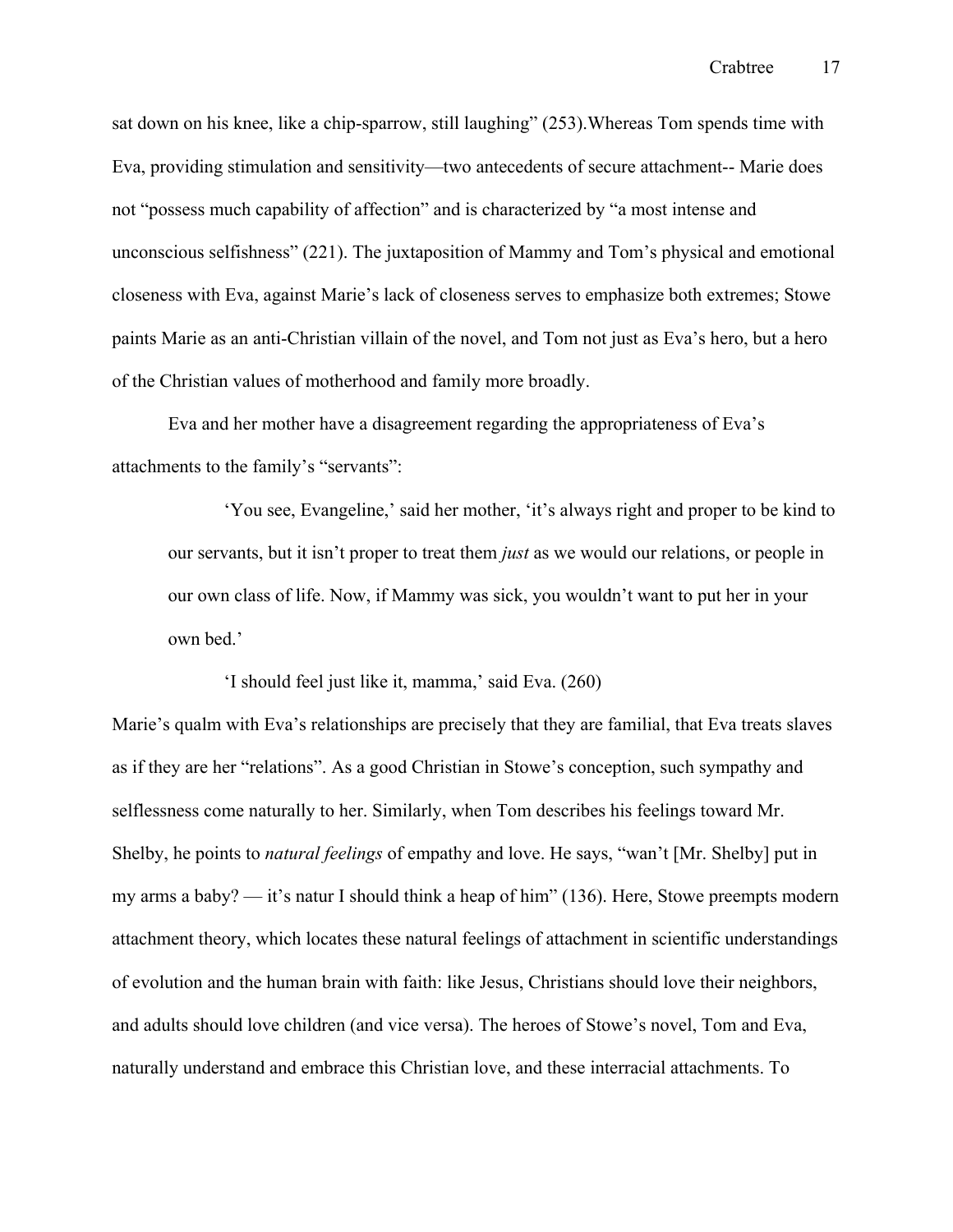impede these naturally occurring feelings of sympathy, and naturally occurring attachments, as Marie does, is to impede Christian faith itself.

Stowe's recognition of Tom, Mammy, and other enslaved characters' sympathy for and attachments to children is unsurprising given her stated views on the subject of race and domestic attachment. In a letter to her brother, in 1851, she writes, "I have seen the strength of their instinctive and domestic attachments in which *as a race* they excel the anglo saxon. The poor slave on whom the burden of domestic bereavement falls heaviest is precisely the creature of all God's creatures that feels it deepest" (HBS to Henry Ward Beecher, February 1, 1851). Not only does Stowe think that black slaves are capable, or even charged with, care of white children, she actually believes that "domestic attachment," and feeling deeply (sympathy) is a particular strength of black slaves. Stowe's understanding of race is then essentialized, as she believes that different racial groups have different inherent biological, and in this case even *spiritual* and *emotional* characteristic in common.

Though her attribution of strength in "domestic attachment" to blackness was doubtless meant positively, even "positive" racially essentialized views have the adverse effect of entrenching racial difference, and often leading to— if not overt racial hostility— condescension or dismissiveness toward marginalized racial groups. Stowe's stance on race constitutes an instance of romantic racialism, a philosophy which posits permanent, inherent differences between people of different races, often attributing allegedly positive characteristics, particularly innocence and religiosity, to black people (Frederickson 102). The doctrine, though perhaps flattering on the surface, comes "dangerously close to justifying a genuinely paternalistic system of slavery," (Frederickson 128) as faithful innocence often results in childlike characteristics.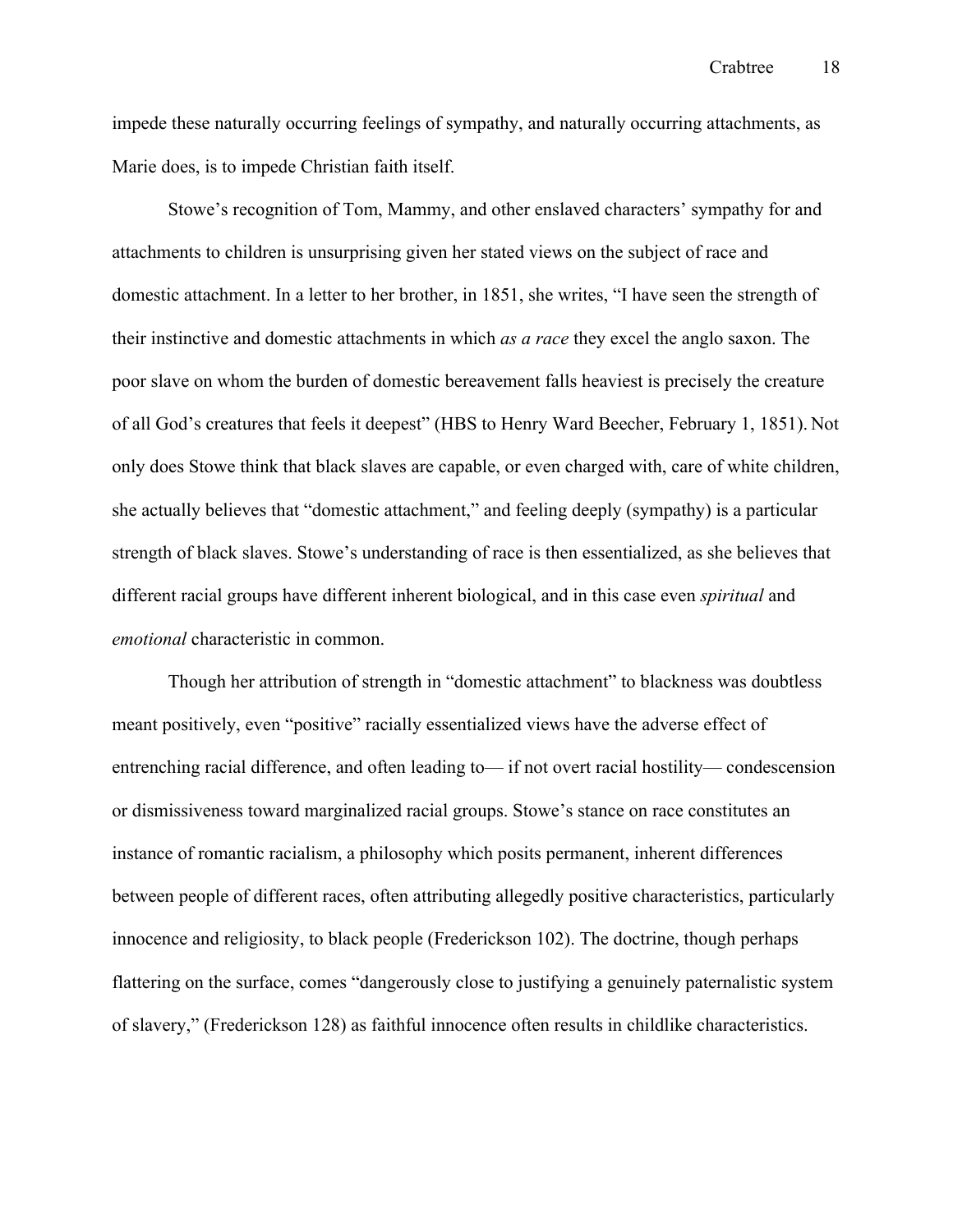For nineteenth century black male characters, romantic racialism often means feminization. Tom's role as a mother in the novel is consistent with a more general feminization of his character. Elizabeth Ammons, author of "Heroines in Uncle Tom's Cabin" notes that the novel "deliberate[ly] feminiz[es] Tom" (153). She writes, "[Tom] reacts to the horror of slavery as Stowe's heroines do: from the heart. Empathy, compassion, comfort, practical assistance, psychological support— these dispositions describe Stowe's Uncle Tom just as they do most of her admirable women" (Ammons 159). Tom, after all, is just like Mammy—both are mother figures to Eva where her own (white) mother falls short.<sup>5</sup> Therefore, consistent with romantic racialism, in the course of advocating for the humanity of the enslaved, Stowe attributes particular, in this case *feminine* qualities to black men.

However well-intentioned this may have been, consistent with modern criticisms of romantic racialism, Stowe's depiction of feminine black men forming positive interracial attachments under slavery may to have the unintended effect of celebrating certain aspects of the institution. When St. Clare asks Eva if she would prefer to live in a free state, she declines. "'Of course, our way is pleasantest,'" (*Uncle Tom's Cabin* 264) she says. When asked why, she responds: "'it makes so many more round you to love, you know'" (264). However, even Eva, a nearly morally faultless character, is ultimately proven incorrect in this case; the institution of slavery, even with all the additional people "round you to love," is not at all "pleasant." Stowe

<sup>5</sup> While to a modern reader, this racially-based feminization reads as obviously 'racist', analysis of the novel's stance on femininity may prove Tom's feminine characteristics to be less insulting, and more *desirable*. Ammons locates "maternal experience" as the "generative principle" and "ethical center" of the story (Ammons 152). According to Ammons, "feminine attributes are in Stowe's opinion the only worthwhile human ones because they place the welfare of the group, of the whole human family, before that of the self" (153). Other critics of Stowe's have similarly argued that under her religious system, women, and mothers more particularly, are the ideal Christians. Jane Tompkins' "Sentimental Power: *Uncle Tom's Cabin* and the Politics of Literary History" specifies women, and femininity, as the novel's greatest endorsement (Tompkins 139). Thus, Stowe's depiction of black male femininity is not intentionally disempowering; rather, she in fact advocates for black men's *increased* political power.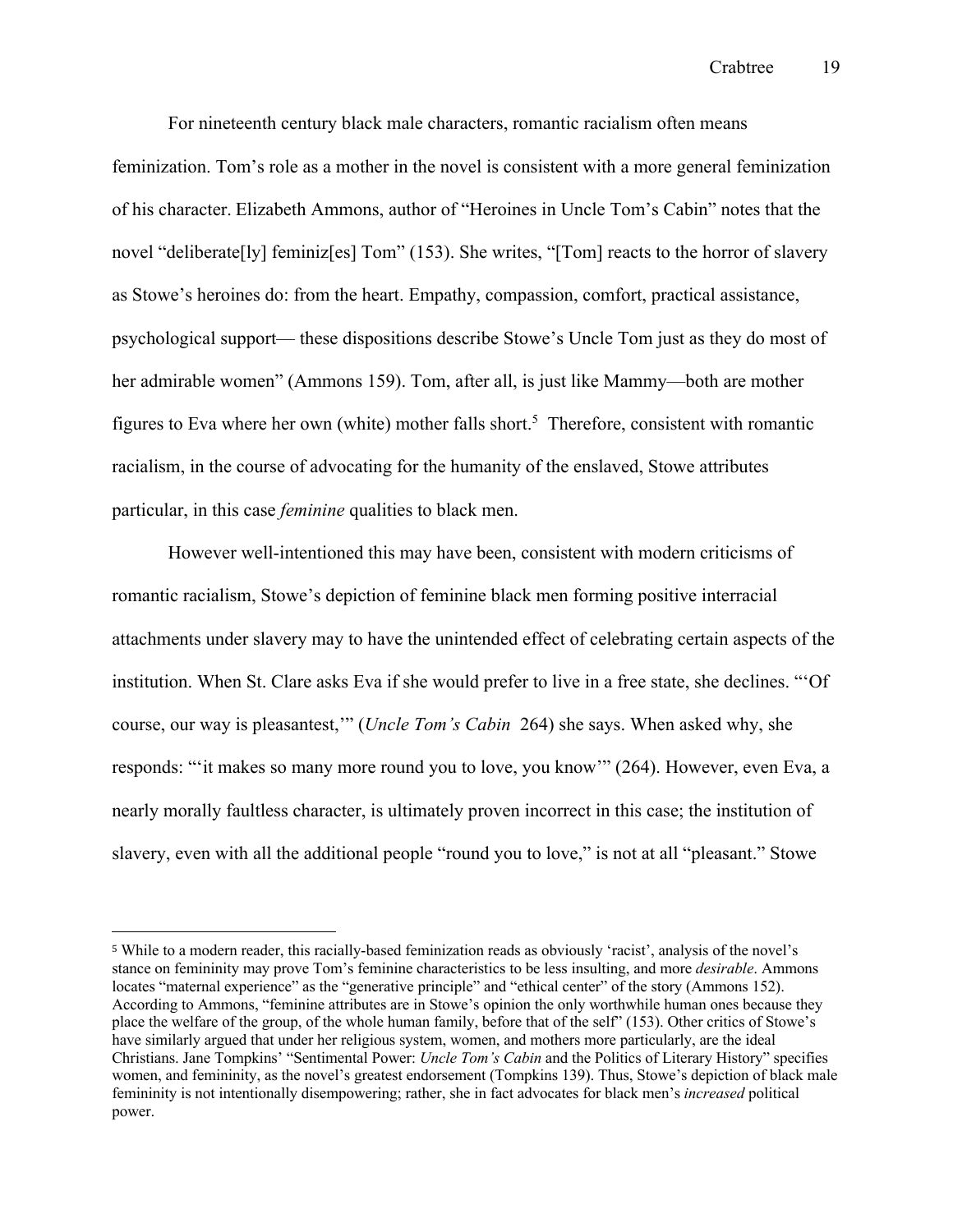elucidates Eva's error through tragedies occurring at the end of the novel. Though St. Clare plans to free Tom after Eva's death (just as Mr. Shelby once planned), the tragic coincidence of St. Clare's own death leads to Tom being sold down river to a much harsher plantation. There, he dies a hero and a martyr. Legree kills him as a punishment for keeping his word to protect the secret location of two escaped slaves, Cassy and Emmeline. Through Tom's ill-fated end, Stowe subjects Eva's comments to a scathing challenge, demonstrating that whatever positive attachments slavery may allow, no positive effects of the institution can justify its cruelty.

Jane Tompkins understands Tom's death as a retelling of the death of Jesus Christ. She writes, "*Uncle Tom's Cabin* retells the culture's central religious myth— the story of the crucifixion— in terms of the nation's greatest political conflict— slavery— and of its most cherished social beliefs— the sanctity of motherhood and family" (Tompkins 134).<sup>6</sup> However, what Tompkins does not address is George Shelby's return and presence during Tom's death. In a dramatic coincidence characteristic of sentimental fiction, George returns just in time to witness Tom's death, but "too late" (*Uncle Tom's Cabin* 594) to save him. Aside from the obvious dramatic impact of the scene of the grown child watching his caregiver suffer, George's presence invites the reader to recall the novel's opening, where George and Tom read the Bible together. In this scene the white child and black caregiver are attached, sharing Christian values with one another. In Tom's final scene, refusing to give up those same Christian values in the face of slavery gets Tom killed. In essence, slavery leads to interracial attachments, and necessarily destroys them as well. Through this progression Stowe makes her position clear: slavery is incompatible with Christianity, and thus the institution must end. But what follows?

<sup>6</sup> Ammons also sees Tom's death as a commentary on the death of a motherly figure, and views his death, as the story's heroine— as the novel's central anti-slavery appeal. "Implicitly," she writes, "the novel asks who, without forsaking reverence for Mother and the sanctity of the Home, could fail to champion Tom's right to liberty for himself and his family and, by extension, the same right for all slaves?" (Ammons 159).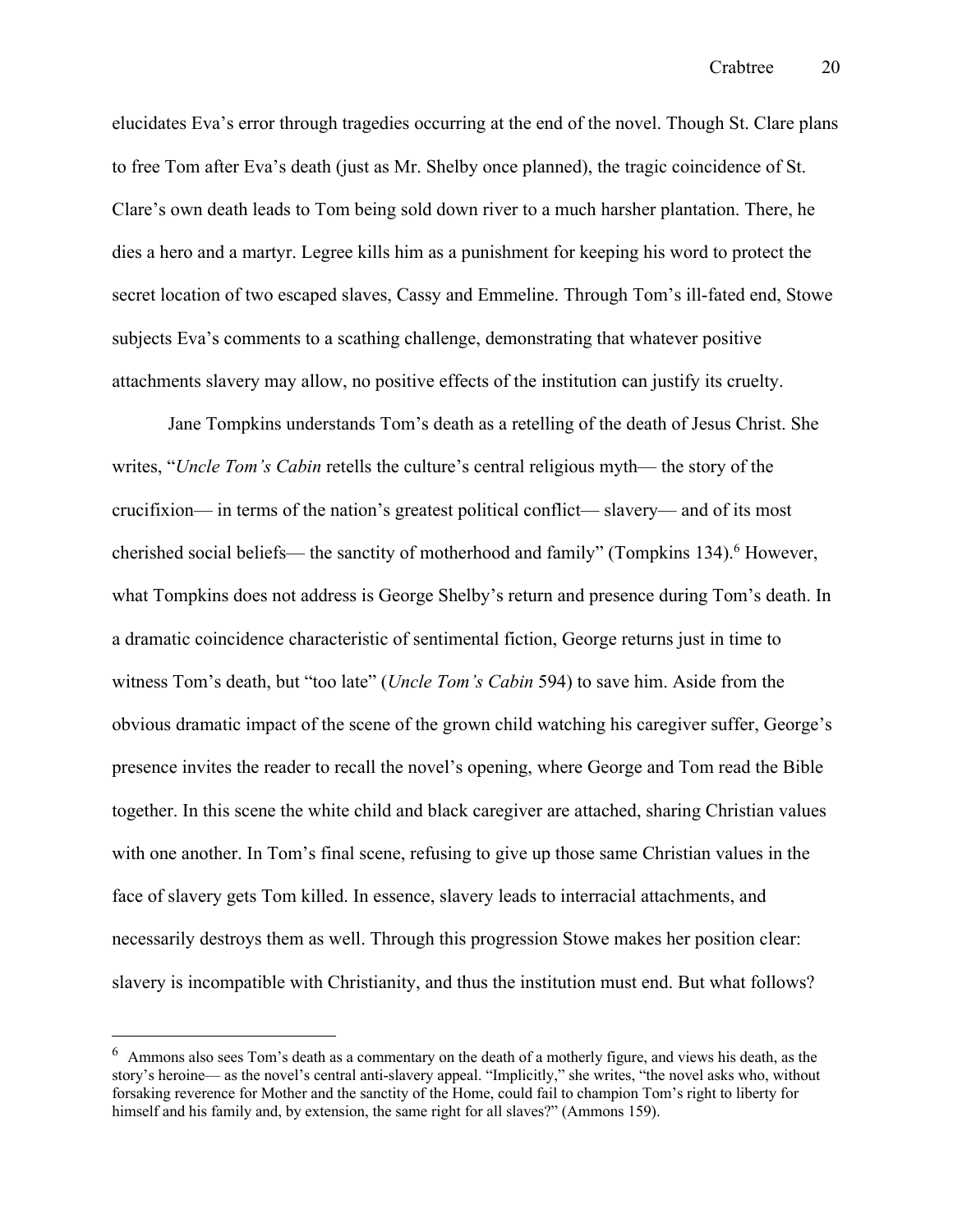Can the interracial attachments established in *Uncle Tom's Cabin* persist if slavery does not?

#### **II. Beyond slavery**

To answer this question, we turn to *Dred: A Tale of the Great Dismal Swamp* (1856), published five years after *Uncle Tom's Cabin*. Though it differs in plot from *Uncle Tom's Cabin*, *Dred* contains many of the same themes and character archetypes. Tiff is an enslaved man in a rural, poor white family. He cares for the children in this family with exaggerated selflessness and kindness, traits emphasized in light of the children's white parents' ineptitude. Tiff is an archetypal continuation of Tom's motherly, domestic qualities. In Tiff's first appearance in the novel, he is "gently" holding a baby "passing his arm under the pillow" (*Dred* loc. 1517). When the children's mother dies, Tiff takes on all of the domestic duties of the household, including cooking, gardening, keeping house, and caring for Teddy, Fanny, and 'the baby'. As Harry explains**,** Uncle Tiff "hasn't one particle of selfishness in him" (loc. 1911). Thus, through his feminine graces and commitment to family and home, Tiff, like Tom, is the heroine of his novel. Also reminiscent of *Uncle Tom's Cabin*, the attachment between Tiff and his children is strong and mutual. Tiff "identifies himself with… [the] children" (loc. 1911). In return, the children are attached to him as well. When the family is caught in a shipwreck, the children "stretch[] their hands after their old friend" (loc. 9450), begging for him to be saved. When Tiff seems to be lost in the disaster, "nothing [can] comfort them for the loss of their old friend… they [sit] with their arms around each other, quietly weeping" (*Dred* loc. 9461). Only when Tiff returns alive are Teddy and Fanny cheered (loc. 9474).<sup>7</sup> In these emotional reactions, Stowe demonstrates Tiff's

 $\frac{7}{1}$  Fascinatingly, the children's' reactions to the loss of Tiff are reminiscent of the scientifically observed reactions of securely attached children to their caregivers. In a modern psychological test of attachment (called the Strange Situation Test), a researcher observes the reaction of a child to the loss and return of their parental figure. Children who are *upset* by the loss of their caregivers and *comforted* by their return are considered securely and healthily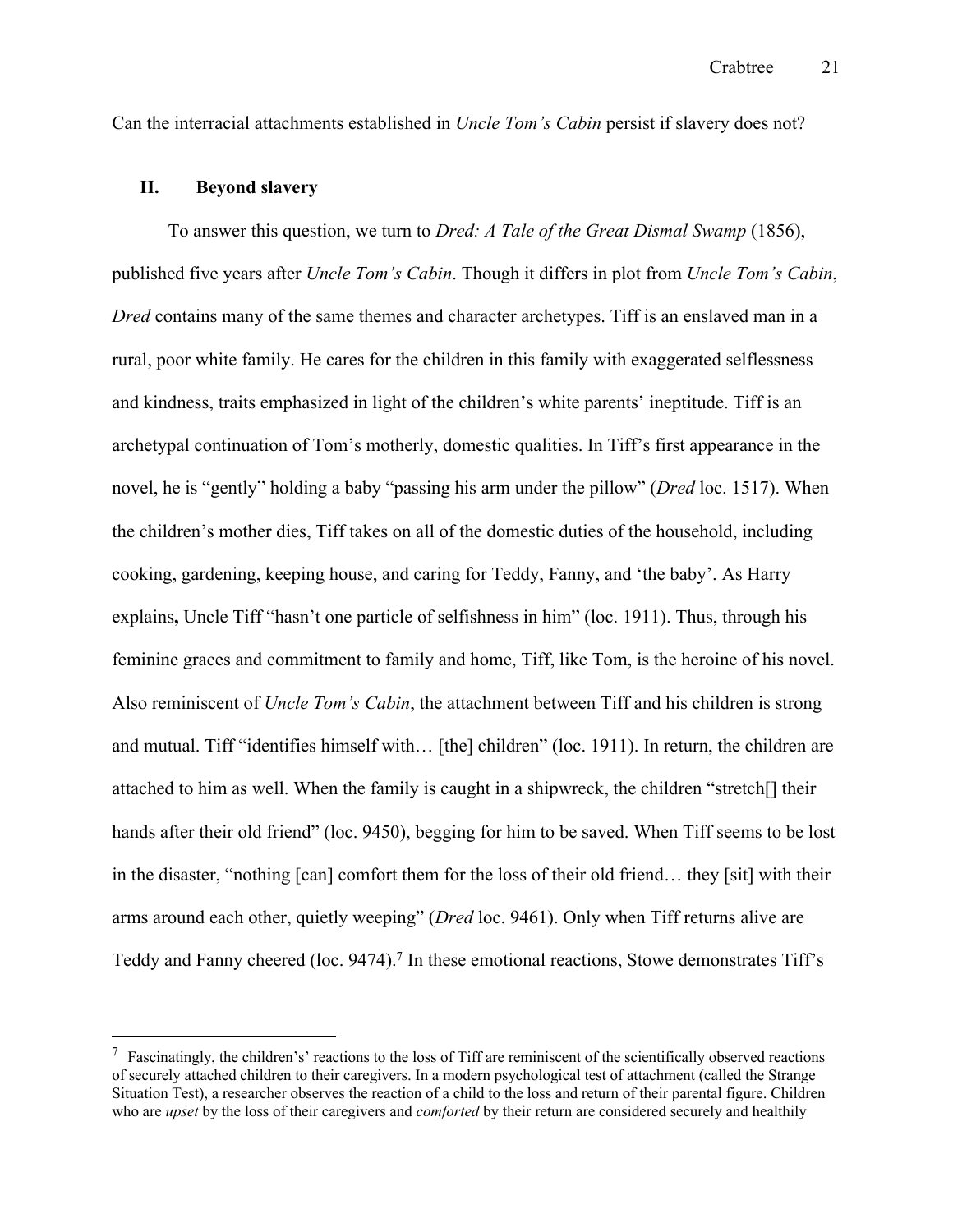importance to the children and their wellbeing and reinforces his position as a positive motherly figure. She also establishes interracial attachment as a fixture of her vision of family, a vision which values affection, sentiment, and natural sympathy (as Eva and Tom both demonstrated in their attachment) over race.

As in *Uncle Tom's Cabin*, Tiff's parenting is made to look ideal, or perfect, in comparison to the children's legal, white parents. When the children's father marries another woman, his children suffer from her drunkenness and exaggeratedly bad parenting; their eyes are "shocked with language and scenes too bad for repetition" (loc. 7087). Fanny struggles to sleep because of the noise of her new stepmother's "bacchanalaian revels" (loc. 7149). In this scene, Stowe casts the children's white parents as an un-Christian influence, as "bacchanalian" connotes Roman pagan celebrations. The antithesis to such antics, Tiff's singular goal is the salvation of his children: "I wants fur to get dese yer chil'en in the kingdom, some way or oder" (loc. 4467). He prays to God for them, saying "look down on dese yer por chil'en, for I's sure dat ar woman is as bad as Herod, any day. Good Lord, you's seen how she's been treating on 'em" (loc. 7164). Concern for the salvation of children is the epitome of Christian virtue, which Stowe emphasizes by quoting the Bible, and referencing Jesus' relationship with children, in the text itself. After the death of one of the children, Tiff is "inconsolable", and Nina turns to the Bible to comfort him:

And they brought little children unto him, that he should touch them; and his disciples rebuked those that brought them. But Jesus said, Suffer little children to come unto me, and forbid them not, for such is the kingdom of heaven (loc. 6521).

attached. Modern psychologists, then, would categorize Tiff and his children's' relationship as a secure caregiverchild relationship.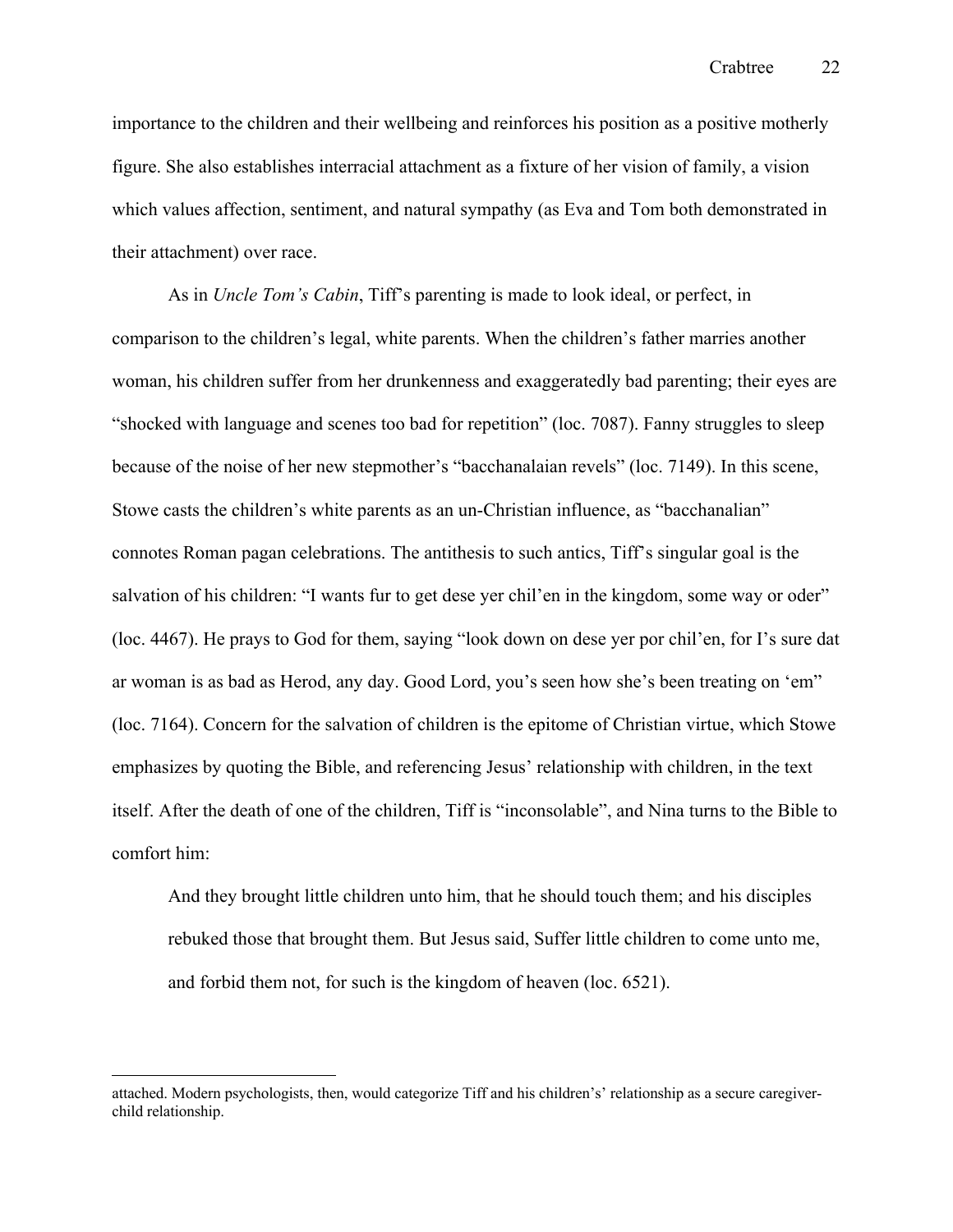Concern for another's salvation is the pinnacle of Christian virtue. Tiff cares about the children's salvation more than he cares about himself. The inclusion of this Bible verse, which describes Jesus' care for children, emphasizes Tiff's exemplary motherliness and Christian selflessness, and highlights the moral virtue of attachments between enslaved caregivers like Tiff and white children.

Where *Uncle Tom's Cabin* is a tragedy, and lacks a vision of post-slavery interracial attachments, the *happy* ending of *Dred* (wherein the protagonists escape slavery, go North, and find happiness and success) succeeds in presenting a vision of interracial attachment beyond slavery. In the final chapter of *Dred*, Tiff and Milly, another enslaved caregiver with selfless and motherly qualities, have escaped north. Once there, they continue to live together, and Tiff continues to raise the children (loc. 9495). Milly, who throughout the novel has cared consistently and without complaint for her troubled grandson, takes on an even greater maternal load once she moves north: she raises children of all races. "I don't make no distinctions of color— I don't believe in them" (loc 9552), she says. Guided by this color-blind conception of caregiving and motherhood, Milly successfully raises "forty destitute children" (*Dred* loc. 9560). In this hyperbolic level of achievement, Milly represents the most ideal possible mother. This chapter is entitled "Clear Shining After Rain" -- a label which explicitly defines the novel's favorable position towards Milly's occupation raising children of all races. Milly's commitment to color-blindness, to not believing in "distinctions of color," is key to her heroism, as this is what allows her to have such wide influence. In this plotline, the politics of Stowe's fiction are more egalitarian than her own. While Stowe herself clings to racially essentialized views, Milly does not believe in distinctions of color, and is a better mother, and more selfless Christian, for it.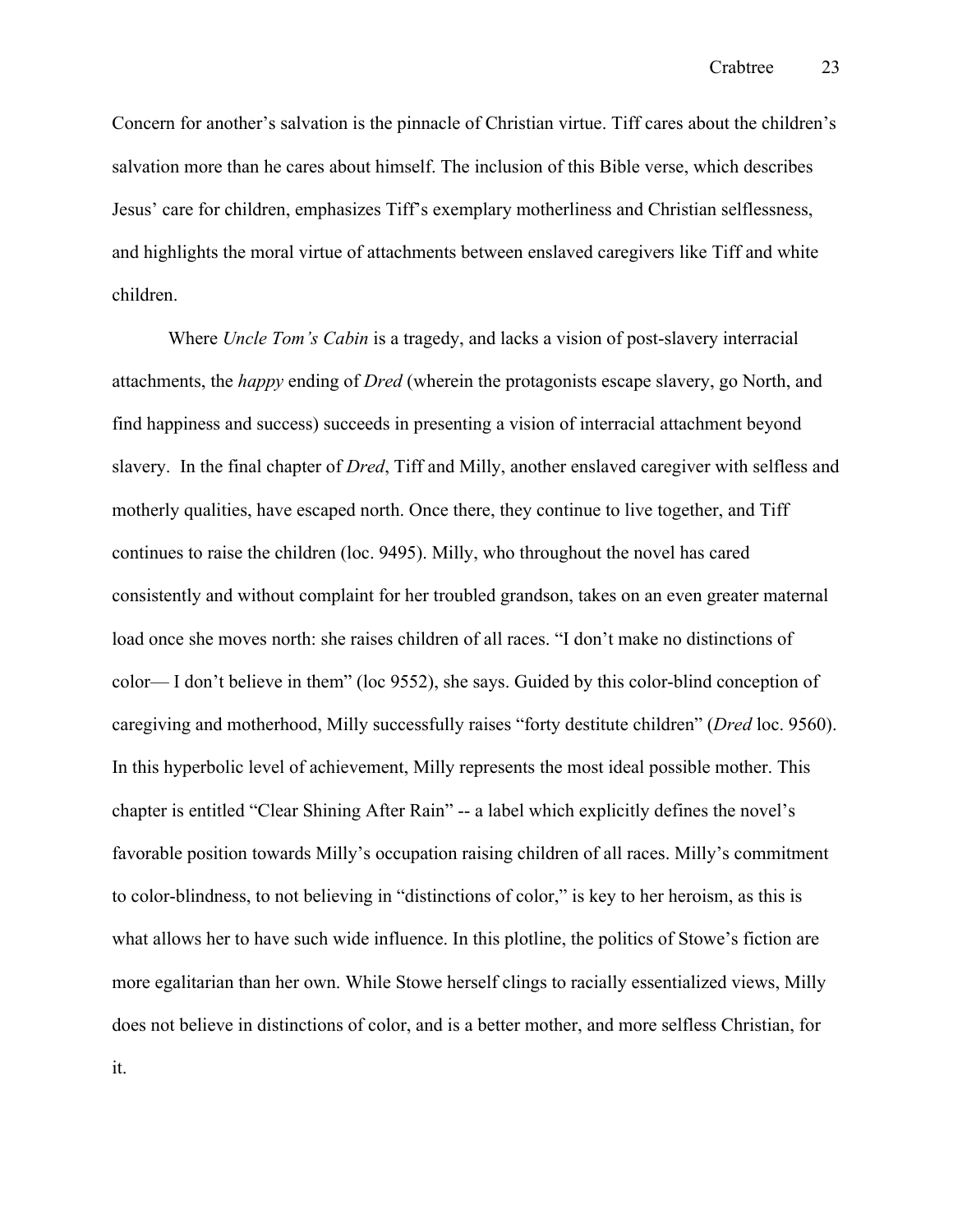Though *Uncle Tom's Cabin* successfully critiques slavery through its representation of ideal enslaved mother figures and their interracial attachments, it falls short of a vision of what an interracial family might look like beyond slavery. With Stowe's introduction of Milly and Dred in her second anti-slavery novel, *Dred* expands on the limits of her first novel, and advertises a future in which happy interracial families prevail into a post-slavery America. The novel presents familial love as a potential way to erase racial difference, to see one another in the absence of "distinctions of color". While *Dred* does not problematize Tiff and Milly's exaggerated sympathy for (and attachment to) white children, giving its characters an idyllic ending, Tiff's excessive interdependence with his white family raises a few questions. What are the limits of this sympathy? If there are none, and the black slave is forever tied to their white loved ones, even after emancipation, what effect does this have? Stowe's third and last antislavery novel, *The Minister's Wooing,* pulls these questions into the narrative, adding nuance to the rosy portrait of post-slavery interracial attachment which was painted in *Dred.*

#### **III. Disinterested Benevolence**

*The Minister's Wooing* appears three years after *Dred*, in 1859. Though it is the third of Stowe's antislavery novels, it describes events taking place in the eighteenth century, before the events of *Dred* and *Uncle Tom's Cabin*. A historical fiction set in eighteenth century New England, *The Minister's Wooing* explores the antislavery cause, not through depictions of Southern chattel slavery, but through Calvinist theology. *Minister's* depicts a family called the Scudders, and introduces Samuel Hopkins, a theologian living under their roof and serving their small New England town. Hopkins gives voice to Stowe's own Christian views; he primarily preaches about selflessness. He "consider[s] sacrifice the foundation of all existence" (*The Minister's Wooing* 278), and lectures throughout the novel on the concept of *disinterested*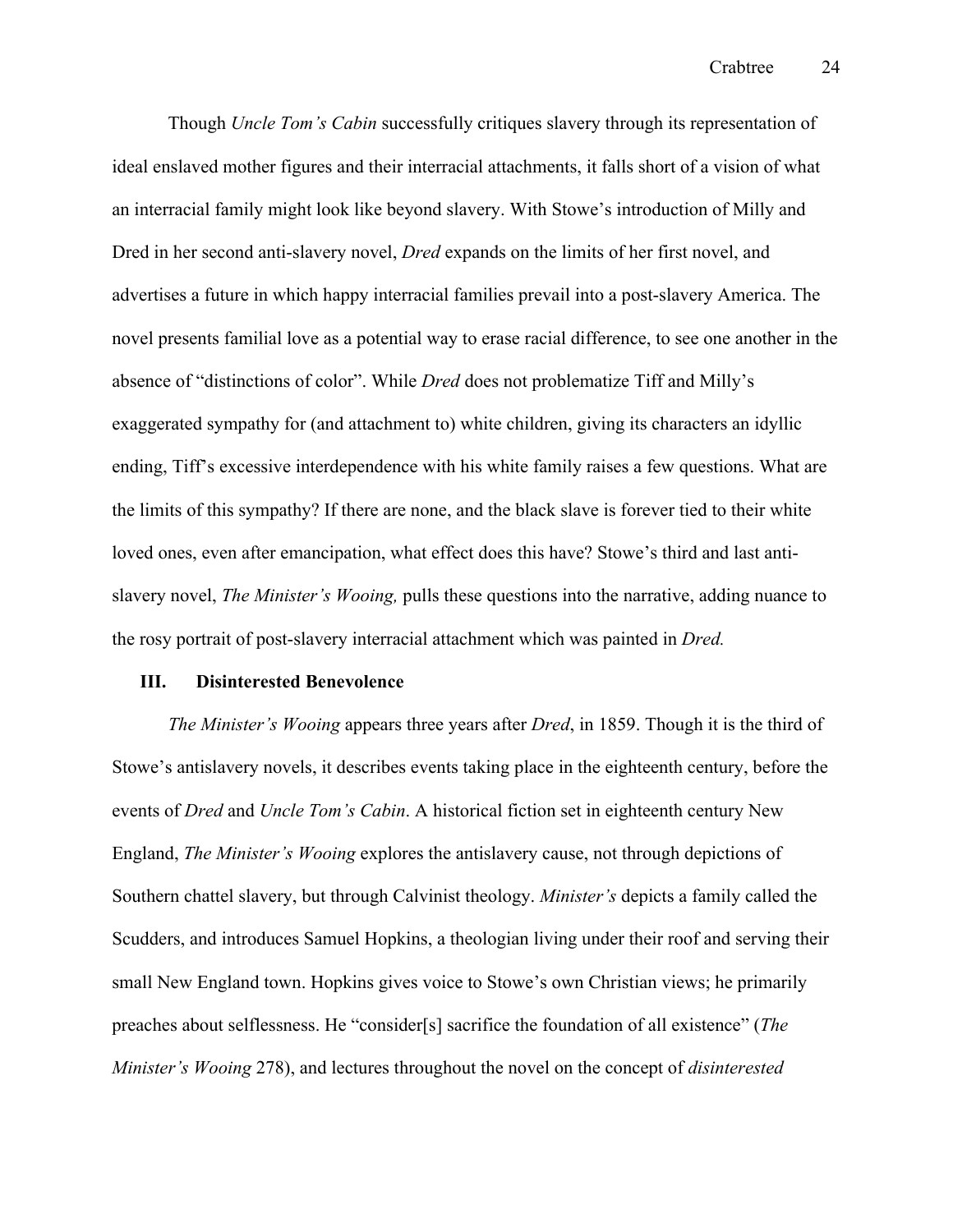*benevolence*, which refers to doing good "without considering one's own needs or the outcome" (336). This doctrine is consistent with Stowe's own religion. Across all three of Stowe's antislavery novels, her protagonists and heroes distinguish themselves by putting others before themselves; Tom dies a hero refusing to give up the location of two escaped enslaved women, Eva offers material gifts and unbounded kindness to all, Nina's growth as a Christian involves taking Dred and his children under her wing, Clayton loans money to Nina to save Harry's wife, Lisette, while Dred helps his fellow slaves escape slavery at the risk of his own life. Stowe's heroes are selfless regardless of the social status of the beneficiary, helping the weakest and most vulnerable populations, particularly women, slaves, and children.

Consistent with *Uncle Tom's Cabin* and *Dred*, *The Minister's Wooing* locates sympathy and ideal motherhood not in white women, (even Mary, who is near perfect in her faith!) but rather in an enslaved character, in this case, Candace, who is enslaved by the Marvyns. In her perfect cooking and housekeeping, as well as her position as the only adult who "seem[s] to know at all what to make of James" (65), Candace distinguishes herself as the heroine of *The Minister's Wooing*. She, like Tiff and Tom, demonstrates more skill, more selflessness, more kindness, and better motherly instincts than the child's "real," white parents.<sup>8</sup> When James misbehaves, and Mr. Marvyn claims that "'He went out from us because he [is] not of us" (69), Candace defends him, expressing her conviction that "the angels who had their hooks in Massa James's jacket were already beginning to shorten the line" (69). Candace never loses faith in James, and she helps maintain the faith of the household more broadly— when Mrs. Marvyn turns her back on Christianity while grieving, Candace reorients her. She explicitly attributes her

<sup>8</sup> In her paper, "Whimsical Contracts: Love and Marriage in 'The Minister's Wooing' and 'Our Nig'", Tess Chakkalakal argues that Candace is also wiser than her white counterparts where romance is concerned. She writes that in *The Minister's Wooing*, Candace and Cato's relationship suggests that marriage is an institution within which black women can experience true freedom.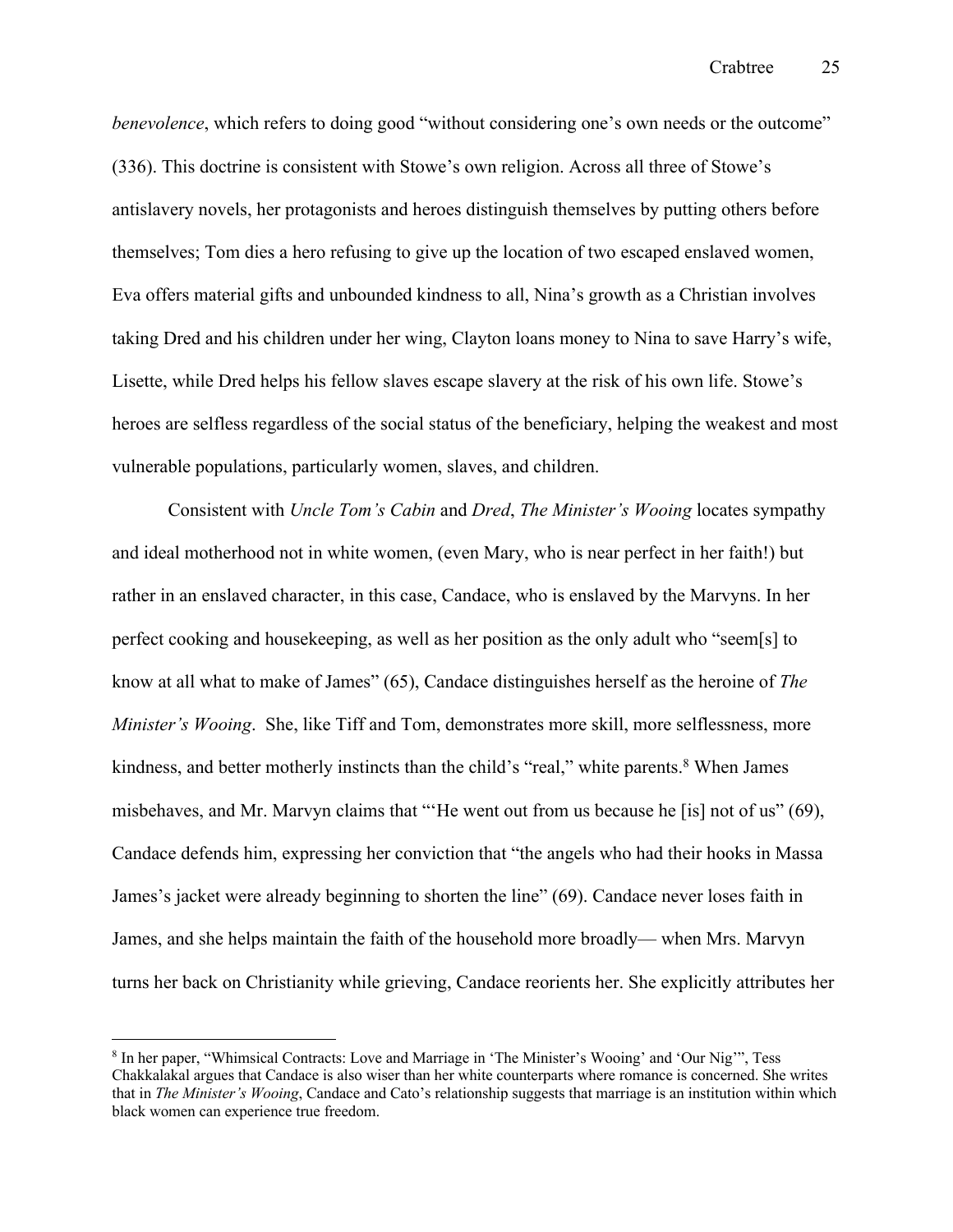reinvigorated religion to Candace: "So, Mary," she says, "I try Candace's way, — I look at Christ, — I pray to Him" (207). Throughout the story, Candace inspires others to keep faith— in James, making her an ideal mother, and in Jesus, making her an ideal Christian.

In each of her anti-slavery novels, Stowe connects the motherliness and goodness of her enslaved characters to their Christianity. However, in *The Minister's Wooing* she is more explicit, linking Candace's exceptionalism to her embodiment of Hopkins' *specific doctrine* of disinterested benevolence. When Dino casts doubt on the existence of disinterested benevolence, Candace is quick to defend the doctor and the theory: "Candace, [draws] herself up with superb disdain. '*Our* Doctor knows dere *is*,—and why? 'cause he's got it IN HERE,' [says] she, giving her ample chest a knock which resounded like the boom from a barrel" (163). Here, Stowe demonstrates Candace's faith in Hopkins' (and Stowe's) Christian ideology of disinterested benevolence. It is her faith in this specific doctrine that makes her the novel's maternal hero.

Over the course of the novel, Doctor Hopkins develops a religious conviction that slavery is wrong and attempts to convince slaveholding families to adopt the same beliefs and free their slaves accordingly.9 After being convinced by Hopkins, Mr. Marvyn offers Candace her freedom, which she gratefully accepts. "'I want to *feel free*,'" (104) she says. However, freedom brings negligible change to Candace's condition. She stays with the Marvyns and *increases* her workload (150). In the end of the novel, she "transfer[s] her allegiance to the growing family of her young master and mistress [James and Mary]; and predominant [es] proudly... over a rising race of young Marvyns" (326-327). Here, Stowe's narrative includes nuance absent from her

<sup>&</sup>lt;sup>9</sup> According to Stephen Post's "Disinterested Benevolence: An American Debate Over the Nature of Christian Love", this plotline is consistent with actions taken by the *real* Samuel Hopkins, who "articulated his [concept of radically self-denying love] against the backdrop of Newport culture with its dependence on the slave trade and its ethos of possessive individualism" (Post 362). For Hopkinsians of the time, including Stowe herself, the doctrine of disinterested benevolence indeed "provided a spur toward antislavery activism" (Post 356).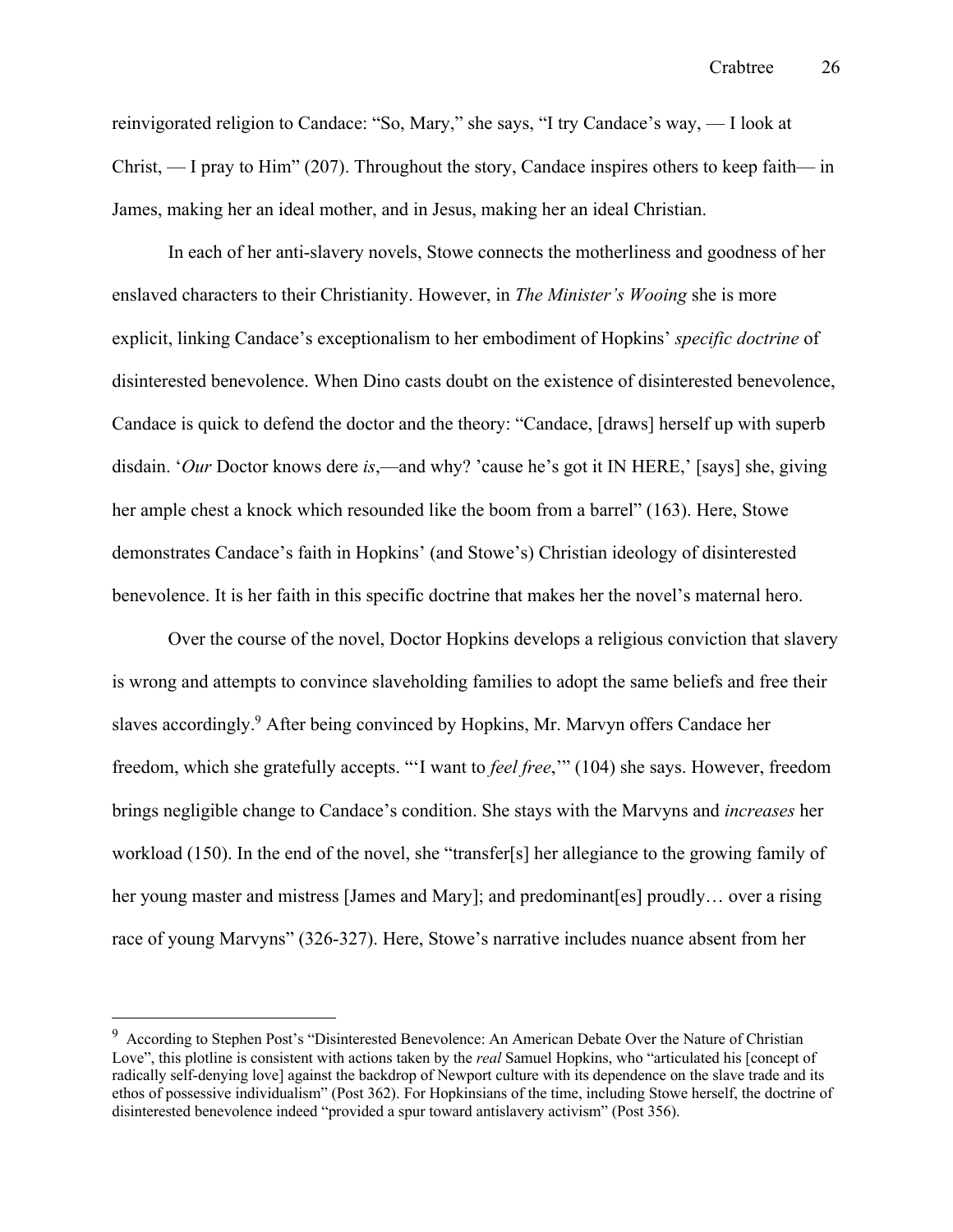previous narratives of freedom from slavery. Where in *Dred* her vision is practically utopian, as everyone lives happily ever after, and destitute children of all races live in harmony with Milly, in *The Minister's Wooing*, Candace's commitment to interracial attachments comes at a significant price: her freedom. James and Mary continue to be her "master and mistress" both in name and in practice. After being freed, she follows them where they choose to go, and devotes her entire being to the raising of their children. Her legal designation may have changed, but her reality is stagnant; The pull of her attachments to the Marvyn children, and commitment to raising them, keeps her functionally enslaved. In light of Candace's continued enslavement, Tiff's sympathy for his children in *Dred* takes on a different tenor. Is this sympathy, though it may arise from Christian selflessness and disinterested benevolence, actually beneficial for these characters, or does it negatively impact their lives? The question becomes whether interracial attachments, which have their roots in slavery, disadvantage black characters.

#### **IV. Interracial attachment and the Enslaved Black Family**

When Tom is sold away from the Shelby's home, he must leave his children behind. While the novel abounds with images of him raising Eva, there is but one of himself and Chloe's own baby: in the cabin, he sits the baby on his lap, then sets the baby on his shoulder, and "caper[s] and dance[s] with her" (*Uncle Tom's Cabin* 38). After this scene, his attachment to his own children goes unmentioned until his death, when he exclaims "the poor chil'en, and the baby!-- my old heart's been most broke for 'em, time and time agin!" (*Uncle Tom's Cabin* 594). He then quickly transitions to talking about the Shelbys, asking George to send his love to them, too (594). Essentially, Tom's children are an afterthought in the novel. While Stowe celebrates Tom's mothering of Eva, and celebrates his Christian virtues, the reader might imagine his children, back in Kentucky, fatherless. Eva and Tom's death prevent Stowe from answering the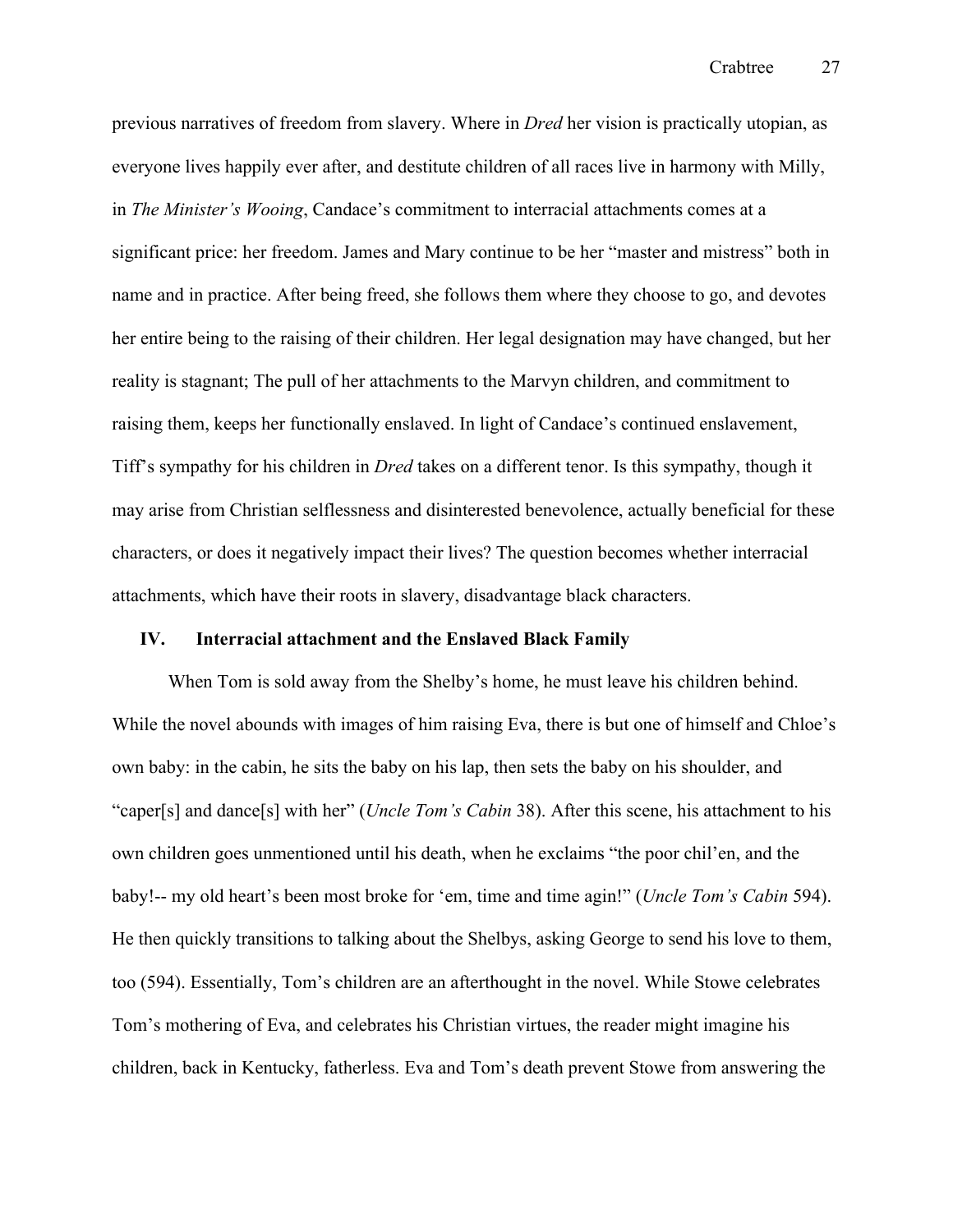question— what if George tried to repurchase Tom while he lived under the St. Clare's? Who would have prevailed, if Eva wanted Tom— recall her plea to her St. Clare, "I want him" (215) — but his own children wanted him too?

And what if Tiff had children of his own? Could he have run away so confidently and freely if he had enslaved family in the South? Would he have devoted his life to his ex-mistress' children? Would he have "identified" with his white family over his black family? What if Candace had children of her own? Would she have spent the whole of her energy, and her *freedom*, on James and Mary's kids? Would she have been content to remain in functional servitude? Stowe endorses interracial attachments, representing Tom, Tiff, Candace, Milly, and Mammy as Jesus-like figures, and depicting secure attachment relationships between black caregivers and white children (which contrast the insecure attachment relationships depicted between white children and their own parents). But Stowe work does not address the needs of these caregivers' own children; she writes them out of the narrative by making them childless or excluding their stories. Stowe's notion of interracial attachment is predicated on black characters not having— or caring about— children of their own.

With this repeated trend, as well as Stowe's racially essentialized views in mind, one might assume that Stowe's understanding of interracial attachment would be one-sided, including only black caregiver-white child dyads and not the converse arrangement. However, there is one notable exception in the story of Ophelia and Topsy, where Stowe presents a white caregiver-black child dyad in her vision of Christian family. At the beginning of *Uncle Tom's Cabin*, Ophelia and Topsy are like a cruel parody of Eva and Tom. Ophelia is aghast at the sight of Eva perched in Tom's lap, asking St. Clare, "'How can you let her?'" (*Uncle Tom's Cabin*  254). Unlike Tom, Ophelia will not touch Topsy and aims to maintain distance, and thus prevent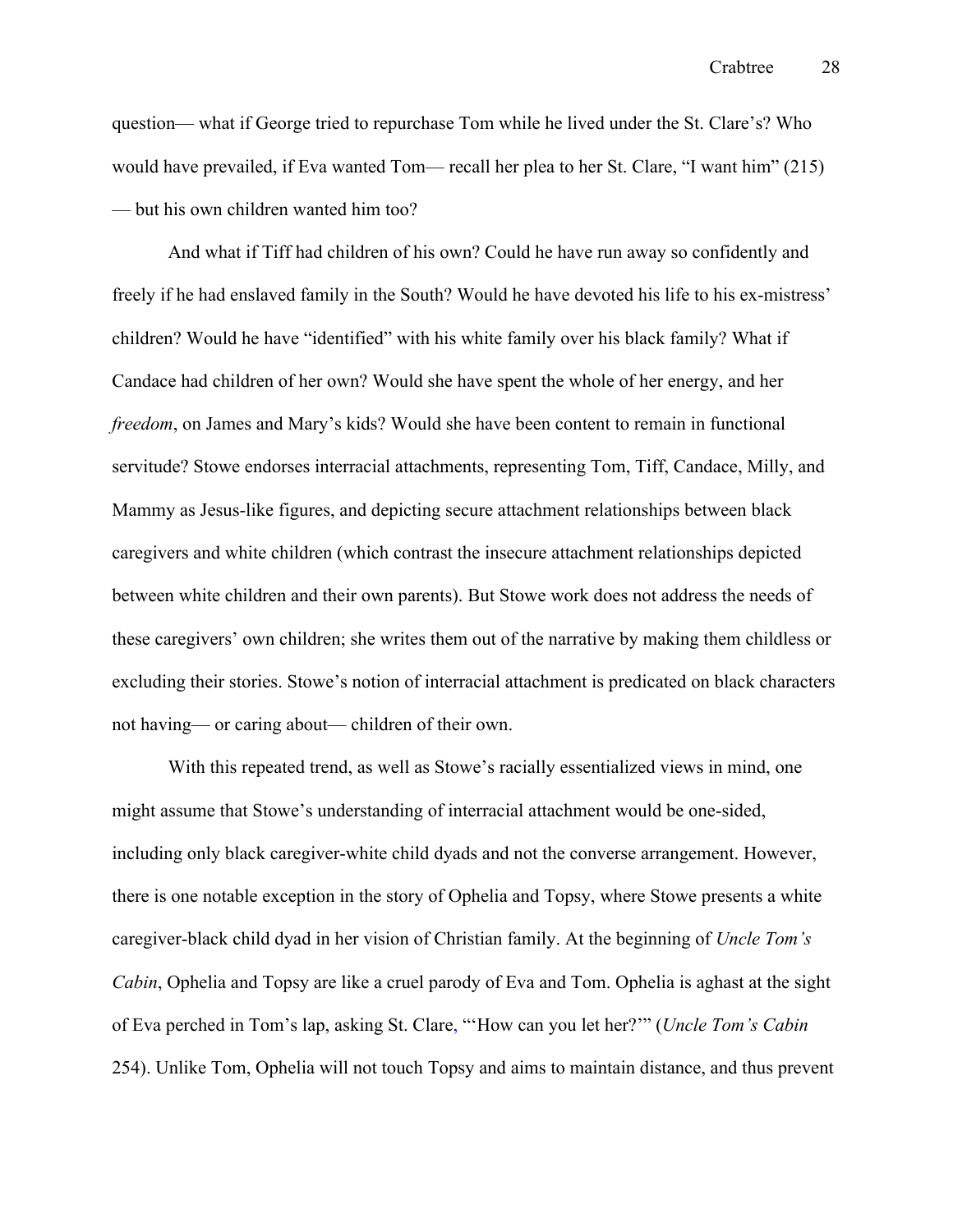attachment between them. However, after Eva's declaration of love for Topsy, Ophelia experiences a change of heart. She admits that she "wish[es she] were like [Eva]" and that Eva "might teach [her] a lesson" (402). Following Eva's death, Ophelia follows through, attempting to truly love Topsy and "help [her] grow up a good Christian girl" (425). Eva's evangelism makes her into a more selfless parental figure with a focus on Christian values. With Ophelia's help, Topsy is baptized, joins a church, and becomes a missionary (618). Through Topsy and Ophelia's evolution, Stowe presents a challenge to her own stated opinion that black people are most skilled in the realm of "domestic attachment," and offers the possibility of interracial attachments not defined by typical archetypes of race, like the black "mammy" and "innocent white child" archetypes.

Beyond being an allegory for the Northerners coming to the South to educate previously enslaved blacks, Ophelia's development is a lesson for all white mother figures. Domestic attachment comes naturally to black caregivers in Stowe's novels, who, in Stowe's romantically racial descriptions, are childlike and excessively feminine. In order to be a good parent for a child lacking an attachment figure, Ophelia has to be *taught* by a child. Frederickson writes that there was "a general acknowledgement among romantic racialists that women and Negroes were alike in the gifts they brought to the world" (Frederickson 114). However, Stowe's work demonstrates that where black characters have stayed in touch with their supposedly innate gift for sympathy and domesticity, white women have lost these qualities. When she addresses the "mothers of America", she asks them to recall their "love" and "feeling" for all mankind and pity enslaved people. Thus, Stowe uses the superior attachments between black caregivers and white children to *teach* white women to be more sympathetic and more faithful, qualities which both make them better mothers and more resolutely against slavery.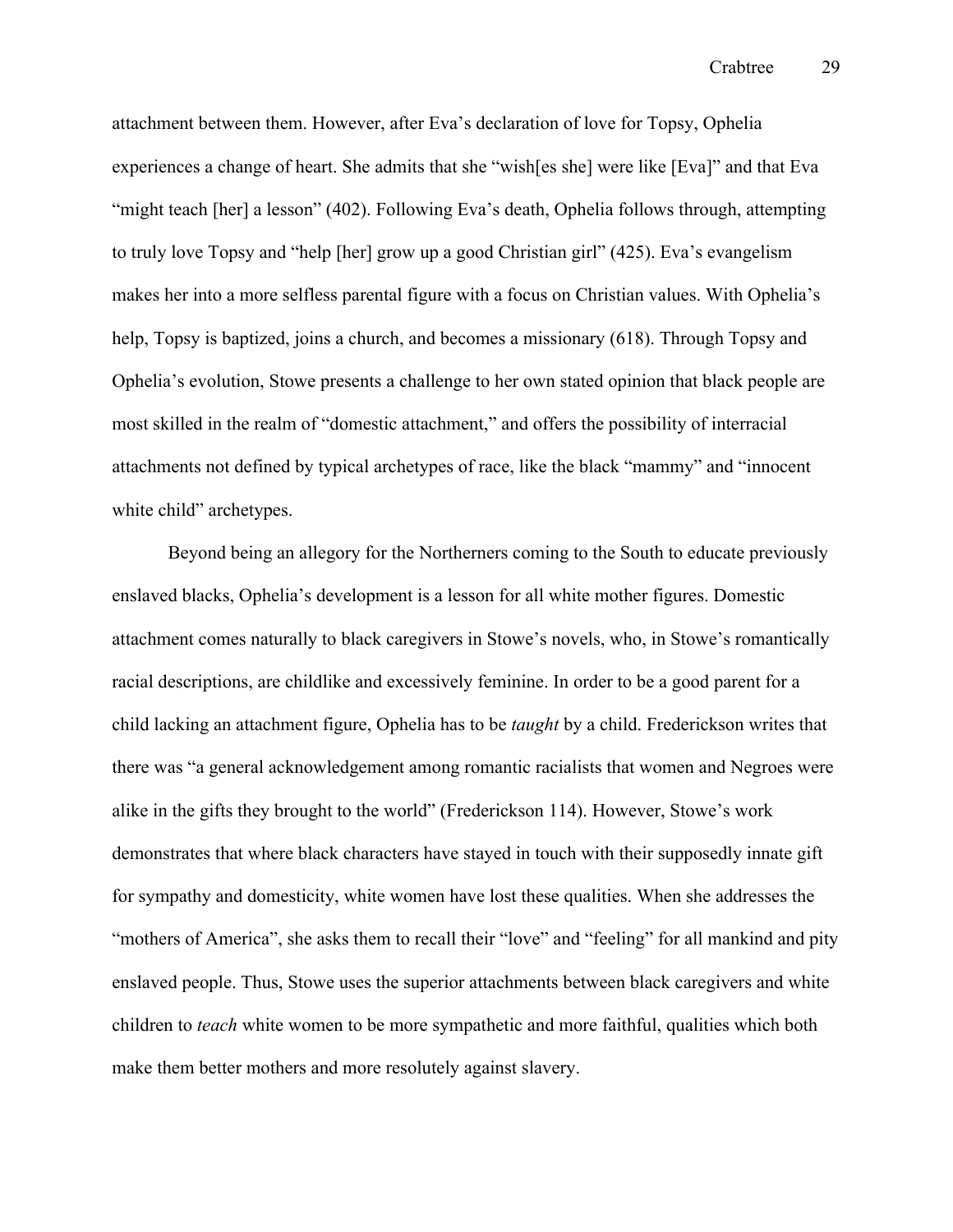In *Rethinking Sympathy and Human Contact in Nineteenth-Century American Literature*  (2019), Marianne Noble writes about sympathy, particularly the sympathy which white women show to black characters throughout Stowe's novels. In *Uncle Tom's Cabin*, Noble contends that the sympathy portrayed is simplistic, as it assumes sameness and potentially erases the true black experience, and that her portrayal of sympathy becomes more nuanced over the course of the novels, coming to include "both difference and sameness" (Noble 167). However, if Ophelia's sympathy for Topsy (and subsequent attachment to her) was overly simplistic, at least it *existed*. Never again, after *Uncle Tom's Cabin*, does Stowe feature a white caregiver and a black child. In neglecting to do so, she gives up on white women sympathizing with and attaching to black children all together. What, then, is the fate of the black child? Black parents are expected to be disinterestedly benevolent, to do good "without considering [their] needs or the outcome" (*The Minister's Wooing* 336). However, this is not without cost. When perfectly disinterestedly benevolent black caregivers abandon consideration of their own needs, it results in their own families, and their own children, being left behind. As Stephen Post aptly points out, "to define Christian love strictly in terms of self-denial so that all self-regard is prohibited is problematic because it gives the neighbor a blank check with which to wield power over the selfless" (Post 363). White women are not expected to be selfless, sympathetic, and motherly toward all children, but this is the continued expectation of black characters. Thus, though slavery ends, Stowe's continued perception of black characters as more innocent, more selfless, and more sympathetic to others, results in destruction of the enslaved black family, and insecurely attached, neglected black children.

After slavery was abolished, the meaning of black family changed significantly. Though African Americans were no longer subject to the physical reality of slavery, according to Herbert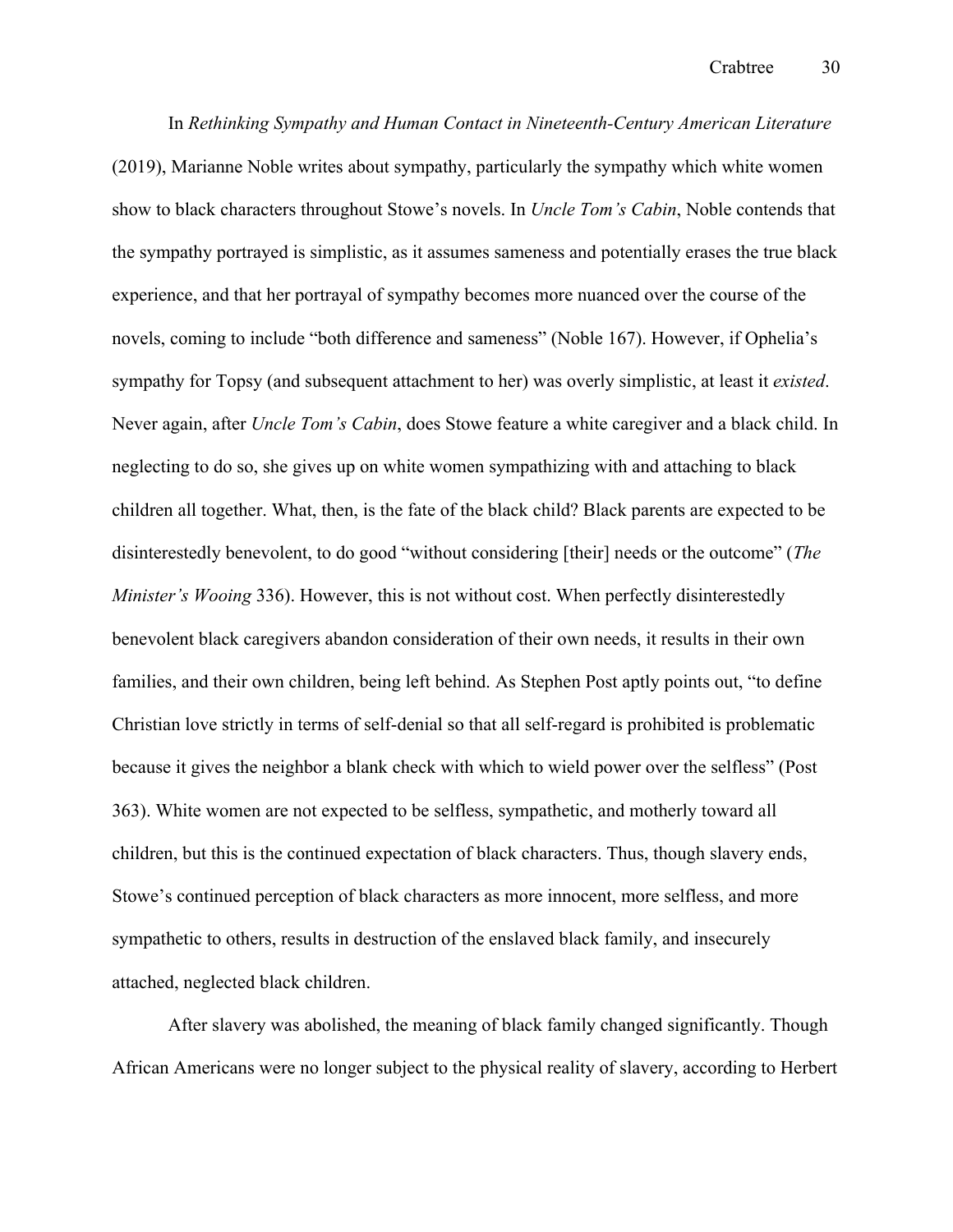Gutman's *The Black Family in Slavery and Freedom* (1976), pathologies arising out of slavery lived on. Gutman does not connect the changing structures of black families, and the pathologies underlying them, to attachment outcomes for black (or white) children. However, examination of twentieth century literature demonstrates that later pathologies arising from slavery have detrimental impacts on black children. To examine these detrimental impacts, I will turn to *The Third Generation*. Its Author, Chester Himes (1909-1984) was a highly successful black novelist who chronicled difficulties within the black family, including his own upbringing, in his novels. Exploration of his work will reveal connections to Stowe's descriptions of attachment, and aptly show that three generations after slavery, in the shadow of the institution, black children are still not mothered (or fathered) lovingly and completely.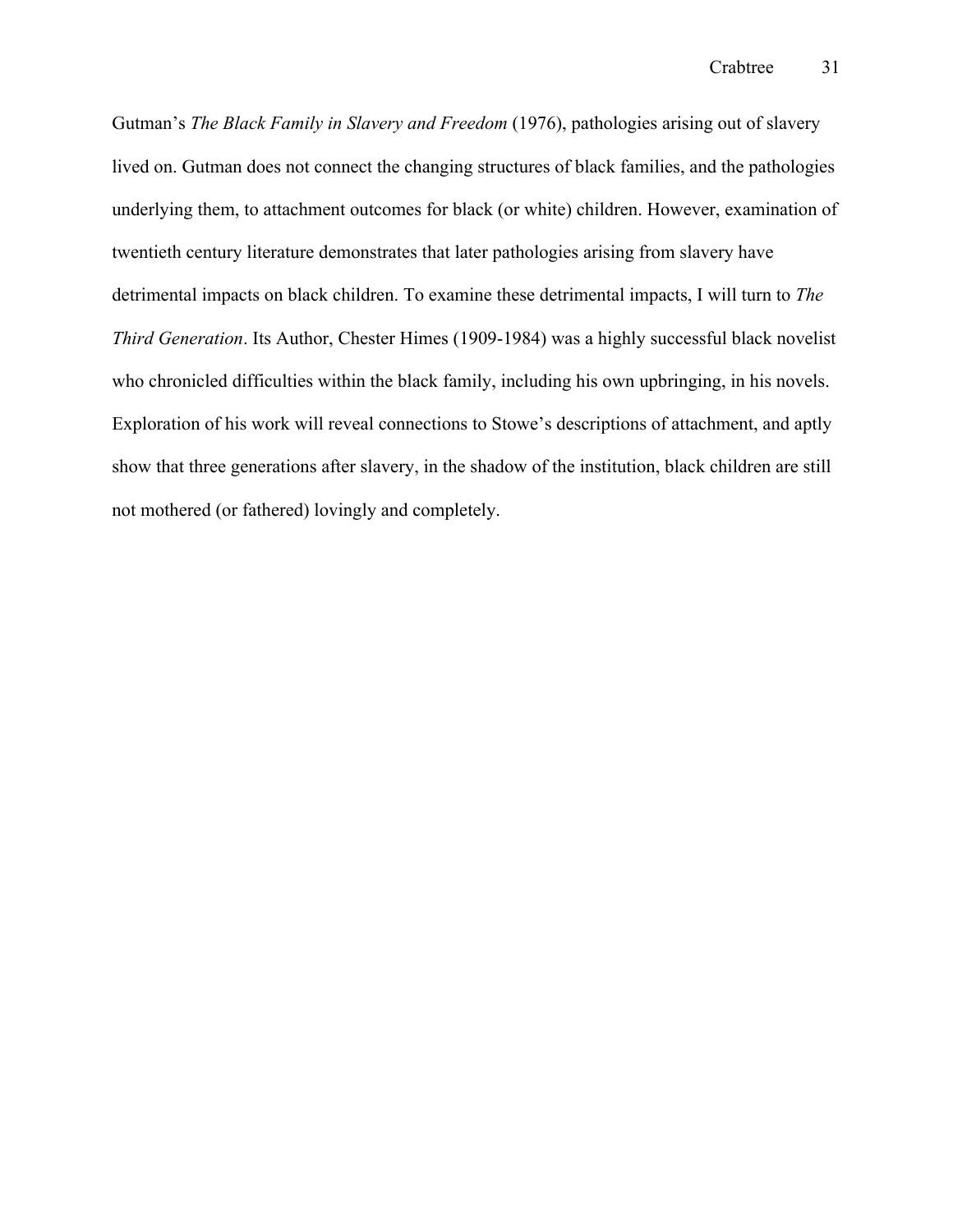#### **Chapter 2**

#### **"The Battle of Color" in Chester Himes'** *The Third Generation*

In Stowe's nineteenth century fiction there is a clear legal distinction between black slaves and free white people. In this context, where the institution of slavery controls family structures, the selflessness and motherliness of black caretakers benefits white children, while black children are left behind. Moving into the twentieth century, after the abolition of slavery, there arose a new legal distinction between "white" and "black" people: segregation, both *de jure* and *de facto*. Born in Jefferson City, Missouri, Chester Himes was a mid-twentieth century African American author who wrote prolifically about the legacy of slavery but is best known for his crime fiction. His fifth novel *The Third Generation*, published in 1954, demonstrates the lingering effects of slavery and the color line on the black family. Here I read this novel as a response to, or even a continuation of, Stowe's work. Establishing a connection between the two authors is fruitful, as Himes and Stowe both focus on family structure, attachment between caretakers and children, and the impacts these attachments have on children's lives and psyches.

*The Third Generation* was published the same year as *Brown v. Board of Education*  (1954), the monumental Supreme Court case which ruled segregation in public schools to be unconstitutional. *Brown* overturned *Plessy v. Ferguson* (1896), the case from which the separate but equal doctrine arose. In *Plessy*, the court ruled that the "two races" could legally be given separate accommodations (in train cars, schools, etc.), and this separation did not necessarily interfere with "equality". In *Brown,* the court stated that legal segregation between white and black children in schools had an adverse effect on the wellbeing of black children. Though overturning *Plessy* in its effect, *Brown* sustained much of *Plessy*'s reasoning. The court, now accepting that separation of the "two races" had an effect on equality, continued to rely on the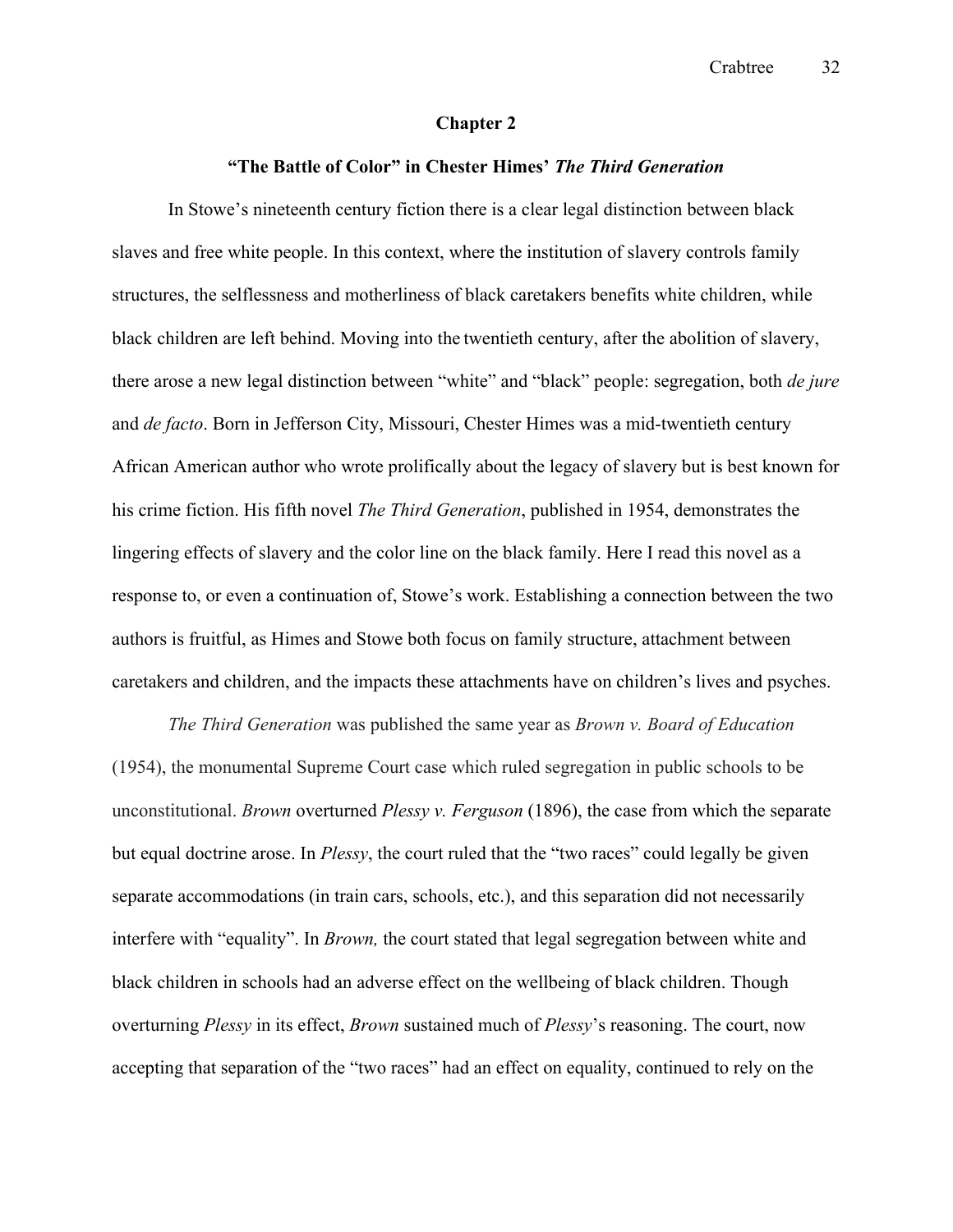presumption of "two" distinct "races" to begin with. Justice Warren stated that segregation "generates a feeling of inferiority as to their status in the community that may affect their hearts and minds in a way unlikely to ever be undone" (*Brown v. Board of Education*). This decision ended the separate but equal doctrine but preserved the legal fiction of race as a valuable social categorization.

Though it is unlikely that Himes wrote *The Third Generation* aware of the particulars of the *Brown* ruling, the novel reflects the same cultural context as the *Brown* opinion and provides a counter to the case's emphasis on racial categorization. Rather than centering or validating any sort of racial distinction or "color line" in his work, as the court does in *Brown*, he suggests that any excessive focus on race, however benevolently intended, has an adverse effect on black children. He focuses not on *de jure* segregation, but the color line drawn within the black community.

Himes makes this racial commentary by portraying one family, the Taylors, in the 1930s. Set three generations after the abolition of slavery, the Taylors' marriage is rife with conflict, bordering on abuse, as they each disagree on racial issues, and particularly how to raise their children, who are legally defined as "colored" but phenotypically light-skinned. Mrs. Taylor is obsessed with her own white ancestry, and wishes her sons were whiter, both culturally and physically. Her inability to see past color makes her an ineffective mother and cruel partner to Mr. Taylor, who is noticeably black. Mr. Taylor allows his wife's obsession with color to define him and becomes an ineffective father as he loses his sense of self-worth. Charles, William, and Thomas, their three children, suffer as a result of their parents' racial attitudes and marital strife.

Setting it apart from his other works, Himes admits that *The Third Generation* is "semiautobiographical" (*The Quality of Hurt,* 121), and the novel's plot echoes the events of his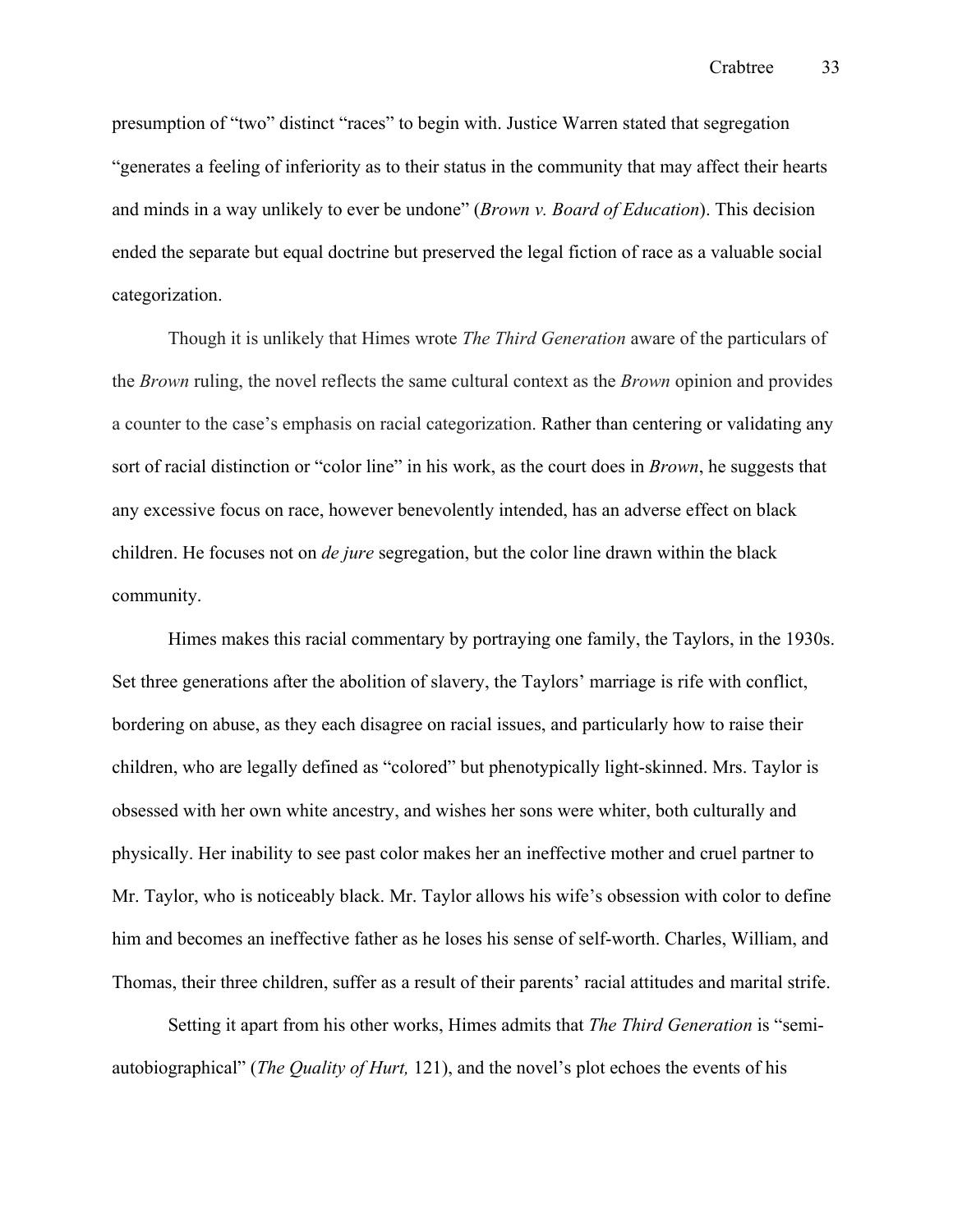autobiography, *The Quality of Hurt* (1972). The resulting work is a curious mix of domestic fiction and autobiography. Perhaps in part given its singularity, *The Third Generation* was never particularly popular. It is contemporarily out of print. As such, there is very little criticism discussing the novel*.* However, there are two criticisms relevant to my analysis of the novel. Firstly, Sandra Wilson Smith's "Chester Himes's The Third Generation: A Dystopic Domestic Novel" describes Himes' "explosion" of domestic ideals (Smith 2009). Smith's analysis of the novel is consistent with my own in that she views the story as a critique of the Taylor's home. However, where her critique is of cultural norms of the setting, mine will concern the Taylors' parenting and attitudes toward race. Secondly, Ralph Reckley's "The Oedipal Complex and Intraracial Conflict in Chester Himes' "The Third Generation" (1977) focuses on the Oedipus complex present between Charles and his mother. Reckley suggests that Mrs. Taylor's obsession with her own white father prevents her from having a healthy marriage and creates an inappropriately close (and somewhat sexual) dynamic between herself and Charles.

Where these analyses present the relationship between Charles and his mother through the lenses of domesticity and Freud's psychosexual theory respectively, mine will continue to focus on Bowlby and his successors' conceptions of attachment theory. Here I consider *The Third Generation* as fiction, drawing parallels to his autobiography only where the connection is explicit. Though Himes explores race in his autobiography, the form of fiction allows him to make clearer arguments about the role of race in children's development. The novel is not a direct representation of Himes' life (he says that the end of the novel particularly has been dramatized to please his editor (*The Quality of Hurt* 235)) but a dramatized reflection of the psychological impact of racial division on black children. The central conflict in the novel is that the Taylors' differing views on race lead them to different perspectives on how to raise their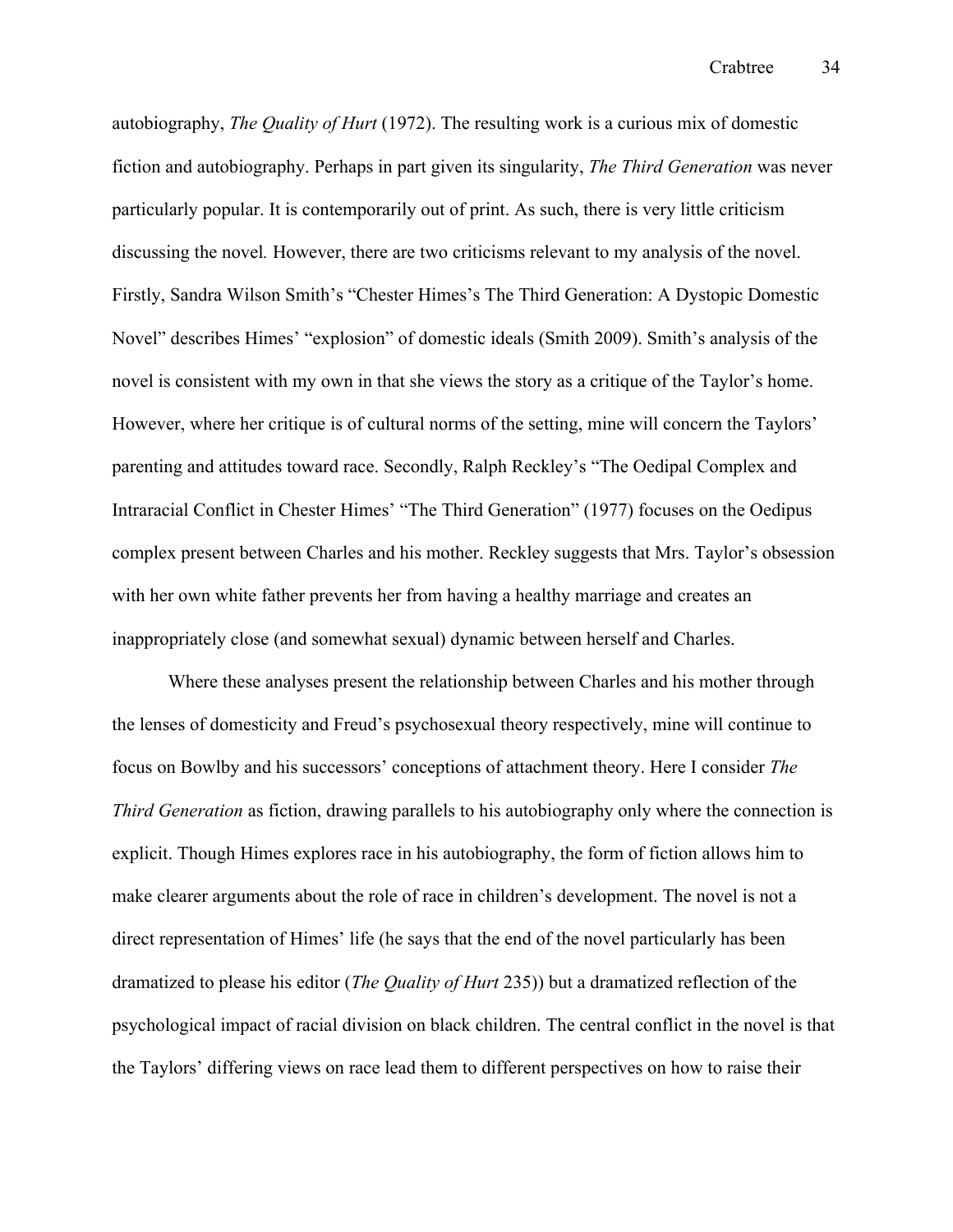children in a segregated America. Mrs. Taylor "want[s] to rear them in the belief that they [are], in large part, white; that their best traits [come] from this white inheritance. [Whereas Mr. Taylor] want[s] to prepare them for the reality of being black" (*The Third Generation*, 36). "Between them," Himes writes, "the battle of color raged continuously" (36). Though divorce might seem the obvious solution to intense and continual marital strife, the Taylors' attachments to the children keep them tethered to one another. Mrs. Taylor threatens divorce throughout the novel, but the presence of the children keeps her in the marriage; "she wouldn't let him have the children," Himes writes. "Where the children went, she would go" (43). Thus, the two are stuck in a cycle of animosity, with their children caught in the crossfire. Following the boys' unfortunate outcomes, with a particular focus on Charles' attachments to each parent, Himes effectively criticizes the "battle of color" which raged within (and outside) the black community in the early twentieth century.

#### **I. "The battle of color" and attachment outcomes**

Lillian Taylor, Charles' mother, is only "one thirty-second part negro" (*The Third Generation,* 14), meaning "she posses[es] the very maximum of white blood a Negro can possess and remain a negro" (18). Thus, Mrs. Taylor exists *just* on the black side of the color line as prescribed by law. Throughout the novel, Himes emphasizes her phenotypic whiteness (i.e. describing her "white ivory arms" (87)), as well as her strong resentment of the fact that she is legally black. She looks down on other black people, most notably her husband, and insists on her whiteness when confronted with questions of race. When she tries to see a white dentist who only serves white clients and is confronted by a law enforcement officer, she resists: "I'm just as white as you are" (97). For all intents and purposes— putting aside legal segregation, for which the one-thirty-second blood rule reigns, and the *de facto* segregation of the social world – Mrs.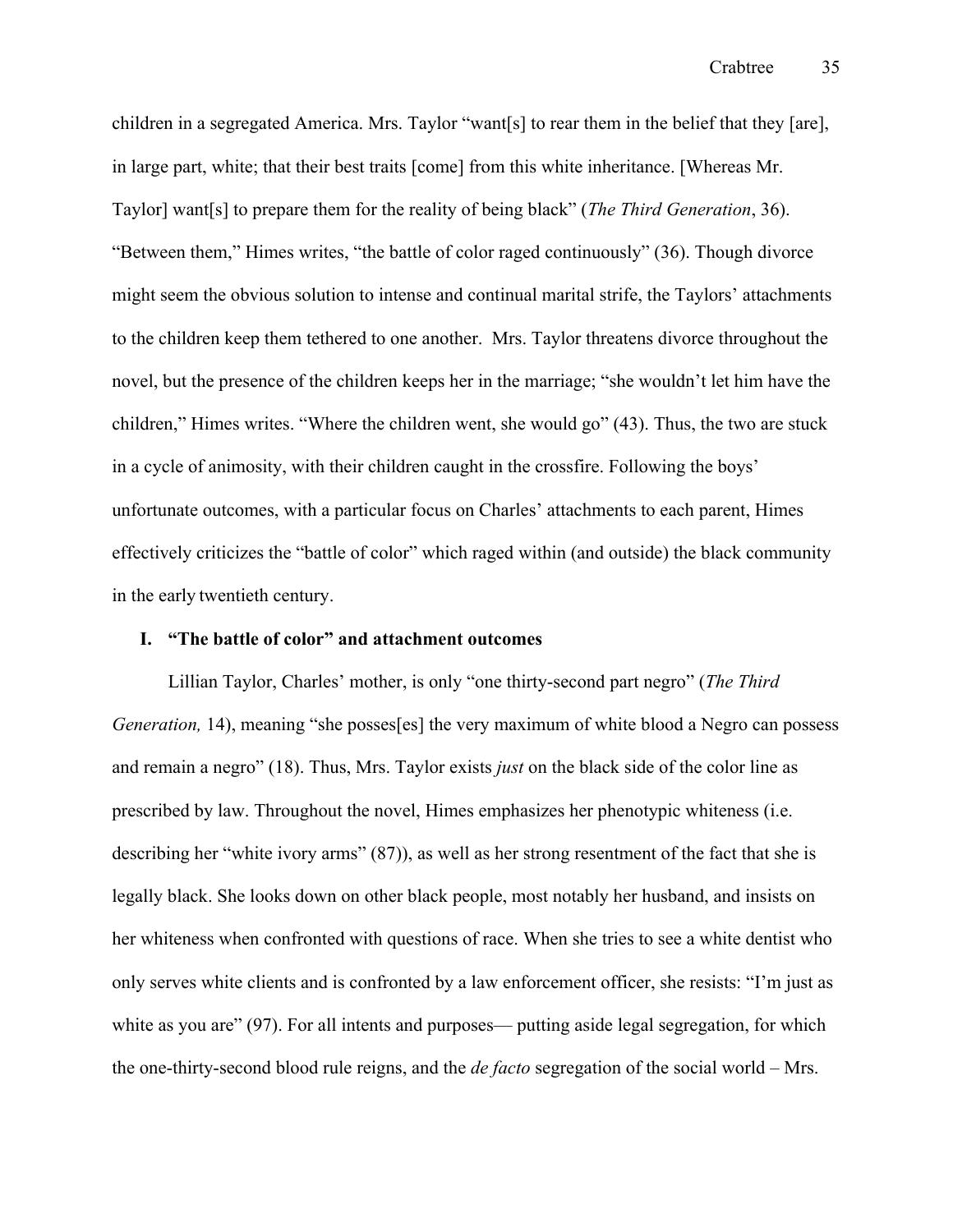Taylor is right. She physically appears white, believes herself to be white, and desires to live a life surrounded by whiteness. She is, in fact, racist by any common definition of the term; she believes black people are inferior and wishes to distance herself from those she considers black. 

Despite her negative attitude toward black people, and the indisputable fact that under United States law in the 1930s, her sons are *black*, Lillian loves her children and attempts to cultivate her attachment to them throughout the text. She keeps a close eye on the children and worries when she does not know where they are (54). In turn, the children are attached to her as well. When she seems in danger, "the children dash[] from behind the house to aid her" (*The* 91). Their concern for her wellbeing indicates a preoccupation with her safety, as well as a desire for closeness with her. Thus, it is clear that in early childhood, there exists a strong and mutual attachment between Mrs. Taylor and her children.

However, Charles and Mrs. Taylor's relationship is soon clouded by Mrs. Taylor's obsession with race. She desperately "want[s her sons] to grow up to love and respect fine white people as she [does] (10). When Charles expresses disinterest in his white ancestors, Mrs. Taylor is "saddened by his attitude" and asks herself, "Why [can't he] be proud of himself" (226). Mrs. Taylor's insistence on viewing herself (and, by extension, her sons) as white, drives a wedge between them. When the boys are children, Mrs. Taylor attempts to explain the significance of their white ancestry, the children are confused: "The[y] didn't understand her. She seemed strange. They felt that she was slipping away from them. A vague insecurity threatened them. They became closer to each other" (117). It makes sense that the children experience "vague insecurity" in response to their mothers' racial prejudice, because Mrs. Taylor's worldview *is* inherently threatening to them. Her notion of white superiority is premised on the idea that black and white people are different at a biological level, or *in the blood*. Her ideas recall *Plessy*'s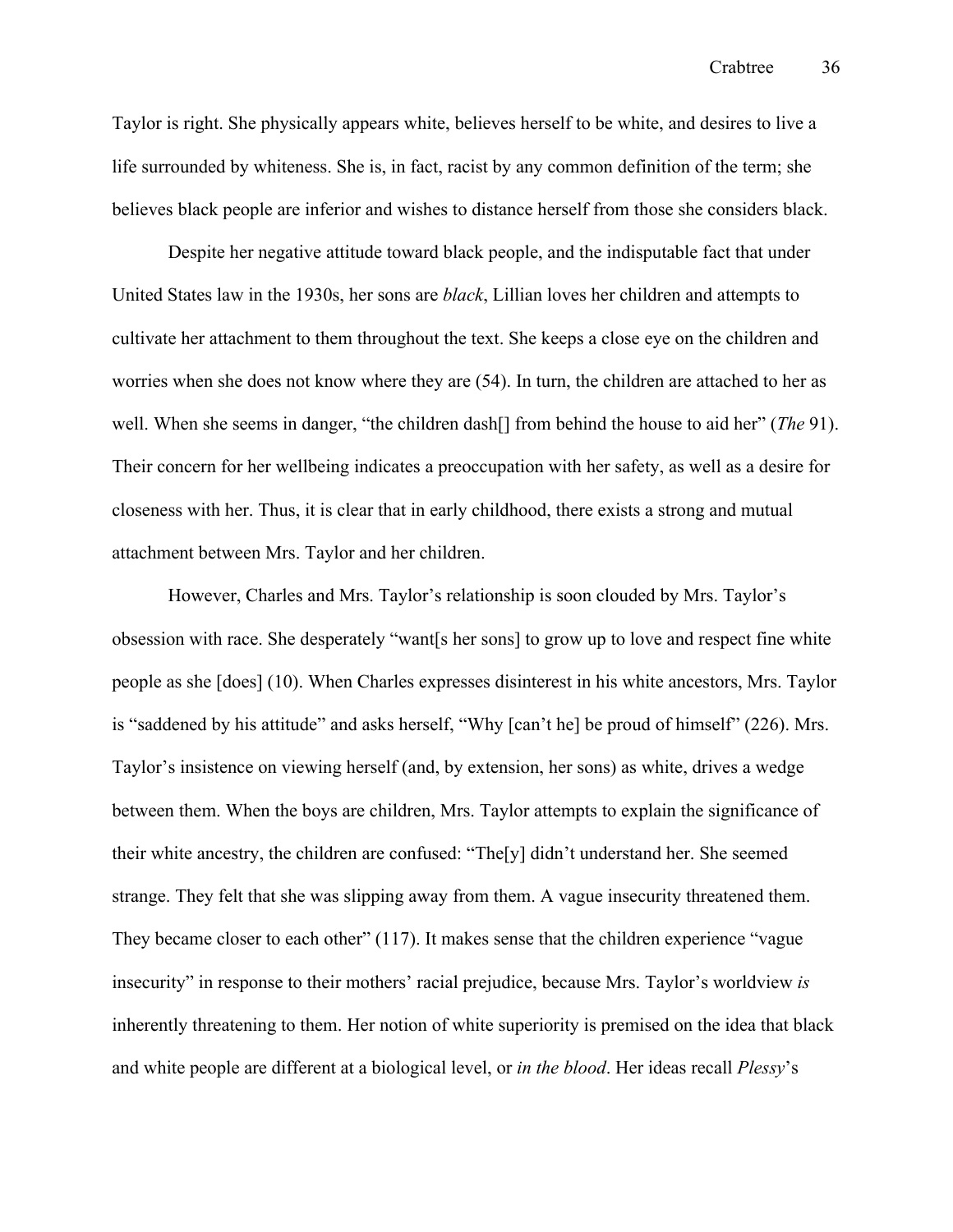insistence upon the existence of "two" unassailably distinct "races." When Charles lacks taste for "the refined and aesthetic offerings of city life… she attribute[s] it to his father's blood" (195). Conversely, she attributes Charles' potential and better qualities to her own blood. "With your blood," she tells him, "you should be able to do anything" (325). At the very inception of attachment theory, Bowlby understood persistent threats from parents not to love their children as antecedent to insecure attachment relationships (*The Making and Breaking of Affectional Bonds* 206). Mrs. Taylor's overt dislike for her son's blackness constitutes a subtle, persistent threat to her love for them. Mrs. Taylor loves Charles, but only as long as his supposedly "white" characteristics predominate over his "black" ones. As her affection for him is conditional, her parenting style is characterized by inconsistency and mixed signaling. In attachment terms, this type of parenting is likely to lead to an insecure-resistant attachment style, one form of insecure attachment. It is thus unsurprising that after Mrs. Taylor focuses excessively on Charles' white heritage, "he [finds] it very hard to visit her" (*The Third Generation* 325). Unbeknownst to her, her prejudice has weakened her relationship with her son.

When discussing Stowe's caregiving characters, I referred to Tom and Tiff as "motherly" figures; Stowe intentionally imbued these men with stereotypically feminine qualities and compared them to the children's inadequate white mothers. Moreover, there was no characteristic distinction between male "motherly" figures like Tom and Tiff, and female "motherly" figures, like Milly and Mammy. In *The Third Generation*, though, fatherhood deserves individual attention. Mrs. Taylor describes her husband as an "Uncle Tom" (41) in an attempt to emasculate him and reminds him of his diminished social standing in comparison to white men. However, despite his wife's insults, Mr. Taylor remains characteristically masculine; he supports his family by acquiring money through work outside the home, and engages in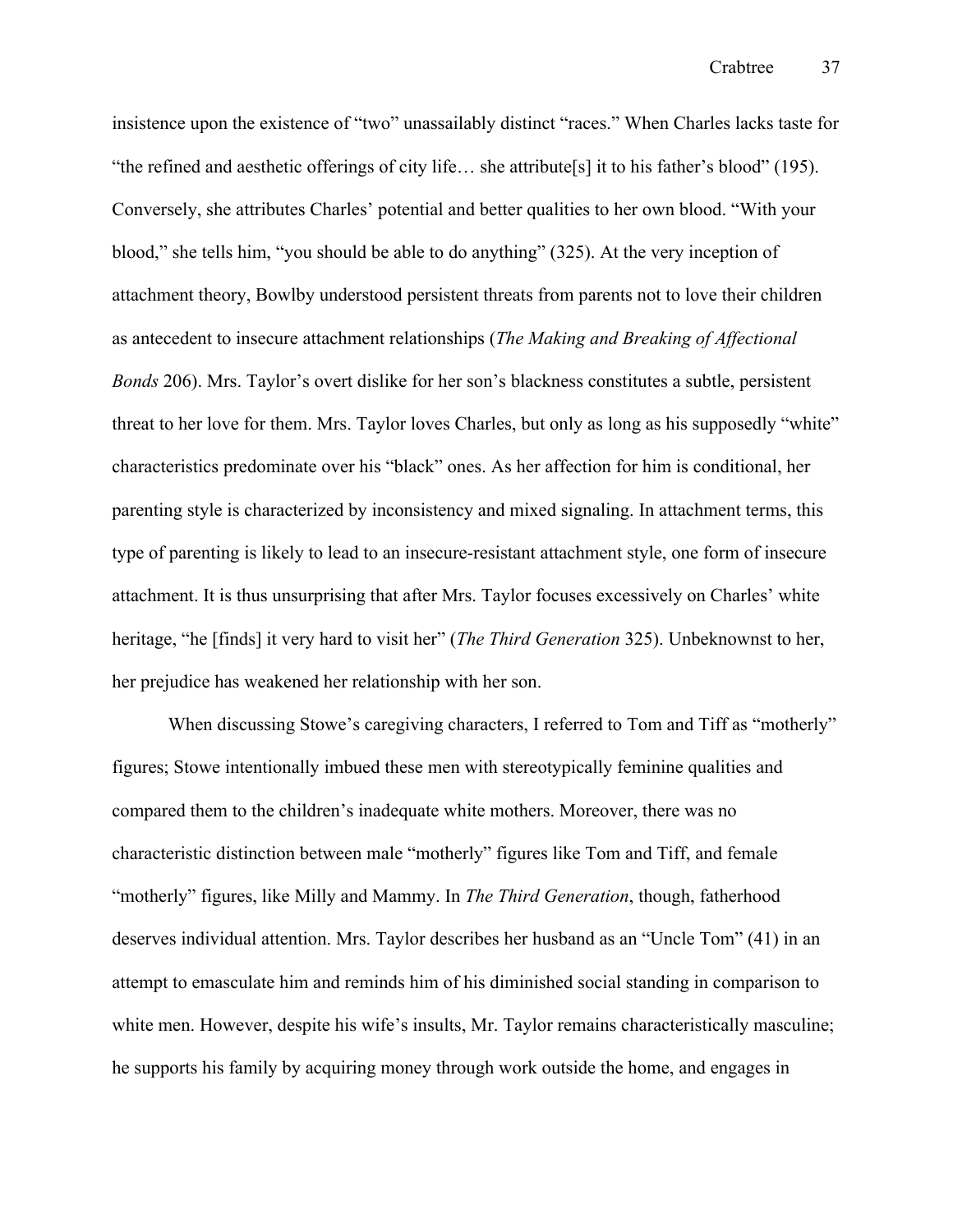Crabtree 38

physical labor, only rarely engaging in homemaking tasks like cooking and cleaning. Thus, he inhabits a new category—fatherhood—which I suggest is characterized by parenthood without the expectation of the physical nurturing (e.g. Tom holding Eva on his lap) and domesticity (e.g. Tiff gardening for his white family) "motherhood" demands.

As Charles' other primary caregiver, Mr. Taylor exists in stark contrast with his wife. He has physically black features, including dark skin and kinky hair, and identifies with cultural markers of blackness as well. When, early in Charles and Williams' childhood, Charles' hair, made "straight" (12) by Mrs. Taylor, regains its kinkiness after accidentally being covered in paint, Mr. Taylor is pleased in spite of his wife. "I'm happy it's turning nappy…" (40) he says, "the boy has to be what he is" (40). When asked what he means by that, Mr. Taylor says, "just a Negro, that's all; just a Negro" (40). He also views blackness as connecting him to his children: "I want my children to look like me," (40) he admits. Against Mrs. Taylor's desire to be white, Mr. Taylor identifies with both the physical features related to blackness, and the explicit label of his children, and himself, as black. 

Mrs. Taylor, of course, dislikes her husband's blackness. Having been "reared in the tradition that Negroes with straight hair and light complexions were superior to darkcomplexioned Negroes with kinky hair" (12), Mrs. Taylor represents an ideology which we now call colorism: the view that within a particular race, light-skinned individuals are better (i.e. more beautiful, intelligent, etc.) than dark-skinned individuals. As such, she negatively appraises Mr. Taylor's phenotypically black features, "looking upon him with photographic detachment," and ultimately seeing him as a "short, black man with a wiry, simian body, [with] the bowed legs and pigeon-toed stance of great Negro athletes" (10). She resents her relationship with Mr. Taylor; she "regret[s] having married a black man. She [thinks she] should have known better. Had she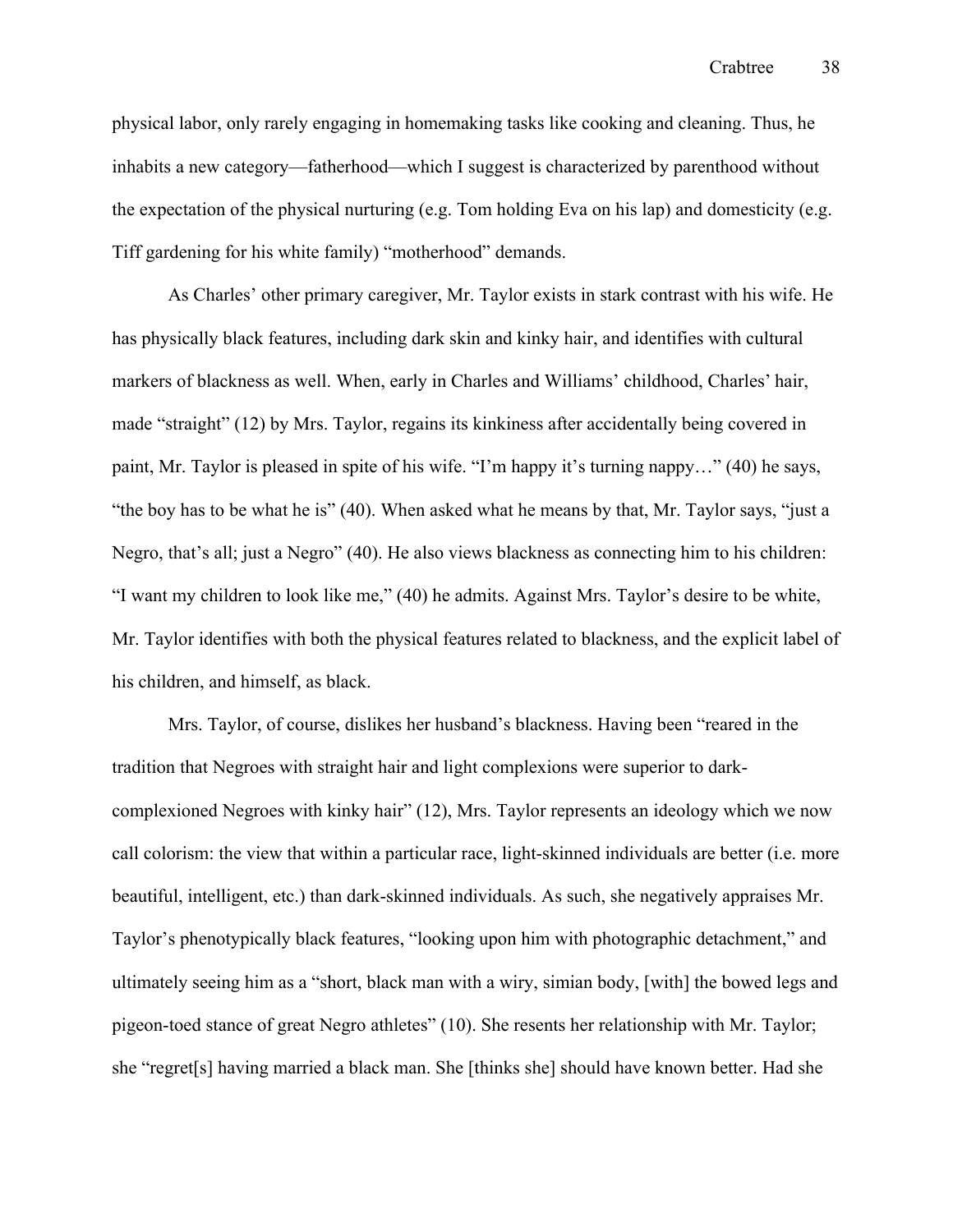married a man her own color at least she would not have to worry about her children being black"  $(30)$ .<sup>10</sup> In spite of her children's fixed legal status as "colored," Mrs. Taylor wishes they were whiter, both phenotypically and with regard to the positive attributes she associates with phenotypic whiteness. Mr. Taylor, however, does not "worry" about the boys looking, or being, black; he wants them to take after him. When he admits he wants the boys to resemble him, Mrs. Taylor cruelly responds "so they can grow up handicapped and despised?" (40). It is clear that she associates "looking like" Mr. Taylor – being black – with social ruin and embarrassment.

In the same tirade about Mr. Taylor's being "handicapped" and "despised," Mrs. Taylor levels racial slurs at her husband. Before this point, Charles and William "knew their father was a Negro… But they had never thought of the rest of them as Negroes. Tom was yellow, William was brown, Charles was tan, and their mother was white. Only she wasn't like other white people, because she lived with Negroes" (95). Their view of race in this passage is defined only by skin color. They are unaware of legal categorization (they view their mother as white, not black, as she is legally defined), and seem not to have any semantic associations between skin color and positive, or negative, attributes.

However, soon Charles and William quickly outgrow this unprejudiced naïveté. Once they are old enough to apprehend societal racial categories and become "concerned with racial differences" (95), they confront their mother about her racist attitudes toward their father, and by extension, themselves. "We heard you call Papa a shanty  $n^{****}$  once," (98) they recall, and ask the question weighting on their hearts: "Are we bad because we're colored?" (99). Instead of

<sup>10</sup> Writing with Freud's Oedipus complex concept in mind, Reckley writes, "Lillian is in love with her father… in love with her white father… [she] never outgrows her father-fixation, and she never really accepts Professor Taylor as her husband" (Reckley 278). In Reckley's view, Mrs. Taylor's subconscious sexual and romantic attraction to her white father prevent her from forming a healthy attachment with a black man. Instead, she forges an unhealthily close relationship with another (whiter) figure in her life: her son Charles. Charles is then directly in the middle of his parents' conflict, as he subconsciously competes with his father and allies himself with his mother.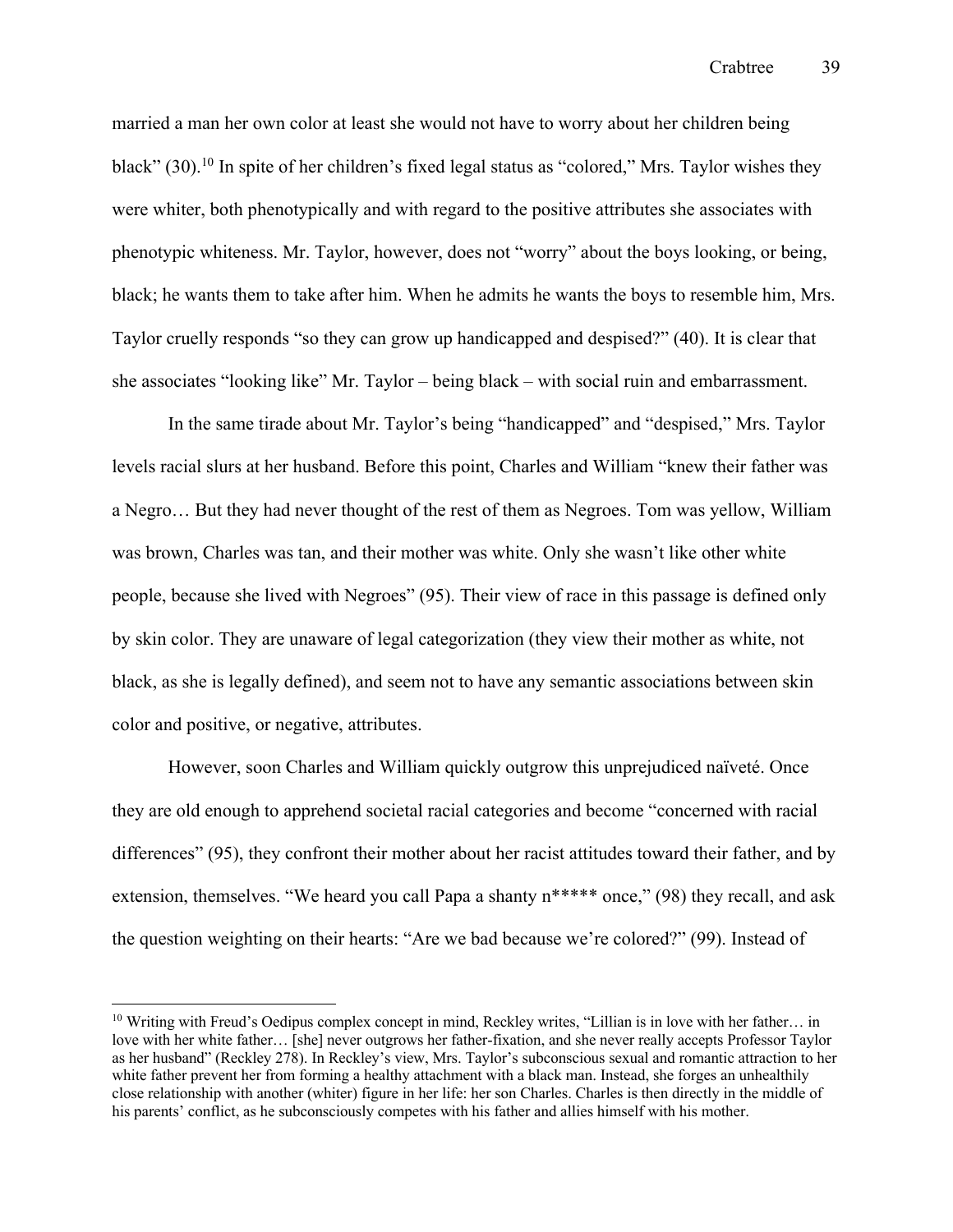answering the question, Mrs. Taylor challenges the premise that they are "colored": "You mustn't think of yourself as colored," she says. "Your mother is as white as anyone. You both have white blood—fine white blood—in your veins" (99). She does nothing to justify her behavior toward the boys' father,<sup>11</sup> nor help them understand the externally enforced racial identity, 'colored', with which they will have to live. Once again, she praises their white blood, offering no reassurance that she loves them regardless of race.

After this conversation, as Mrs. Taylor reflects on her response, she fails to comprehend the potential impact of her conditional affection and mixed signaling on the boys' development: She realized she hadn't answered them. She could tell by the questioning looks she caught sometimes in their eyes. She hoped it would never come to the point where she had to explain the difference between them and white people. It came from their living in Mississippi, she concluded. And in the end she blamed it all on Professor Taylor for bringing them there. (99)

Throughout this instance of interior reflection, Mrs. Taylor's thoughts go from somewhat selfaware— "she realized she hadn't answered them" -- to dismissive of any personal responsibility: "in the end she blamed it all on Mr. Taylor…". She worries about the boys' race-consciousness but does not want to be held accountable for their discomfort. Rather, she blames everything on her husband, and his choice to raise the boys in the South. While bearing witness to racism, segregation, and bigotry in Mississippi might very well have an adverse effect on the boys, what they struggle with as they become race-conscious is not their physical environment nor the racist white people that surround them—it is the racism and colorism they perceive from their own

 $<sup>11</sup>$  Beyond the Taylors' treatment of the children, their treatment of each other in and of itself is concerning through</sup> the lens of attachment theory. Marital strife has long been understood as harmful to child attachment—Bowlby himself recognized "threats to desert or kill the other parent" as an antecedent of insecure attachment in children.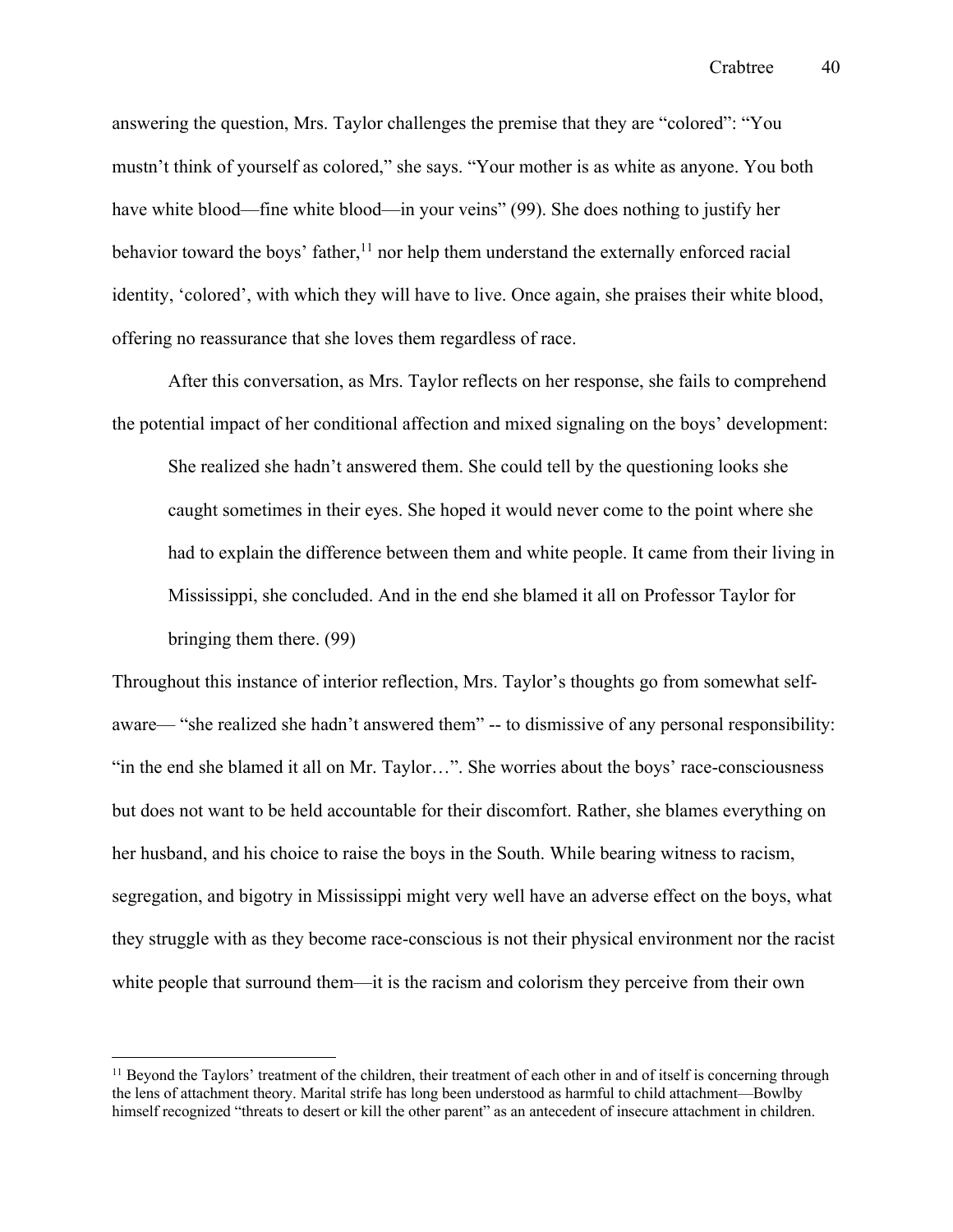mother. As noted above, her inconsistent affection, and alternation between worshipping Charles and rejecting him and his blackness, are likely, with view to attachment theory, to produce an insecure-resistant attachment style. Mrs. Taylor then misplaces the blame when she scapegoats her black husband and the surrounding racist society, evading acknowledgment of the role of her own colorism in her sons' dysfunction.

Mrs. Taylor's attitudes towards race and color are not only harmful to her own relationship with the boys. They additionally impact Mr. Taylor's ability to be a good father, and potentially corrective or alternative secure attachment figure. Continual degradation from his wife wears on Mr. Taylor, and he becomes meek and ingratiating in spite of his aspirations:

Deep in his heart he wanted to be a rebel. Had he ever become a hero in the eyes of his wife he might have been a leader. He had the physical courage… But his wife and the circumstances of his life had put out much of his fire. For the most part he was disarmingly ingratiating, not only toward his superiors but toward most persons. (11)

His "disarmingly ingratiating" nature, as a result of his wife's bullying, leads him to be an excessively ingratiating father as well. When Charles engages in immoral and criminal activity as an older adolescent, Mr. Taylor still supports him unconditionally. For example, when he escorts Charles to his court case after Charles forges a signature to write checks, "there [is] something infinitely tender in his attitude" (287). Mr. Taylor's parenting is characterized entirely by affection and absent of discipline; Charles' "father never question[s] him, never scold[s] him" (332). Though sensitivity is an important dimension of attachment—and Mr. Taylor is certainly sensitive, attempting at each turn to respond to his children's emotional needs—some nonsensitivity is actually essential to parenting a child whose attachment style is already insecure (Dozier). The reasoning for this caveat is as follows: if a caregiver is entirely sensitive to a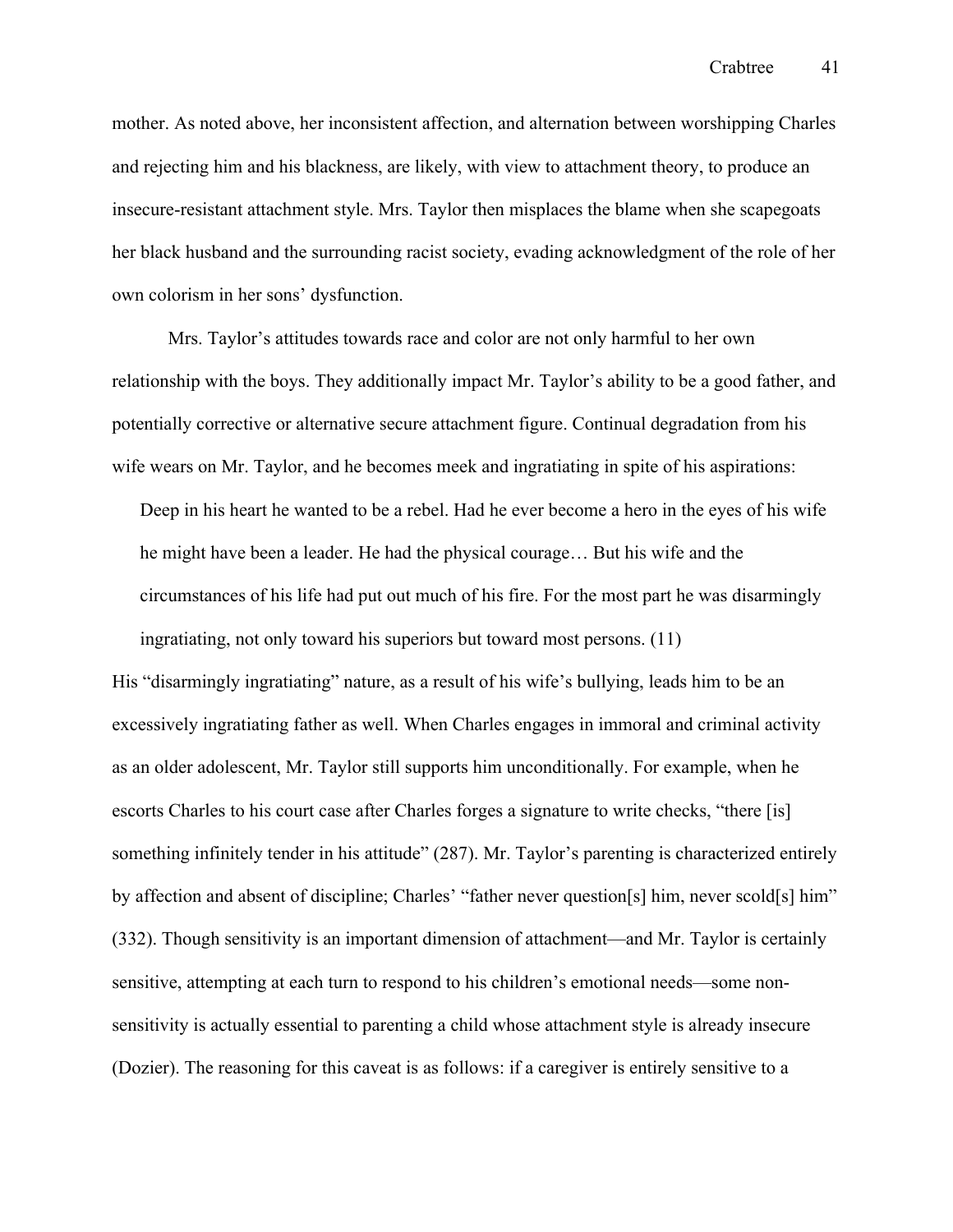violent child, or a child who avoids affection and care, then that caregiver will simply avoid the child, and the relationship will dissolve completely. Consider Charles and Mr. Taylor. Charles seeks to spend less and less time with his family, leaving home to indulge in drinking and criminal activity. Mr. Taylor, whose ability to be authoritative has been ruined by his racial conflict with Mrs. Taylor, "sensitively" responds, and lets Charles go from him completely. His ability to be a strong attachment figure has thus been inhibited by the "battle of color," and resultantly hostile dynamic between himself and his wife.

## **II. "Their appearance meant nothing"**

The end of the novel is where Himes exercises the most artistic license in changing his autobiographical story. As mentioned above, he does so because his editor requests a more "dramatic" ending of the story than was originally written. Where Himes ultimately leaves the United States entirely, moving permanently to Europe in an effort to escape legal segregation and the battle of color raging among black Americans, Charles' upbringing culminates in tragedy within the United States. He becomes less and less responsible throughout the novel, aging from an ambitious schoolboy into a college dropout who sleeps with prostitutes, steals, and gambles. When he leaves jail, he thinks he will have a choice of where to live, and elects to stay with his mom (315). However, he is ultimately placed in the custody of his father, against his wishes. Charles has been the "bone of [the Taylors'] contention" in their divorce, and his placement causes an emotional reaction from Mrs. Taylor. When she learns he will live with his father, it is "as if her blood had frozen. It [is] the bitterest disappointment she had ever suffered" (321). However, instead of fighting for additional time with her son, or requesting that he visit more often, she pushes him away entirely. "I suppose you'd rather be with your father," (322) she accuses him. Wanting any confidence in him, she assumes without question that his criminal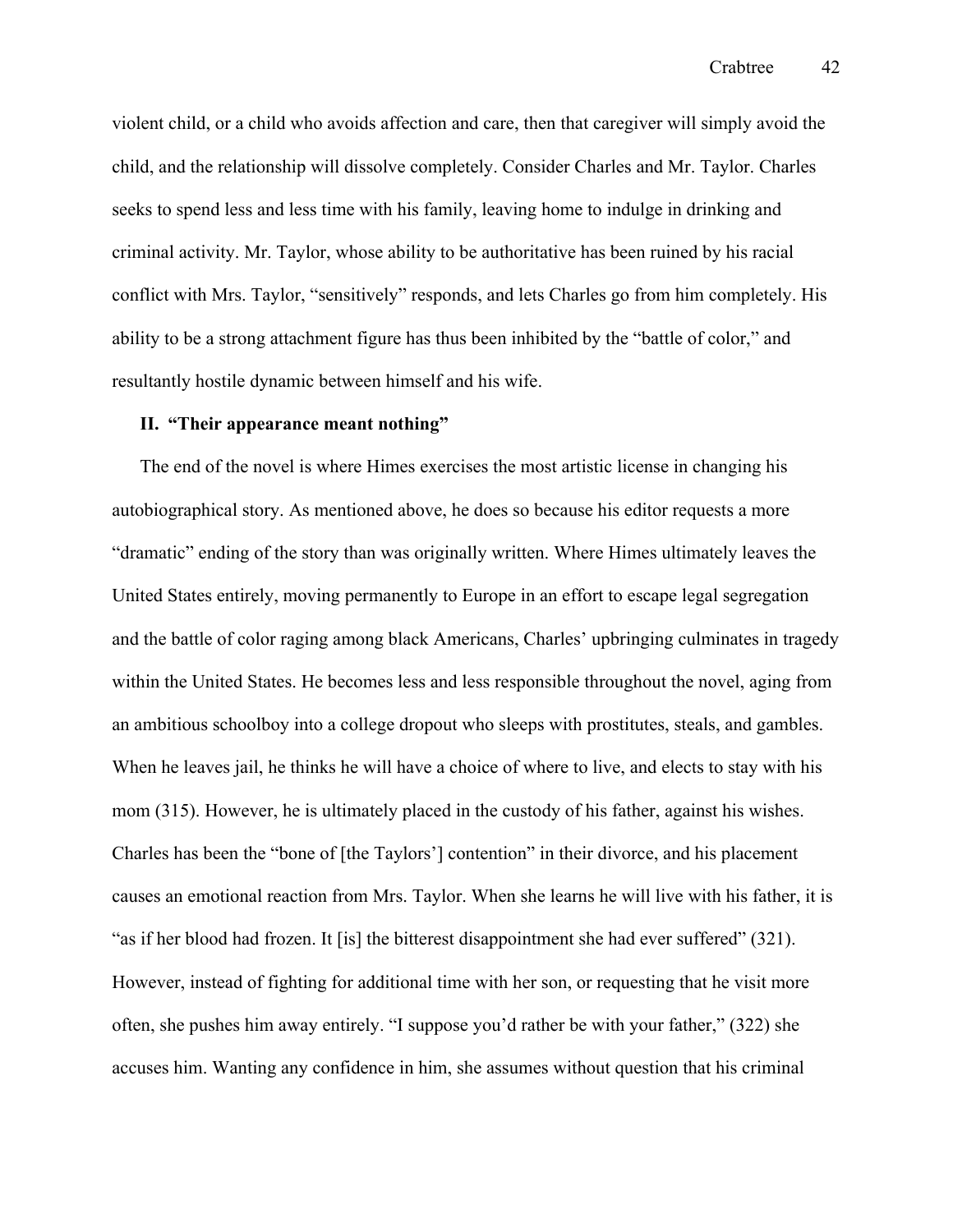behavior will continue: "now you can walk to all the dives," (322). As Mrs. Taylor pushes Charles away once and for all as a punishment for his association with his father (even though that association is largely involuntary), Charles is left without the support of his mother.

So too is he left without meaningful support from his father. Mr. Taylor, "defeated" completely by Mrs. Taylor (despite his custody of Charles) is more ineffectual than ever. In fact, Mr. Taylor is so ineffectual that Charles, ironically, begins to functionally care for him. He takes on characteristically parental tasks, such as prompting his father to go to bed: "Why don't you put out your cigarette and go to sleep, Dad?" (323). This role-reversal causes Charles to "hate[] his father with... a violence" (326).

One morning, after a night of debauchery, Charles wakes up next to a prostitute with a sudden and intense desire to see his family. This constitutes his final reach for his parents' support, a final return to the "secure base" which a caregiver would ideally provide. But when he gets to his father's house, Mr. Taylor is once again unresponsive, and Charles reverts to parenting him: "Is there anything I can do for you, Dad?" he asks. When he goes to see his mother, she is gone. The aftermath of his parents' "battle of color" has left him without a secure base at all.

Up until the very end of the novel, Mr. and Mrs. Taylor's relationship is characterized by pure animosity. In fact, right after they get married, after Mr. Taylor rapes Mrs. Taylor, Himes notes that their marriage is completely destroyed (27). After that, there is little affection between them as racially motivated arguments consume their relationship. Ironically, it is after the divorce that Mr. and Mrs. Taylor actually begin to collaborate as caregivers. When Mr. Taylor asks Mrs. Taylor to remarry him and move back to the South, Mrs. Taylor declines. However, later that day, when Mrs. Taylor decides to search for Charles, she turns back to Mr. Taylor: "she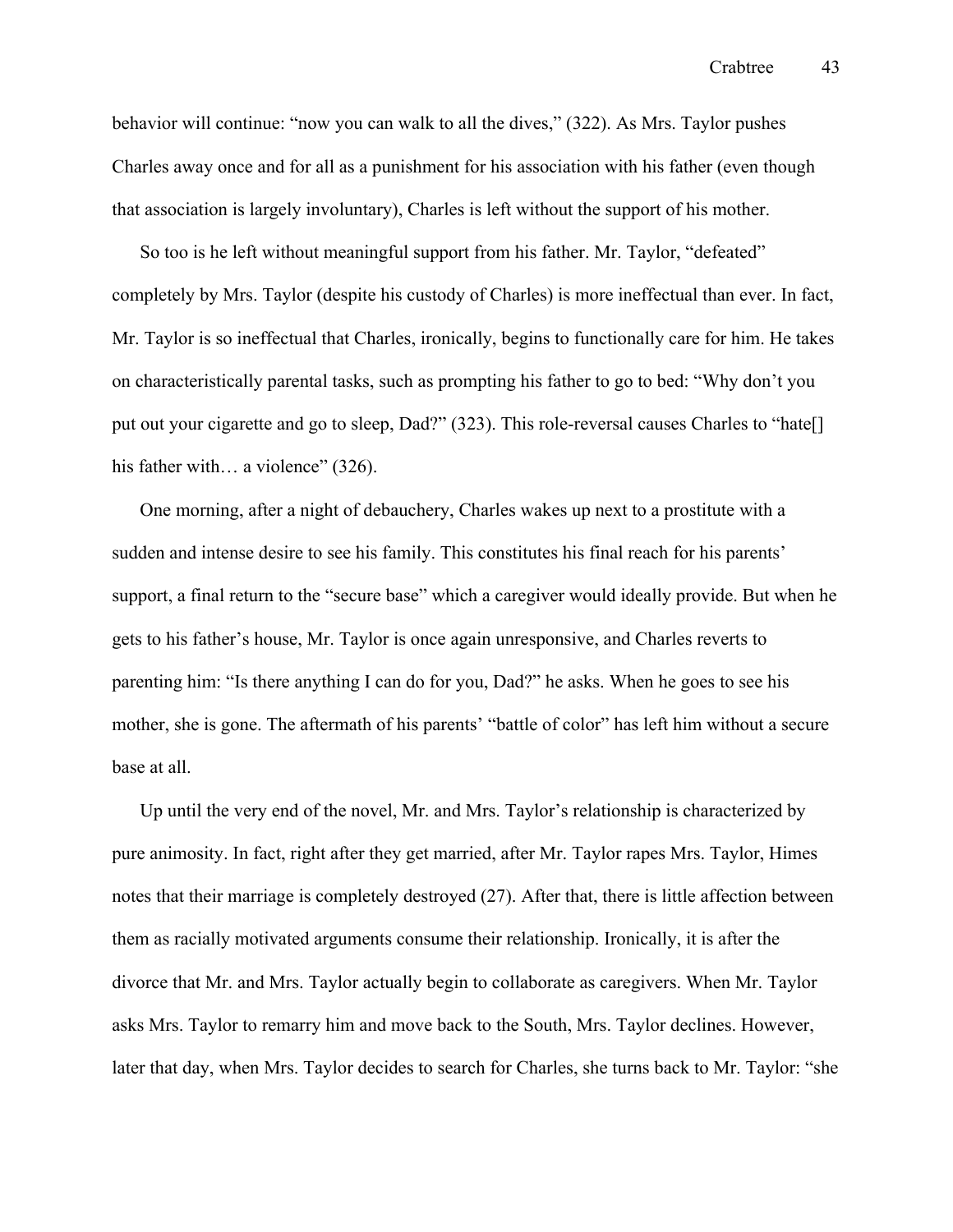had to have help. So she returned to the man who'd been her husband and was the father of her children" (342). In this moment, for the first time, the two are able to put aside their racial differences:

They resembled derelicts. But for a brief moment their appearance meant nothing. They looked into one another's eyes, all of the regret and pity welling from their tortured souls, their twenty-six years of marriage come to this, knowing in that instant that neither could go it alone. (343)

In the context of a relationship which has so far been characterized by contempt, this tender moment catches the reader off guard. For the first time, there is mutual "regret" and "pity" between the Taylors. Interestingly, these tender feelings coincide with their appearances "mean[ing] nothing" for the first time. When appearances are irrelevant, so is race, and when race is irrelevant, the "battle of color" comes to an end.

When the Taylors arrive at the scene of chaos, where Charles is endangered, Mrs. Taylor enrages Dave—one of Charles' 'friends' – which causes Dave to hit her. When Mr. Taylor retaliates in her defense, Dave stabs him. He goes to the hospital and dies with his son and his wife by his side. His final request is that Charles look out for Mrs. Taylor: "'take care of your mother, Son'" (348). In Mr. Taylor's dying words, he reflects on the familial unrest that brought them to this consequential point. "We all made mistakes…'" he whispers. "Don't—don't let them—" (348). He never finishes this final sentence, leaving the reader to wonder what mistakes Mr. Taylor refers to, and what Charles should not "let them" result in. However, it is reasonable to assume that, in the context of asking Charles to care for Mrs. Taylor, Mr. Taylor is asking for forgiveness for their bad parenting. In contrast with Mrs. Taylor's early rejections of her own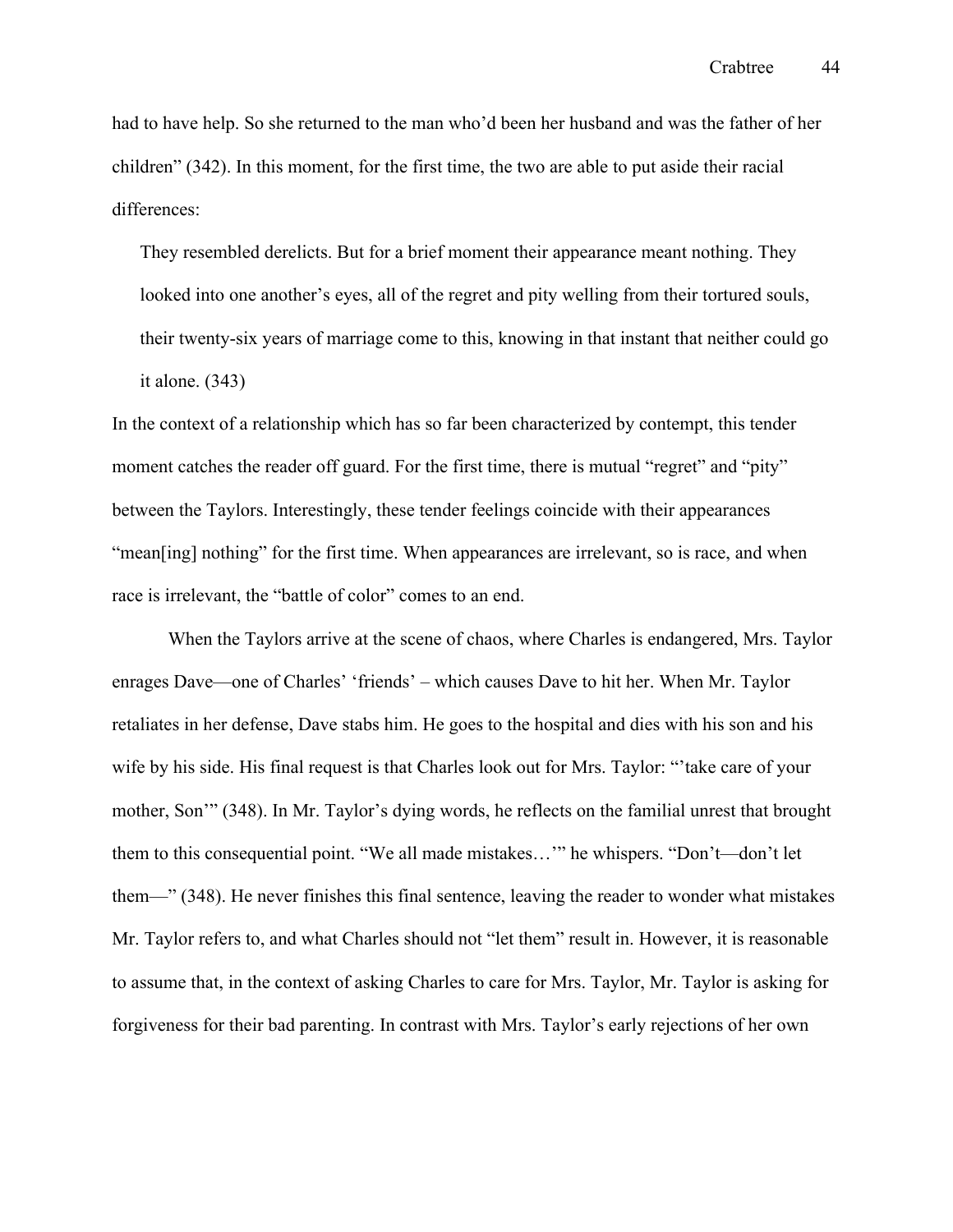responsibility, Mr. Taylor is willing to share the blame for the consequences of their actions have had on his sons.

Regrettably, it is too late, not only for Mr. Taylor, but for Charles and Mrs. Taylor too. After Mr. Taylor dies, Charles knows that "she had gone back to his father; that she would belong to his father now forever" and that "it was his mother and father in the end" (349). Charles, then, is left alone. He recognizes that "his mother was not there now to shield him. She'd never be there again. He was alone within the horror and he knew he'd never get out. He'd always see the world through his veil of horror" (349). The very final words of the novel are "'goodbye, mama,'" as Charles parts with the idea that his mother will "shield" or "be there" for him. In this dramatic conclusion, Charles entirely dismisses his attachment to his mother. *The Third Generation*, viewed through Charles' status as the protagonist, is a tragedy of poor parenting. By the time the Taylors are able to recognize that "appearance mean[s] nothing," and disregard the "battle of color" for Charles' benefit, Charles' attachments to his parents are beyond intervention.

# **III.(Color) blindness**

Charles is the protagonist of *The Third Generation*; the novel follows his story from beginning to end, and most of the narrative is written in close third person to reflect his innermost thoughts and feelings. However, the Taylors two other sons are also necessarily impacted by their parents' racial conflict, and it is fruitful to examine their stories as well. Tom, like Charles, is negatively affected by the Taylor's conflict. However, instead of remaining in the presence of his parents, he leaves them entirely, choosing to seek an education elsewhere. Because the narrative focuses on Charles, and Charles and Tom do not have a close relationship, his path is not well examined in the novel. However, his choice to leave his parents behind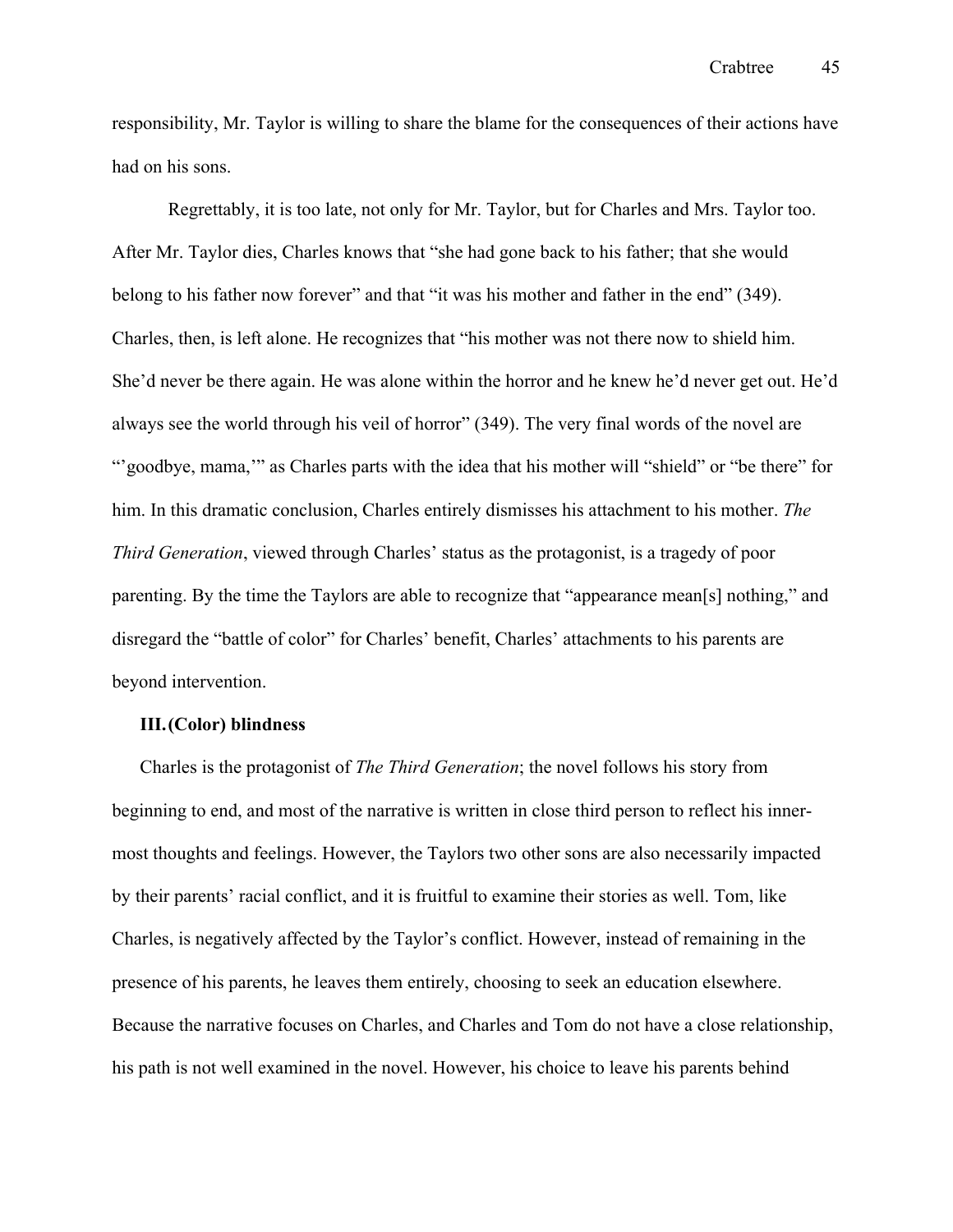permanently demonstrates that the "desire for closeness" which a secure attachment typically fosters is absent; Tom, like Charles, is insecurely attached.

William, who is close in age with Charles, is a more interesting comparison. He and Charles grow up together. William is there when the paint incident causes a fight between the Taylors about the boys' hair, and when Charles "becomes concerned with racial differences," he and William attempt navigation of their new identities as "colored" together. From youth, the two are inseparable. However, William escapes Charles' fate, remaining relatively unscathed and welladjusted.

What saves William from an adolescence marred by racial tension is, ironically, what should be a tragic accident—when Charles gets in trouble, and Mrs. Taylor refuses to allow him to perform a chemistry experiment in their school talent show, William must go on stage alone. A mistaken experiment leads to an explosion, and William is left blind in both eyes. He then has to attend a school for the blind and is separated from Charles and his peer group more broadly. William's new environment is much less race-conscious than the colorist home where he has grown up. In fact, "unlike the city schools, [in the state school for the blind] Negroes weren't segregated" (*The Third Generation* 161). Charles connects this lack of segregation to the students' disabilities— he "wondered if it was because the students couldn't see" (161). William's colorblind upbringing does wonders for his adjustment, especially as compared to Charles's dysfunction. Mrs. Taylor notices a marked difference between them: "Of the two, William was far better off [living with other people], she had long since realized. Perhaps his being blind had something to do with it. He could mix with people and make friends, whereas Charles was always self-conscious and aloof" (181). William is socially well-adjusted, making friends and "mixing" with others, (a word which has racial connotations as well as denoting the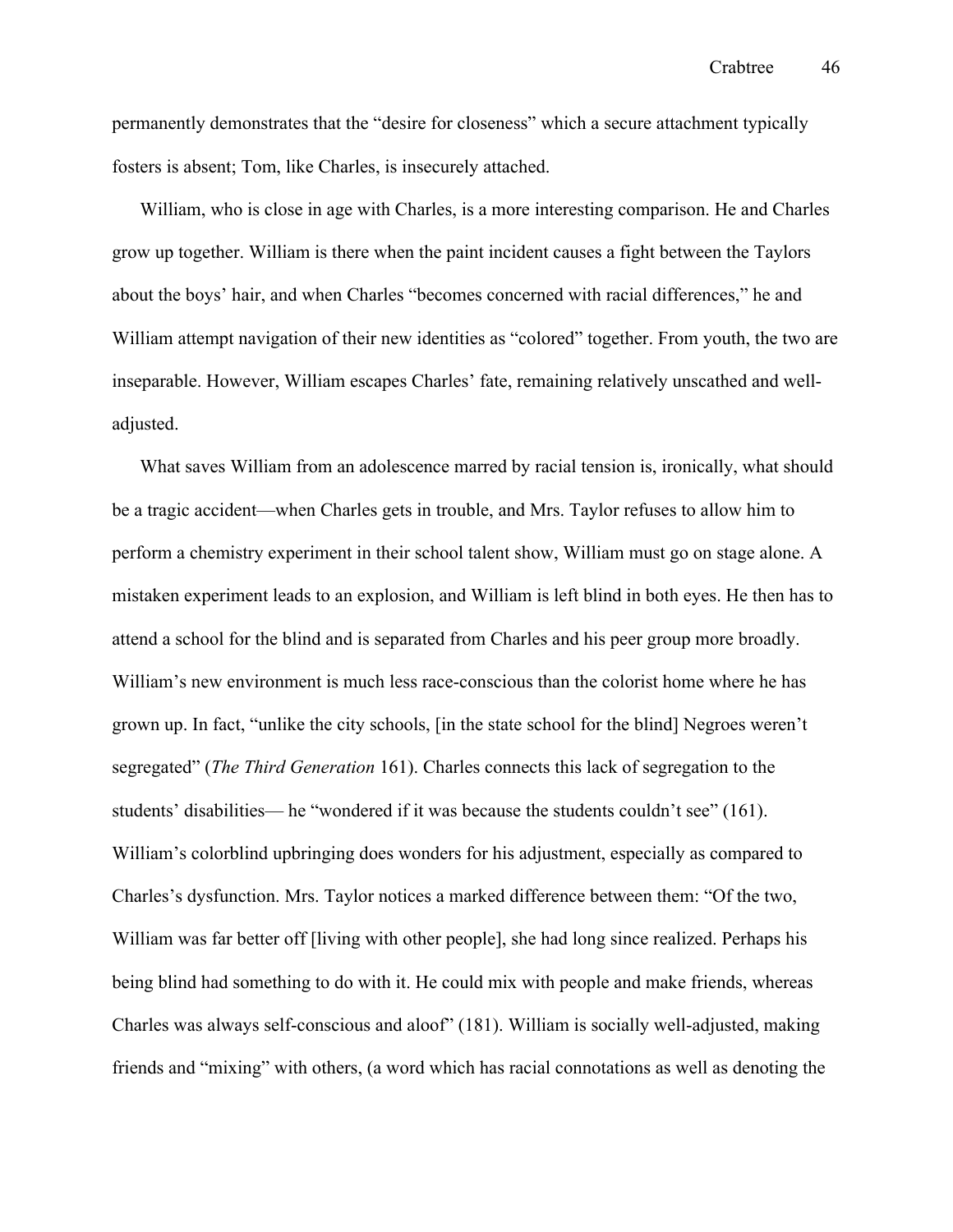simple idea of mingling). Mrs. Taylor connects this to his blindness, though cannot seem to locate a reason for this connection.

As time passes, it becomes unassailably clear that despite his disability, William is far better off than Charles. Where Charles' relationship with his mother is fraught and strife with conflict, William has a steady connection with her. She continuously notes his achievements and social adjustments, and continues to connect them to his blindness:

Now William was his mother's only consolation. He'd graduated from high school that January and had received a gold medal from the school board in honor of his high school record. There had been a glowing tribute in the press. He had many nice friends; everyone loved him. She wondered at the fate that had taken his sight and yet left him so much more ambitious and nobler than his brother. (273)

Academically, William outperforms Charles; his reputation exceeds Charles'; he is happier and more sociable than Charles. According to his mother, he is "more ambitious and nobler" too! Even at the end of the novel, when Mrs. Taylor has been extremely distressed by Mr. Taylor and Charles' behavior, her relationship with William is unaffected. They have a pleasant outing together right before the story's tragic ending, wherein William is "very cheerful" and Mrs. Taylor is "immensely cheered" (340). It is clear from these passage that William and Mrs. Taylor's attachment relationship remains secure into adulthood.

One might be tempted to view William as a foil character for Charles. They are of similar age, and share the same family and same racial identity, but follow different paths because of William's blindness. But if a 'foil' is a character through whom another characters' advantages are shown, then it is actually Charles who becomes a foil for William. Even Charles recognizes that William's life has taken a more successful path. He thinks "about his mother saying God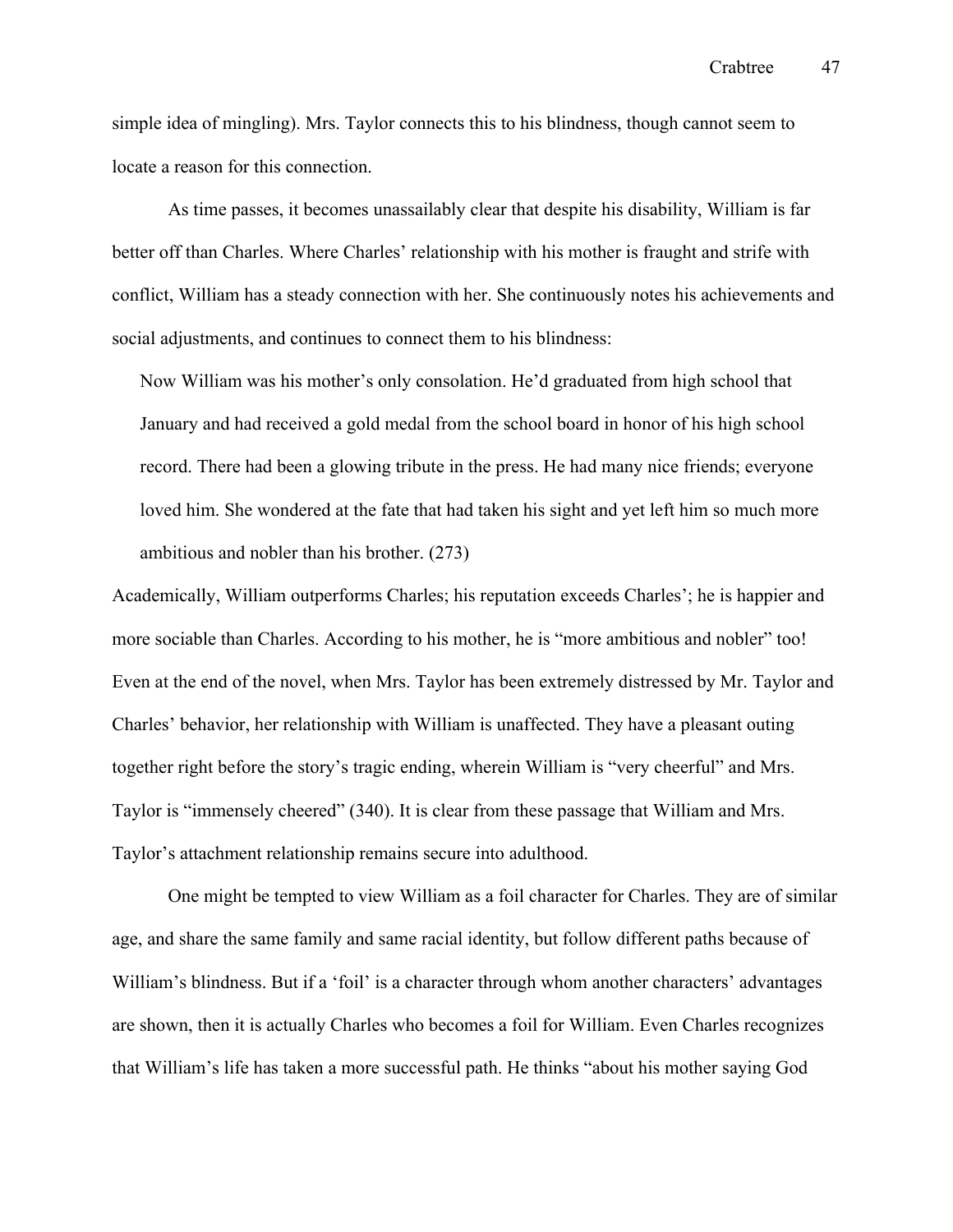was going to punish him for acting ugly, and how he'd thought about God afterwards when it had been Will who'd been blinded. Now he knew: *God didn't make a mistake, after all*." (350). William's blindness becomes a gift from God which allows him to avoid being consumed by his parents' racial conflict. Even Mrs. Taylor identifies William's blindness as the factor which protects him. What she does not realize that what that blindness protects him from is her own attitudes about race, and the impact of those attitudes on her parenting.

### **IV.Decentering race in the black family**

Through the juxtaposition between William and Charles, Himes suggests that being (color)blind—placing *no emphasis on race at all*— is better for black children than succumbing to the worldviews of either Mrs. and Mr. Taylor. Both of the Taylors' worldviews are characterized by colorism. Mrs. Taylors' colorist views give her a a sense of superiority over her husband and children. Her perceived superiority leads her to treat her children with intermittent affection and callousness, a parenting approach predictive of insecure-resistant attachment styles. Mr. Taylors' internalization of Mrs. Taylor's colorism conversely give him an inferiority complex, which causes him to be overly ingratiating and sensitive, an approach which is detrimental to children like Charles, who is already insecurely attached.

William, unlike Charles, is able to avoid his parents' racial obsession through his (color)blindness. Blindness in the narrative should not be taken literally, or entirely earnestly. Himes rather uses it as a mechanism to poke fun at the Taylors' obsession with race. William's secure attachment style, and academic and personal success suggest that deemphasizing race in the family would be prudent. Such a suggestion is reminiscent of Milly, one of Stowe' motherly heroines, and her rejection of "distinctions of color" (*Dred* loc. 9552). Though the analysis in my previous chapter proved this philosophy to be somewhat problematic for black children, Himes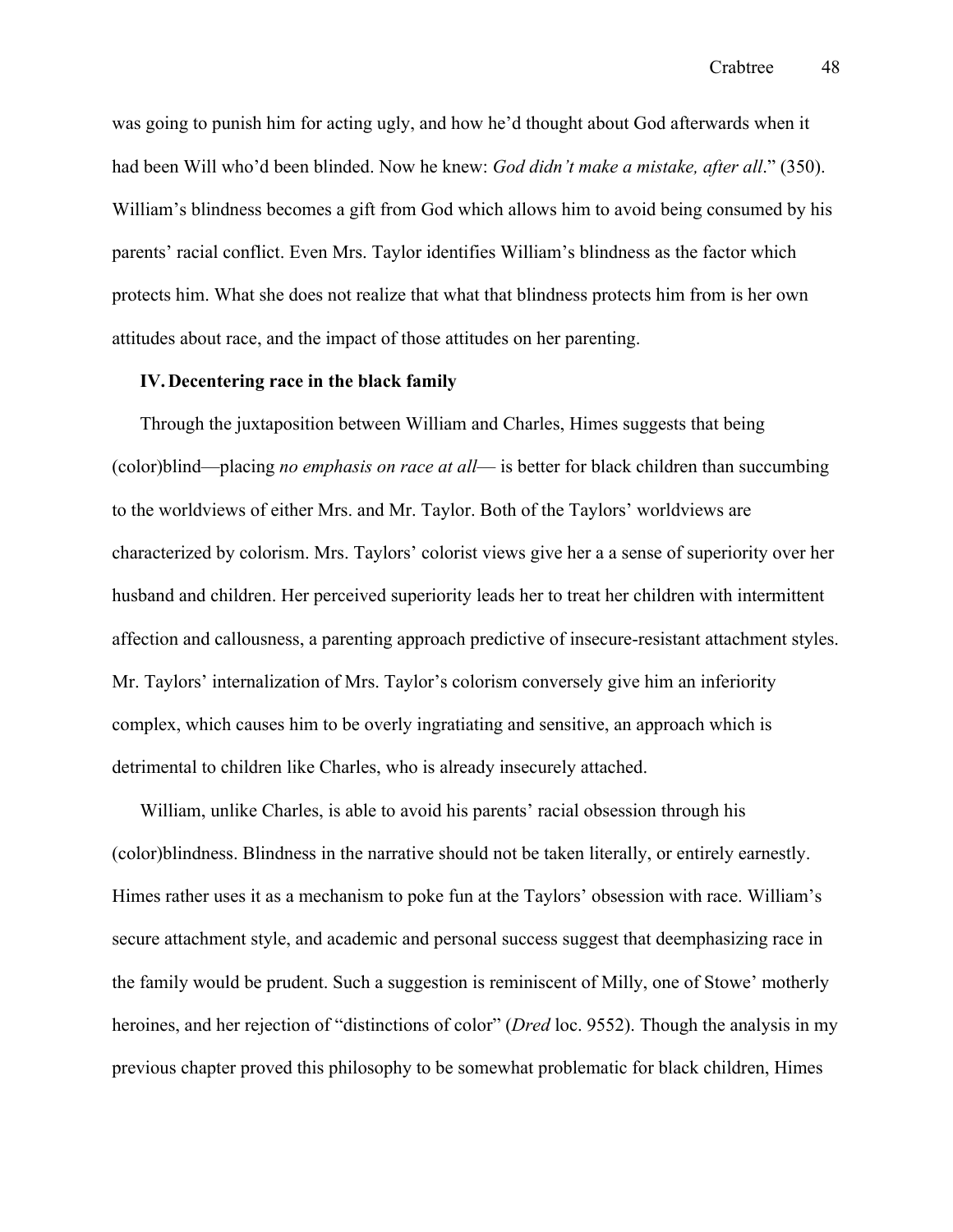takes color-blindness into the twentieth century family, and employs it to ironically suggest that color-blindness is preferable to any particular focus on color. Here, it has the potential to prevent conflict within the black family.

Color-blindness is, of course, a controversial idea. However, Himes' notion of colorblindness is historically precedented. Albion Tourgée, a lawyer, politician, and activist of the Reconstruction period, introduced the idea of "color-blind justice" to the legal profession. In *Color-Blind Justice: Albion Tourgée and the Quest for Racial Equality from the Civil War to*  Plessy v. Ferguson, Mark Elliot describes Tourgée's conception of the term. Simply put, in the legal sphere, color-blindness is the idea that Americans should enjoy equality under the law "regardless of race or color" (Elliot 2). Tourgée's concept of color-blindness is *not* a suggestion that race be ignored entirely; he "was not afraid to propose racial distinctions in the law where they served as enabling descriptions" (Elliot 6). Rather Tourgée simply "denie[s] the utility of the concept of race as a meaningful category of social distinction" (Elliot 3). In his argument *against* the separate but equal doctrine in *Plessy v. Ferguson*, Tourgée argued that it was not blackness, or "color" which people viewed as evil, but the relation the colored person sustains to whiteness; he used nannies and nurses, and their being allowed in white train cars as evidence for this proposition. He also argued that one's race is often "impossible of ascertainment" (Elliot 287), challenging the construct of race at its root. William's blindness symbolizes colorblindness like Tourgée's; Himes does not necessarily suggest a color-blindness where race is altogether ignored, but rather one where race is decentered as a meaningful category.

At the time of *The Third Generation's* publication, legal activists preferred the raceconscious rhetoric of *Brown v. Board of Education* to Tourgée's notion of color-blindness. "Nowhere in the *Brown* case does one find the kind of ringing egalitarian language and probing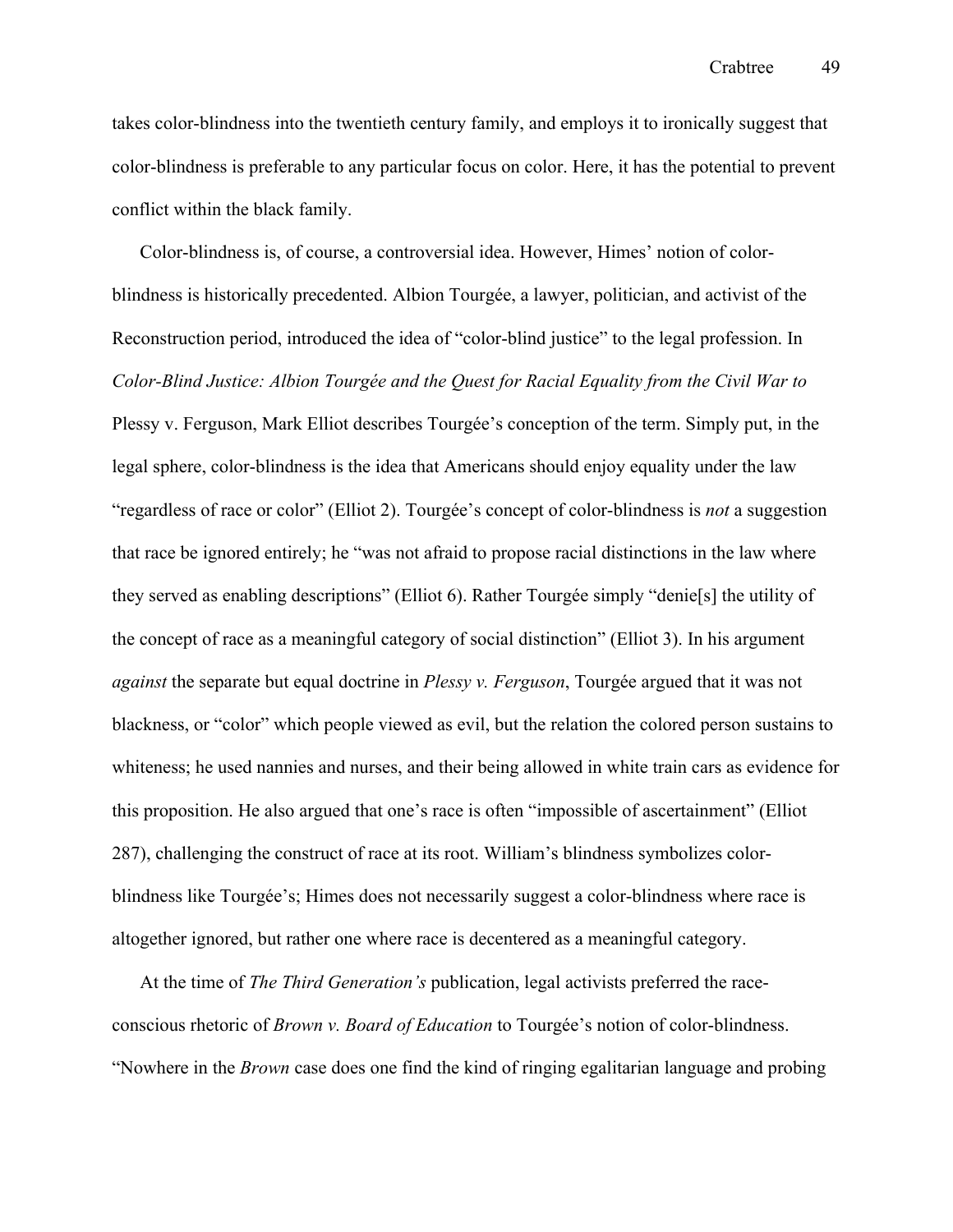racial logic found in Tourgée's *Plessy* brief" (Elliot 314). In a sense, the Taylors' parenting is reminiscent of the logic of *Brown v. Board*—they see "two races," and both understand blackness, when separated from whiteness, as the inferior category. William, conversely, represents Tourgée's colorblind logic—for him, race is quite literally "impossible of ascertainment," and as such, a social category without meaning.

Given that a critique of parenting is at the center of *The Third Generation*, it is fitting that Charles' final impulse in the novel is to find *his* child. Early in the novel, Charles gets a woman named Peggy pregnant, but does not make himself available to her or the incoming child. Once he loses both of his own parents, though, he changes his mind: "He'd look up Peggy too. She had his child somewhere. He'd find out where she was and write to her. He'd tell her everything. Maybe she'd understand. If she would have him after that he would marry her. If she wouldn't, maybe she'd let him help the child" (*The Third Generation* 350). The reader, at this point, has lost trust in Charles' judgment. Thus, it is difficult to tell if this return to domesticity is hopeful or ominous. After all, the novel has thus far suggested that attachment styles are intergenerationally transmissible.<sup>12</sup> This suggestion is consistent with attachment theory, as research supports a connection between supportive parenting in adulthood and the maternal sensitivity one receives early in infancy (Raby et al. 115). Attachment styles *tend*, with some variation, to be stable across generations (Benoit & Parker). If Charles, consistent with this research, is as harsh as his mother, as ineffective as his father, or as caught up in color and race as either of them, he is likely to be a poor secure base for his own children. However, if Charles is able to look to William's success, and let go of the colorist attitudes imbued in him by his

<sup>&</sup>lt;sup>12</sup> The thread from Mrs. Taylor's own insecure attachment to her poor parenting suggests the intergenerational transmission of attachment styles in the novel.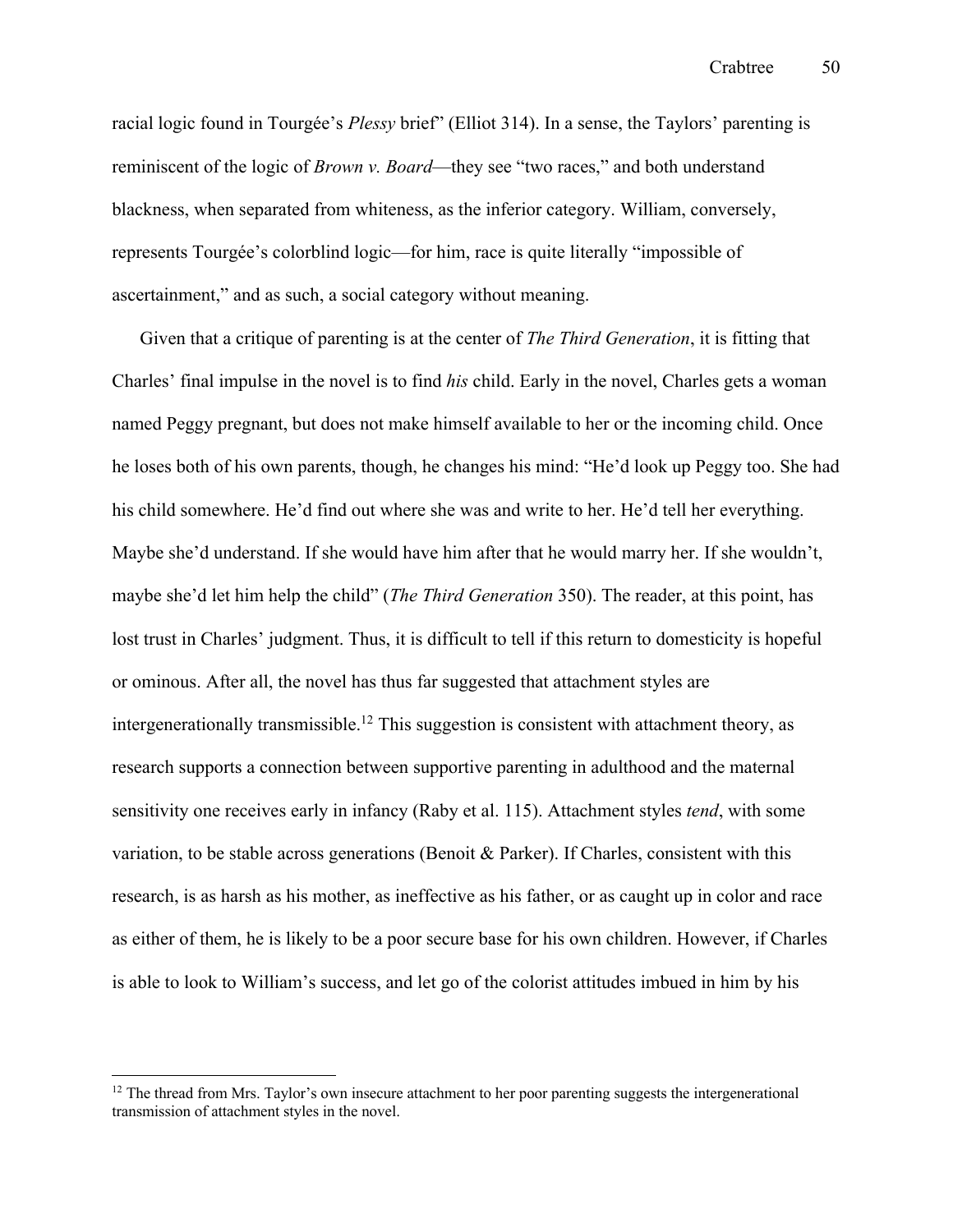parents, his choice to become involved with the *fourth* generation of children could actually be quite hopeful.

Himes is not the only author who explored discrimination, segregation, and the legacy of slavery's impacts on child attachment in the twentieth-century black family—Toni Morrison offers a similarly child-centered narrative in *The Bluest Eye* (1970). Where Himes villainizes the Taylors, and *The Third Generation* implicitly blames them for their sons' insecure attachment and maladjustment, Morrison writes with more sympathy for ineffective caregivers. She also proposes a different solution to the represented familial strife, forgoing Himes' ideal of colorblindness for a suggestion far more akin to Stowe's notion of selflessness and sympathy as keys to social change.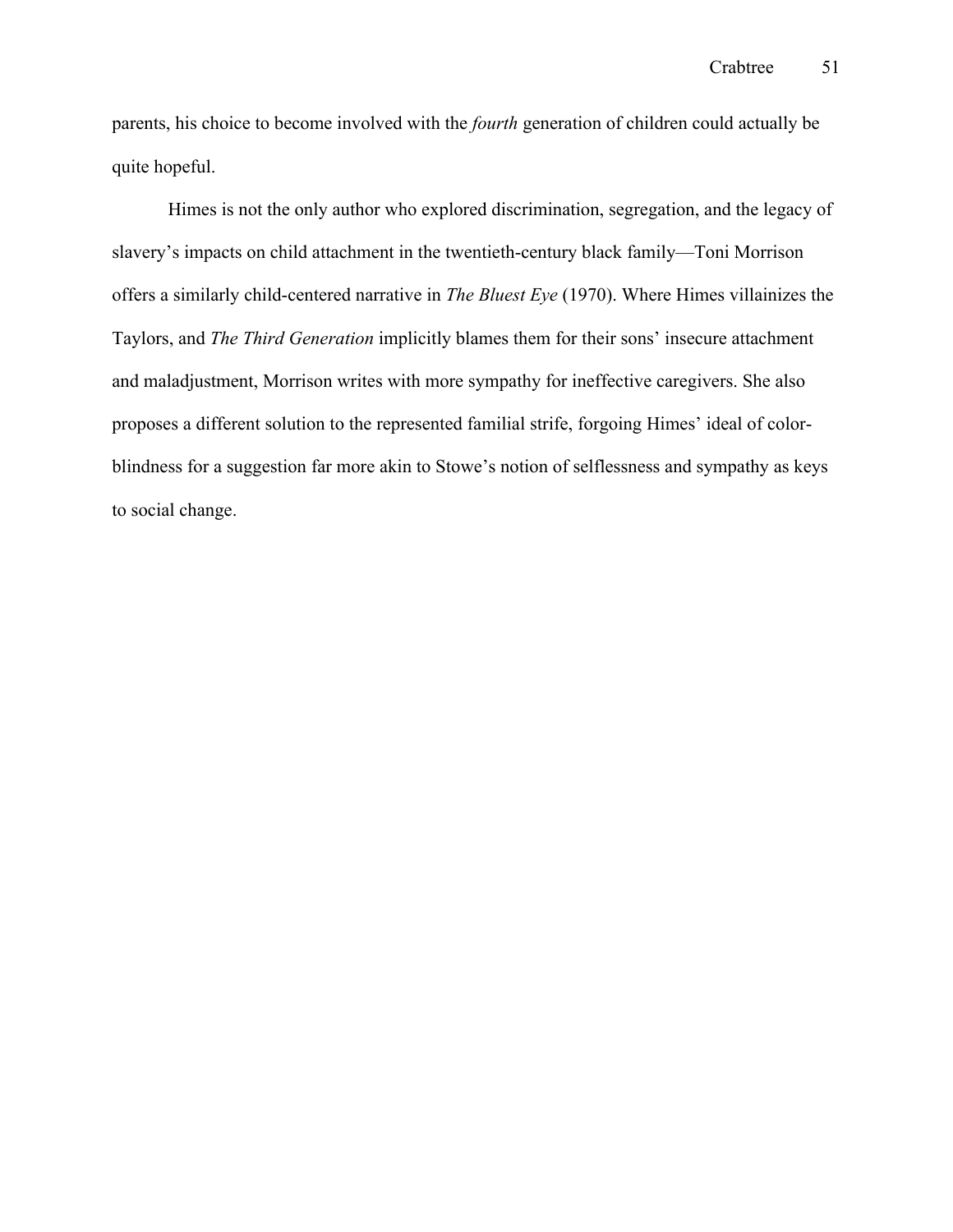## **Chapter 3**

# **"Adults do not talk to us": Attachment and Self-esteem in Toni Morrison's** *The Bluest Eye*

*The Bluest Eye* is the first of Toni Morrison's novels, and the one which focuses most closely on parenting, child attachment, and the home. Set more than a century apart from Stowe's anti-slavery fiction, the novel explores many of the same themes, including featuring interracial attachments between black caregivers and white children at the expense of black children. Like Himes' fiction, it focuses on the state of the black family, and the issues underlying poor attachment outcomes for (particularly black) children. Published in 1970, the novel arrived 16 years after *The Third Generation*. They describe similar time periods—Himes describes an upbringing in the 1930s, Morrison in the 1940s. However, the novels are quite different in their historical postures; Himes routinely references the Taylors' ancestral roots as slaves, where Morrison refuses this explicit reference, allowing the legacy of slavery to emerge not from any declaration, but from her characters' experiences.

The novel's focus on dolls, particularly the contrast between the (adored) white doll and the (neglected) black child, is an opaque reference to what is commonly called "The Doll Study," a psychological experiment conducted by Kenneth and Mamie Clark in the 1940s. In the study, the Clarks asked children, both white and black, to choose their favorite doll among a group of dolls who were identical with the exception of their skin color. They did so to discover whether or not race-consciousness had negative psychological impacts on black children, particularly in the area of self-esteem; they found that both white and black children generally preferred lighterskinned dolls, and determined that from a young age, black children are aware of and selfconscious of their race (naacpldf.org).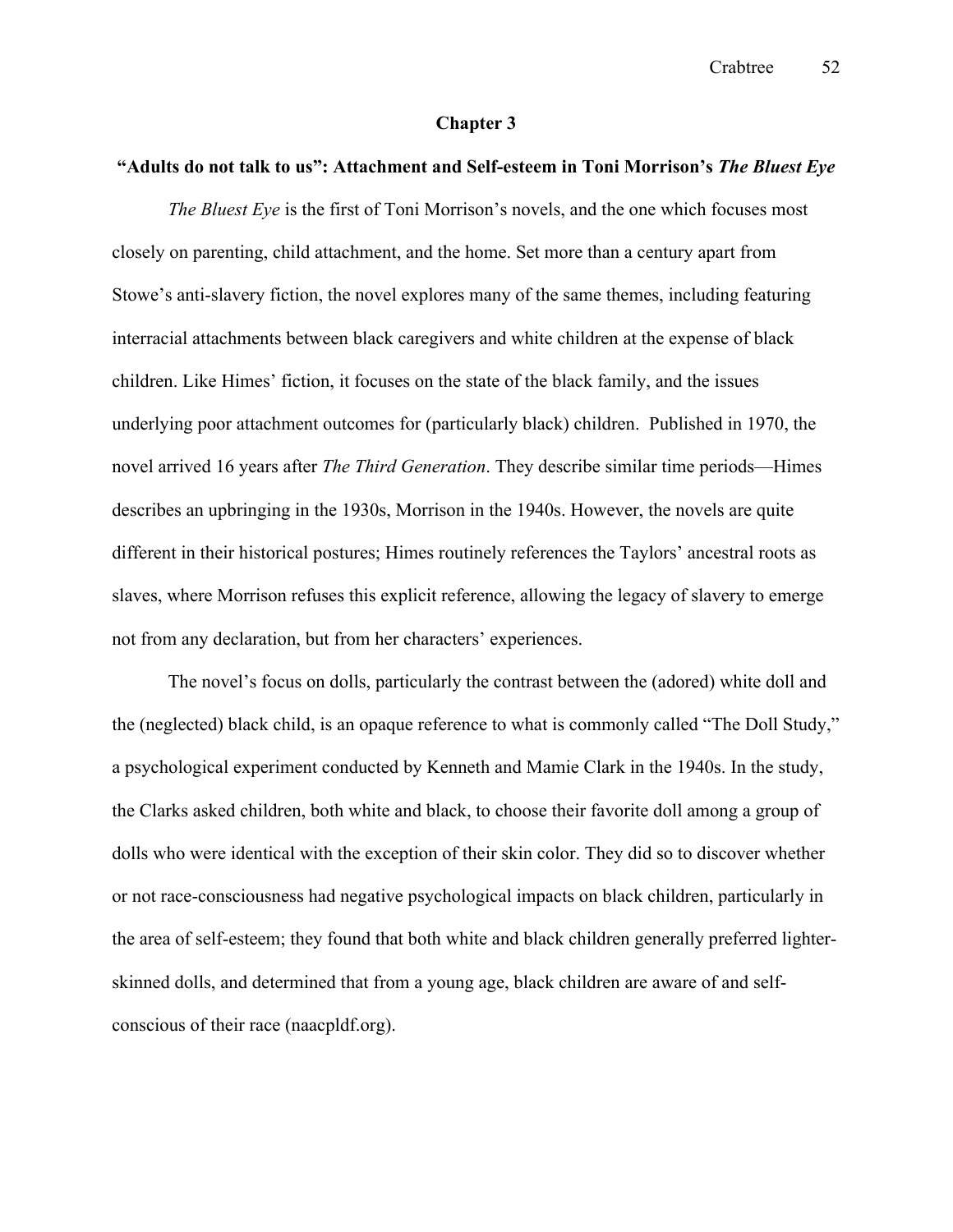The findings from the Doll Study were later employed in the Supreme Court's *Brown v. Board of Education* (1954) decision, wherein the plaintiffs argued that segregation was detrimental to black children's self-esteem. The Clark's testimony, though not explicitly cited, is present in the following passage: "To separate [black children] from others of similar age and qualifications solely because of their race generates a feeling of inferiority as to their status in the community that may affect their hearts and minds in a way unlikely ever to be undone" (*Brown v. Board of Education*, 1954). Both Himes and Morrison appear to respond to this notion in their work— as described in my previous chapter, Himes demonstrates that the more pressing harm done to black children stems from the focus on race *within* their own families, not their segregation from white students (though integration is positively portrayed in Himes' representation of William). Morrison's main characters are three black girls: Claudia and Frieda, who are sisters, and their classmate Pecola. These characters live in an at least somewhat integrated environment. They attend an integrated school and have white neighbors. However, despite Justice Warren's suggestion in *Brown* that segregation is culpable for a feeling of inferiority within black children, Morrison's child characters, even in their integrated environment, continue to exhibit damaged self-esteem.

In her foreword to the novel, Morrison frames the loss of black children's self-esteem as the central issue of the text: "The death of self-esteem can occur quickly, easily, in children, before their ego has 'legs', so to speak" (Morrison ix) she writes. Thus, like Himes, Morrison rejects legal segregation as the primary source of black children's maladjustment. Rather, social comparison between black and white children in the context of integrated schools, particularly comparing who receives more care (and more attachment attention) from adults, is the source of the 'death' of children's self-esteem in the novel.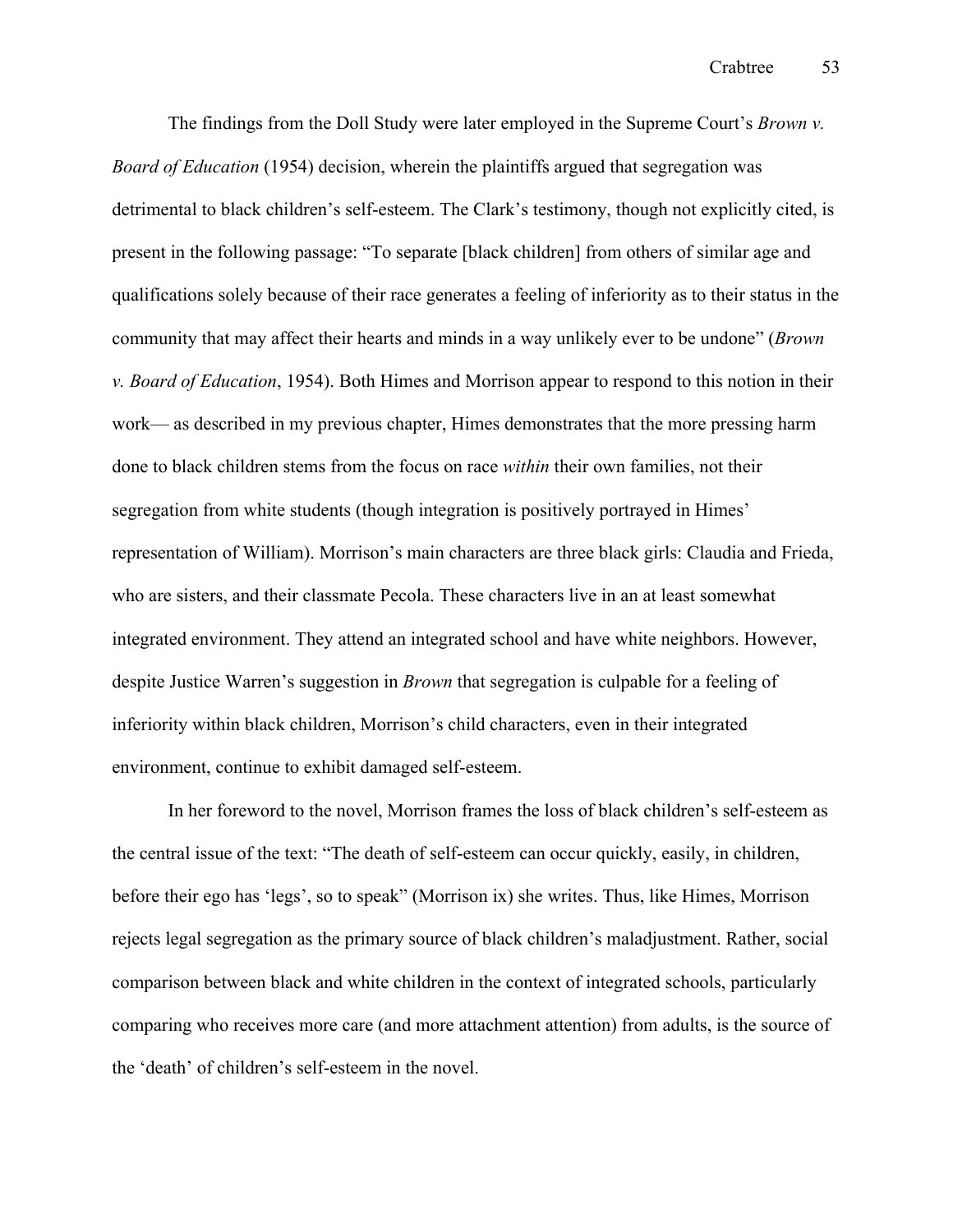The parallels between *The Third Generation* and *The Bluest Eye* lie not just in their similar responses to the social and legal context of the day (*Brown v. Board*), but also in their way of setting an idyllic domestic scene, then, as Sandra Wilson Smith noted, "exploding" it (Smith 39). *The Bluest Eye* begins by describing an ideal domestic scene. "Here is the house," Morrison writes. "It is green and white. It has a red door. It is very pretty. Here is the family. Mother, Father, Dick and Jane live in the green-and-white house." (Morrison 3).<sup>13</sup> Like Himes, this perfect domestic scene falls apart. But where Himes does so slowly, over the course of the novel (and, as a chronological narrative, over the course of Charles's life), Morrison "explodes" her domestic scene immediately. She writes out of chronological order, in her words "break[ing] the narrative into parts that ha[ve] to be reassembled by the reader" (Morrison xxi). This style allows her to spoil the ending of the story— Pecola will be pregnant with her father's baby, and the baby will die— without spoiling the mystery; the reader knows that the story they are reading is a far cry from Dick and Jane but remains unsure how such atrocities could come to be. Morrison promises to explain not why, but how, the tragedy occurs. In her final words before the bulk of the text, she writes, "There is really nothing more to say— except why. But since why is difficult to handle, one must take refuge in how" (7). Though Morrison brushes off the question of why, it lingers in the reader's mind, unresolved. Why was Pecola neglected by her mother, and assaulted by her father? Why did her (and her other black peers) feel under-nurtured by their attachment figures? Here, I propose that two different misunderstandings of the Bible—Mrs. Breedlove's and Elihue Whitcomb's—explain why black children are under-supported in Morrison's fictional world. Further, I will argue that Morrison makes a return to Stowe's

<sup>&</sup>lt;sup>13</sup> This beginning passage refers to a collection of basal readers which describe a happy, stereotypical, suburban, white American family.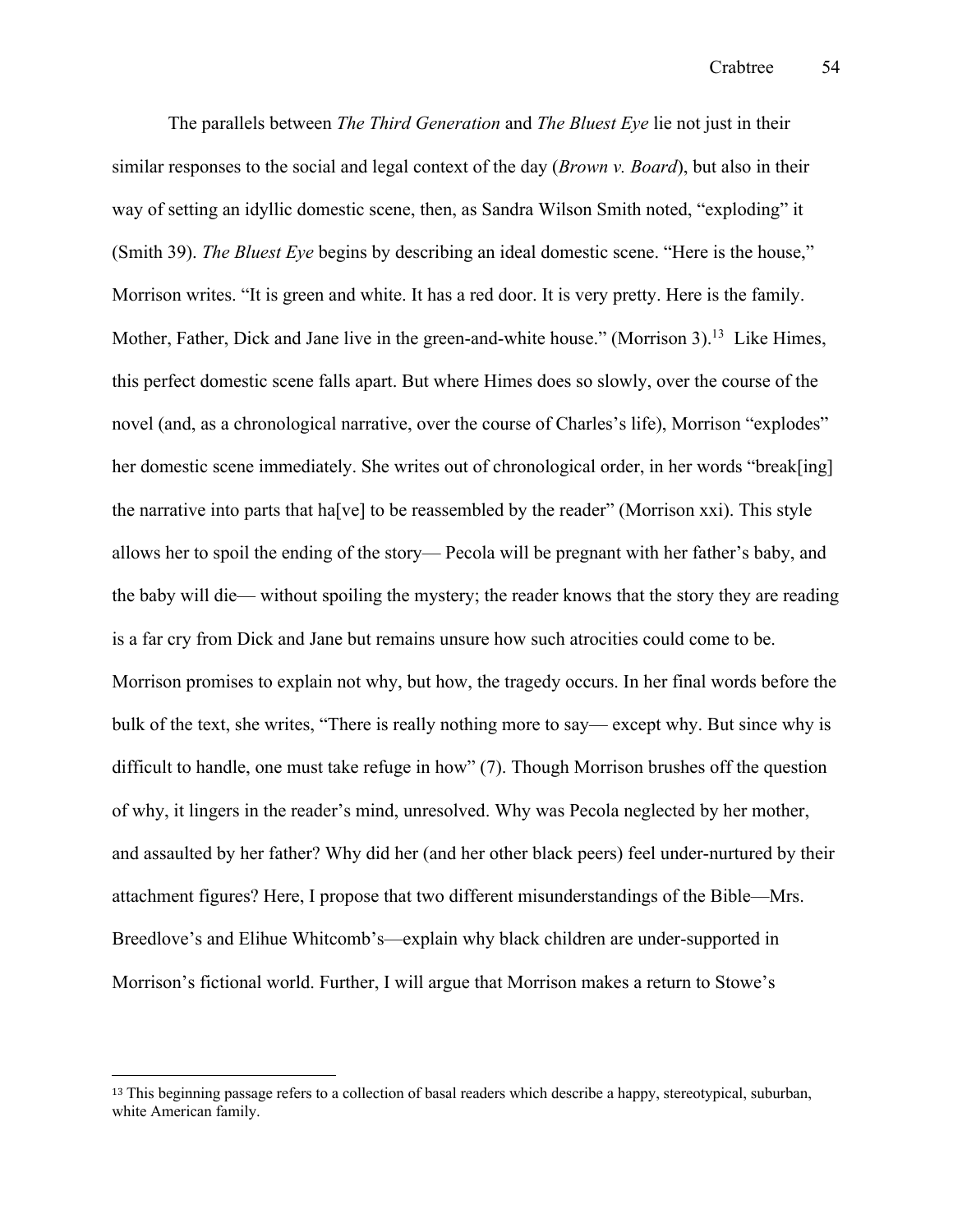Crabtree 55

insistence upon selflessness and sympathy, presenting Claudia's undying concern for black children like herself as a hopeful omen for the future of attachment in the black family.

My analysis of biblical readings in *The Bluest Eye* is supported by Matthew Smalley's criticism, particularly his article "The Anxieties of Literary Preaching in *The Bluest Eye*". Smalley defines literary preaching as "a portable and variable form in U.S. fiction and poetry wherein U.S. authors evoke sermons and sermonic language at narrative junctures or cultural crisis" (Smalley 777). Like myself, he identifies Elihue as a bad Christian who repurposes religion to justify immorality, and characterizes Claudia as a potentially transformative figure, who despite not being overtly religious, embodies a reading of the Bible to correct Elihue's misreading. Smalley comments generally on Christianity's function in the novel. He writes, "Christianity functions…as either a thin religious veneer beneath which people recklessly pursue their various material or sexual desires, or as a form of ideological mystification" (Smalley 788). Only in Claudia do the true principles of Christianity run deep. Here, I will extend Smalley's analysis to touch upon child attachment, addressing how biblical misunderstandings impact caregiver-child relationships in the text.

# **I. Intraracial and interracial attachments**

Claudia and Frieda feel overlooked and under-cared for by the adults in their life. "Adults do not talk to us," Claudia's narrative voice laments, "they give us directions. They issue orders without providing information. When we trip and fall down they glance at us; if we cut or bruise ourselves, they ask us if we are crazy" (Morrison 10). She feels most particularly a lack of sympathy for the *hurt* of black children. The quality of a black child's hurt, to recall the evocative title of Himes's autobiography, is the focus of Morrison's fiction. Their physical injuries are disregarded and mocked by adults. This is indicative of parenting which is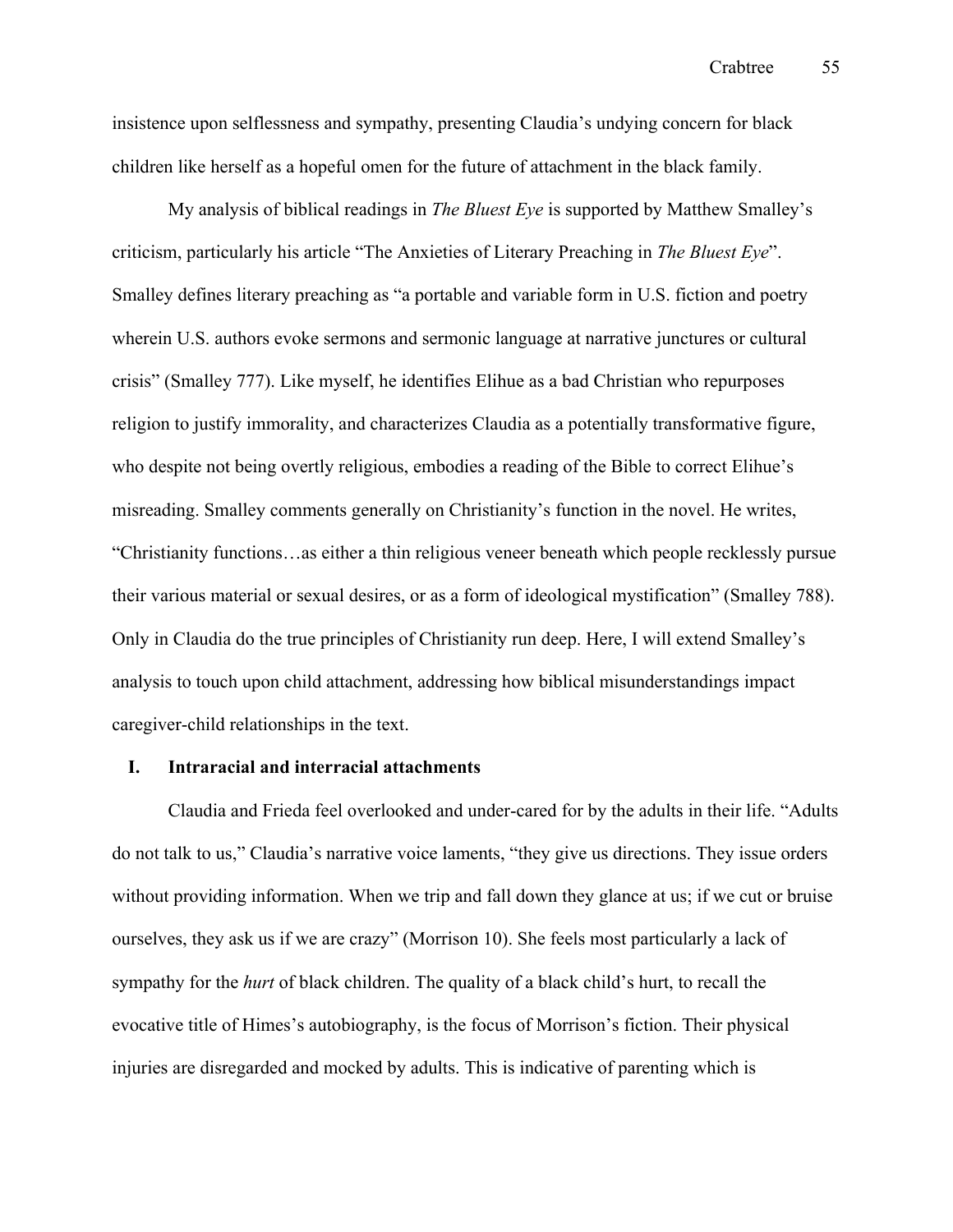insensitive to children's needs, and suggests that Claudia's attachments to the adults in her life are insecure.

However, Claudia and Frieda are ultimately loved and protected. Though perhaps brusquely, Claudia's mother nurses her back to health in sickness. They are also protected from sexual violence. When Mr. Henry, a boarder in their house, touches Frieda's breasts inappropriately, Frieda recounts to Claudia what happens: "I told Mama, and she told Daddy, and we all come home, and he was gone, so we waited for him, and when Daddy saw him come up on the porch, he threw our old tricycle at his head and knocked him off the porch" (100). In this anecdote it is clear that while Claudia and Frieda have parental figures who care for them and are willing to fight for their safety in the face of danger.

Claudia and Frieda's classmate and neighbor, Pecola, represents the dramatized extreme of under-nurtured, insecurely attached black children. Her domestic life is characterized by marital conflict and lack of warmth. Everyone in their house, including Pecola, her brother, and her father, call her mother "Mrs. Breedlove". This distant address indicates a lack of warmth and closeness between Pecola and her mother. Mrs. Breedlove is miserable in her own home, "holding Cholly as a model of sin and failure, she bore him like a crown of thorns, and her children like a cross" (127). Employing a biblical metaphor, which Mrs. Breedlove as a character has consciously constructed, Morrison demonstrates that Mrs. Breedlove views herself as a martyr— even perhaps a messiah, like Jesus— in her own home. In the Judeo-Christian tradition, the crown of thorns symbolizes humiliation and suffering, it is placed on the head of Jesus when he is given the title "King of the Jews" in John 19:20. Mrs. Breedlove feels humiliated by her husband's lack of industriousness and want of moral principles. The cross is a sign of the crucifixion and connotes Jesus' ultimate sacrifice. As a once devout Roman Catholic, (later a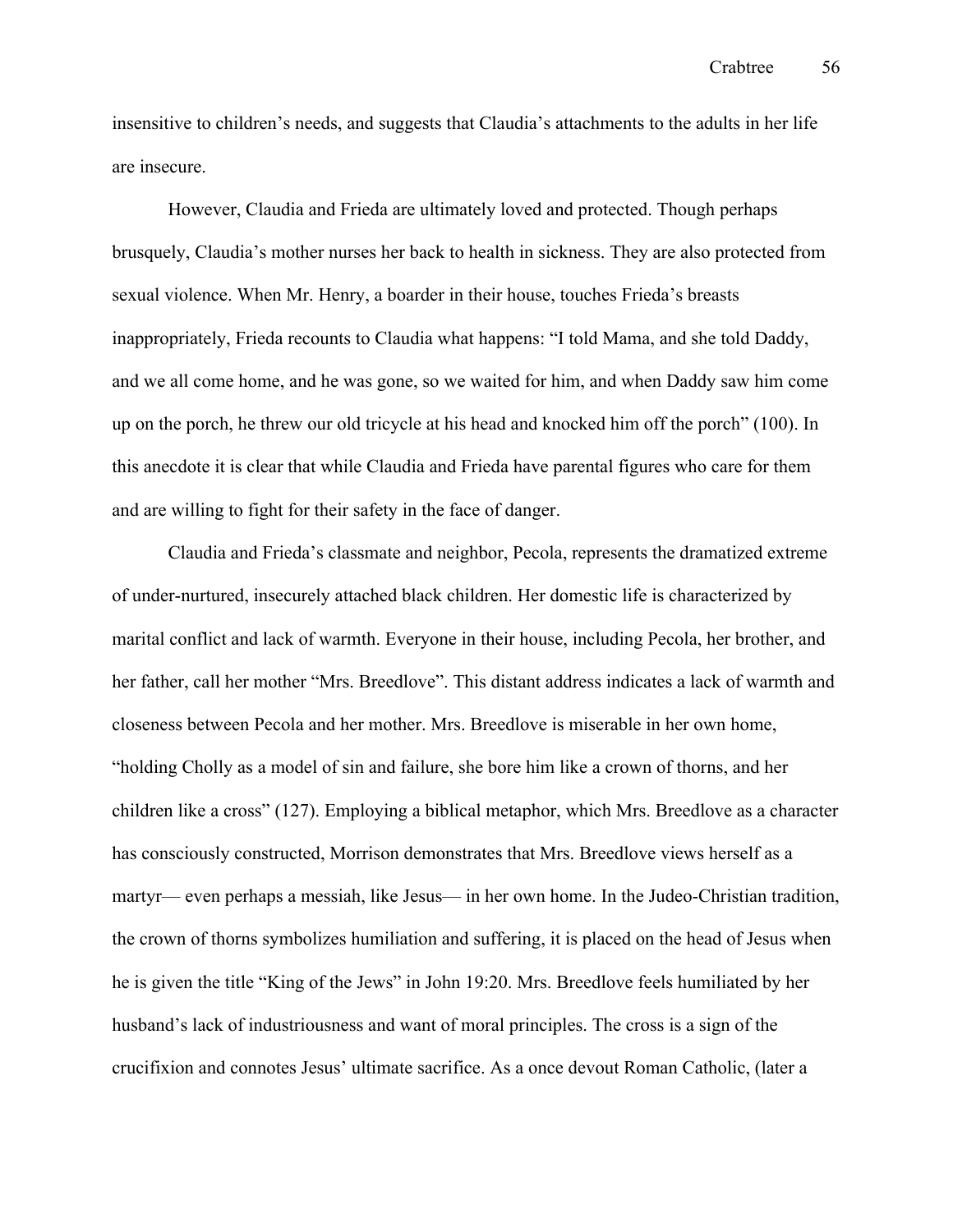self-described lapsed Catholic), Morrison is a reader of the Bible. In the novel, she suggests that Mrs. Breedlove *misreads the crucifixion*: Mrs. Breedlove is not "interested in Christ the redeemer, but rather Christ the Judge" (42). Thus, her self-conception as a martyr does not imply redemption, but rather judgment on those around her, those who fail to live up to her idea of what it means to be good.

There is a stark contrast between Mrs. Breedlove's self-ascribed martyrdom in her own home, and the joy with which she works for a white family called the Fishers as a nanny and housekeeper. Where she distinguishes herself and her identity from her own children, house, and family, she feels a sense of ownership in the Fishers' home. She dedicates herself completely to their domestic bliss:

She became what is known as an ideal servant, for such a role filled practically all of her needs. When she bathed the little Fisher girl, it was in a porcelain tub with silvery taps running infinite quantities of hot, clear water. She dried her in fluffy white towels and put her in cuddly night clothes… No zinc tub, no buckets of stove-heated water, no flaky, stiff, grayish towels in the kitchen sink, dried in a dusty backyard… Soon she stopped trying to keep her own house. The things she could afford to buy did not last, had no beauty of style, and were absorbed by the dingy storefront. More and more she neglected her house, her children, her man— they were like the afterthoughts one has just before sleep, the early-morning and late-evening edges of her day, the dark edges that made the daily life with the Fishers lighter, more delicate, more lovely…Here she found beauty, order, cleanliness, and praise…Power, praise, and luxury were hers in this household. (127)

In the Fishers' home, Mrs. Breedlove has everything she needs materially, and revels in her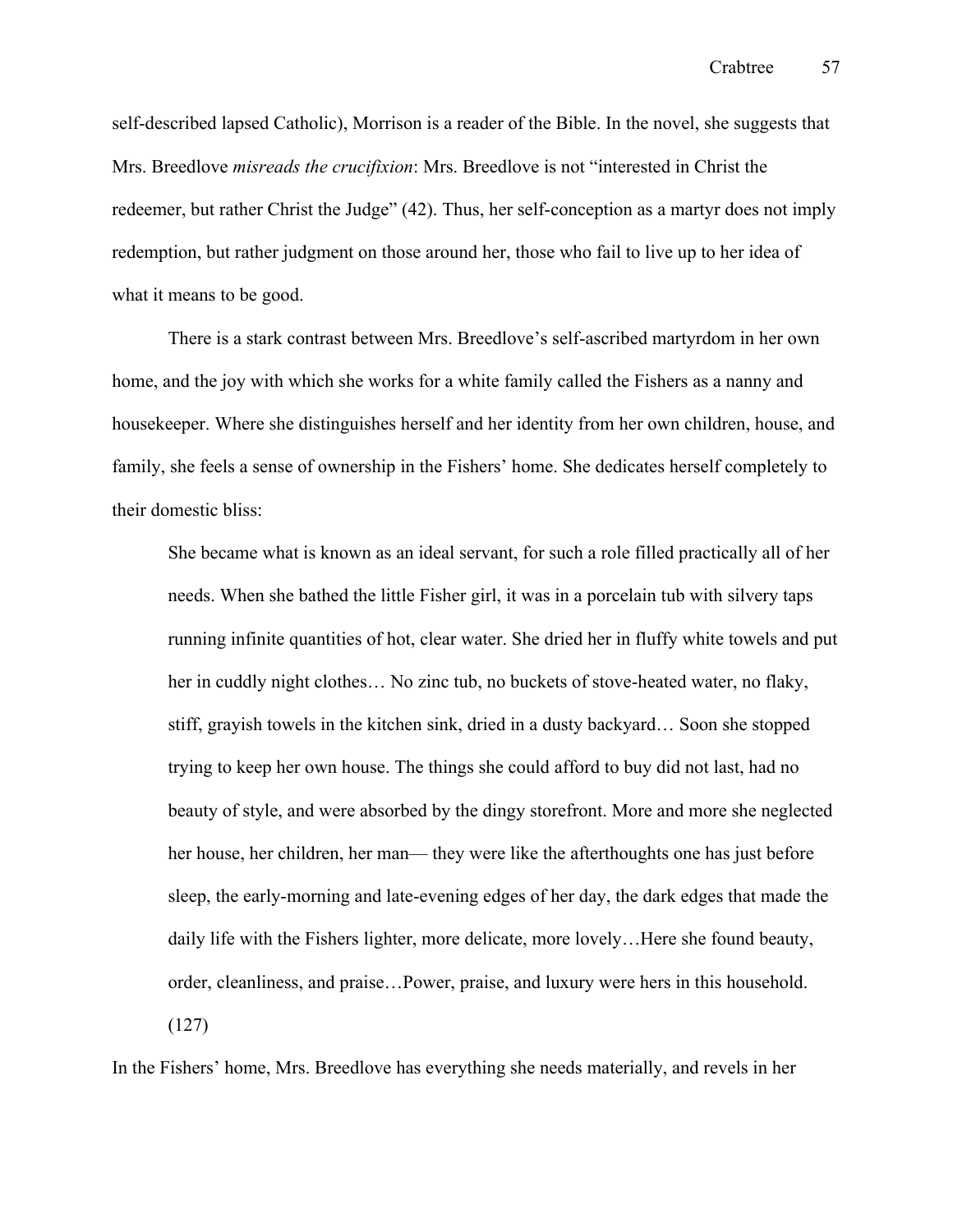proximity to good, expensive things, such as the "porcelain tub" and "fluffy white towels." She also revels in the validation she receives with the Fishers— Mr. Fisher "praises" her— where her own husband takes her for granted. Her place of servitude, then, becomes an ironic place of power. When compared with her martyrdom and despair in her own home, "power, praise, and luxury" are irresistibly seductive. Mrs. Breedlove begins to "neglect" her own children.

From an attachment perspective, Pecola's father's abuse, in combination with her mother's neglect, would likely result in a disorganized attachment style. Disorganized children, unlike insecure-avoidant or insecure-resistant children, have no coherent attachment strategy. They are at risk of both externalizing and internalizing problems, and often exhibit a strange combination of resistant and avoidant traits. In placing Pecola in an environment suggestive of disorganized attachment, Morrison represents the *very extreme* of insecure attachment and insufficient parenting.

In just one scene in the novel, Mrs. Breedlove's two worlds come into contact: Pecola, Claudia, and Frieda are in the Fishers' house, watching her work, which necessarily involves watching her care for the young white child. The Fishers' little girl calls Mrs. Breedlove "Polly," as a nickname and term of endearment. Pecola, her daughter, only addresses her formally and distantly, as "Mrs. Breedlove." Mrs. Breedlove's differential treatment of Pecola and "the little pink-and yellow girl" (109) becomes even more pronounced when Pecola accidentally drops a pan of warming blueberries. Mrs. Breedlove briefly yells at Pecola for ruining "[her] floor", calling her a "crazy fool" (109). She then turns to the Fishers' child, and comforts her. "Hush, baby, hush. Come here" (109), she says. As is evident in Mrs. Breedlove's offering of physical and emotional comfort to the white child (while offering Pecola only scrutiny), all of her parental energy is reserved for the Fishers. In fact, she refuses to even acknowledge the existence of her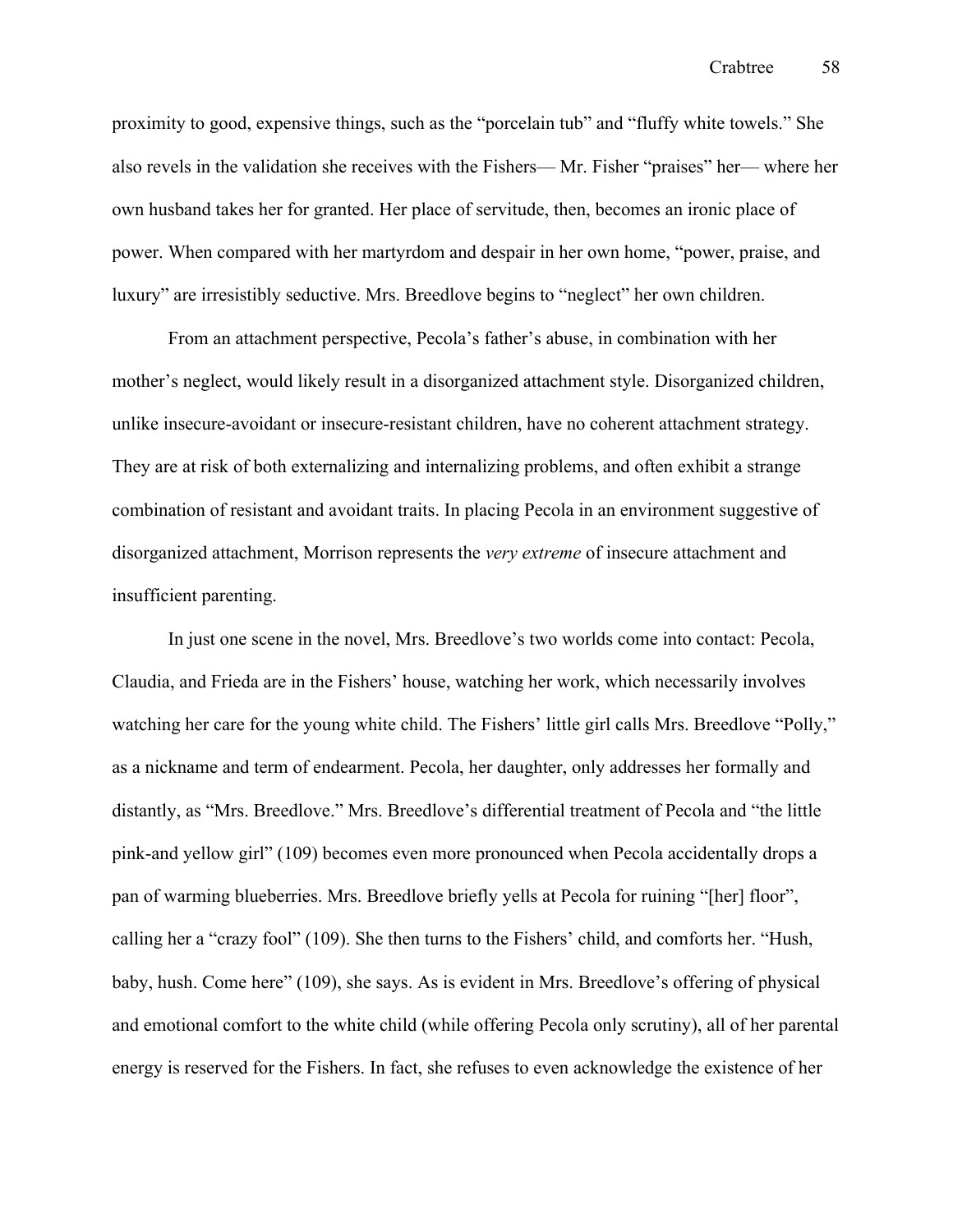own children in the Fishers' household. When the white child asks who Pecola, Claudia and Frieda are, she says "Don't worry none, baby," (109). It is clear from her sensitive responses, undivided attention, physical affection, emotional closeness, and exchanged terms of endearment, that Mrs. Breedlove has formed a strong attachment to this child, one clearly demonstrably stronger and more secure than the one she has formed with her own daughter.

Morrison's representation of interracial attachment at the expense of black children is reminiscent of Stowe's work. Here, as in *Uncle Tom's Cabin*, *Dred*, and *The Minister's Wooing*, a black caregiver forms a strong attachment with a white child, which on its face is positive and loving. However, these attachments, in both Stowe and Morrison's fiction, cause black caregivers to neglect their own children. Of course, the contexts of these relationships are vastly different; in Stowe's work, set in the nineteenth century, the black caregivers are enslaved, and thus *bound* to their white charges, and *forced* to leave their own homes and children behind. Wishing to represent positive interracial familial relationships, Stowe often made her black caregivers childless so as to avoid representing the downsides of interracial attachment. In *The Bluest Eye*, Mrs. Breedlove is not bound to the Fishers by a system so rigid as slavery, her engagement with their family is voluntary—and paid. However, the novel does not necessarily *blame* her for her choice to dedicate herself to the Fishers' home; though Claudia's narration views this choice through a lens of jealousy and violence, the broader text understands, and perhaps even sympathizes with, Mrs. Breedlove's choice. The Fishers' home is the only place where she experiences personal empowerment and fulfillment. Morrison writes of black women that "the only people they need not take orders from were black children and each other" (138). Mrs. Breedlove is no exception, though she attempts to resist Cholly's commands, her words carry little weight in her household, and despite her status as the breadwinner, is subjected to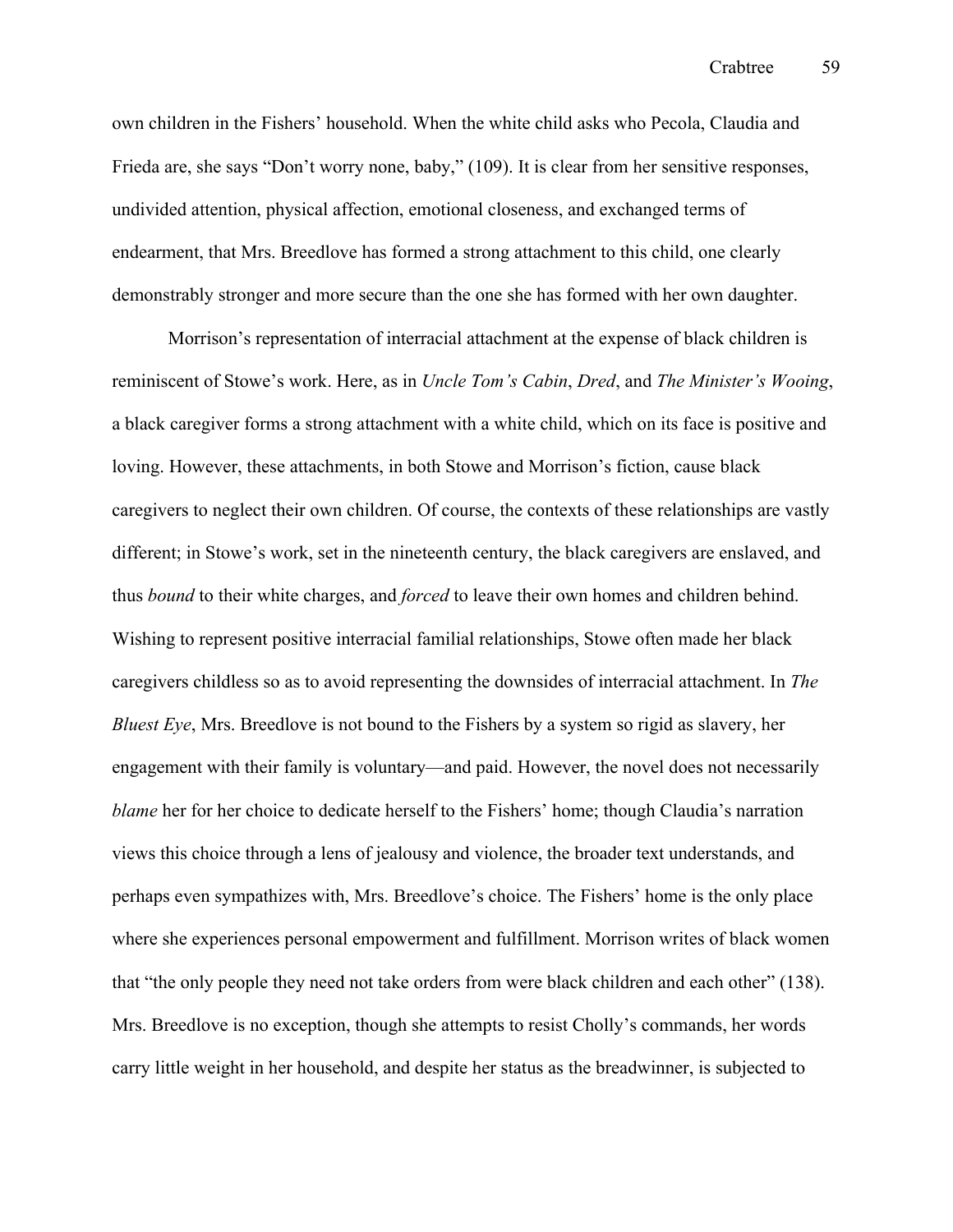Crabtree 60

verbal, physical, and sexual abuse from her husband. Though she might exert power over her own children, she is frustrated by her limited and inadequate resources with which to do so. Disempowered in and disillusioned by her own community and her family's economic struggle, "luxury" and "praise," even in the context of a service job, lead her to prefer the company and house of the Fishers.

Mrs. Breedlove's insufficient investment in her attachment to her own daughter, as noted above, is partially to do with her feelings of helplessness around their socioeconomic status. Though it is difficult to ascertain the relationship between socioeconomic status and attachment security, psychology researchers have found that "poverty and insecure attachment are related" (Sherry et al. 3) but that "they are only related insofar as the poverty creates opportunities for attachment slights through things like substance abuse, abuse, or neglect" (Sherry et al. 3). Potential mechanisms for the relationship between poverty and insecure attachment include employment demands and mental health of parents (among other factors). Note that both of these potential mechanisms underlie Mrs. Breedlove's neglect of Pecola in *The Bluest Eye*. The connection between socioeconomic status and attachment, and Morrison's clear (if not entirely conscious) awareness of that connection, is further evidence that Mrs. Breedlove, as an individual agent, is not to be "blamed" for Pecola's neglect.

# **II. "The death of self-esteem"**

Similar to Himes' portrayal of William and Charles' upbringing and their growing consciousness of race, Morrison demonstrates a shift in Claudia and Frieda, from childishly ignorant to fully conscious of racial difference. One day, the sisters walk home from school with Pecola and Maureen Peal, a light-skinned girl in the children's class whom Claudia's narrative voice describes as "a high-yellow dream child" (Morrison 62). When Maureen begins picking on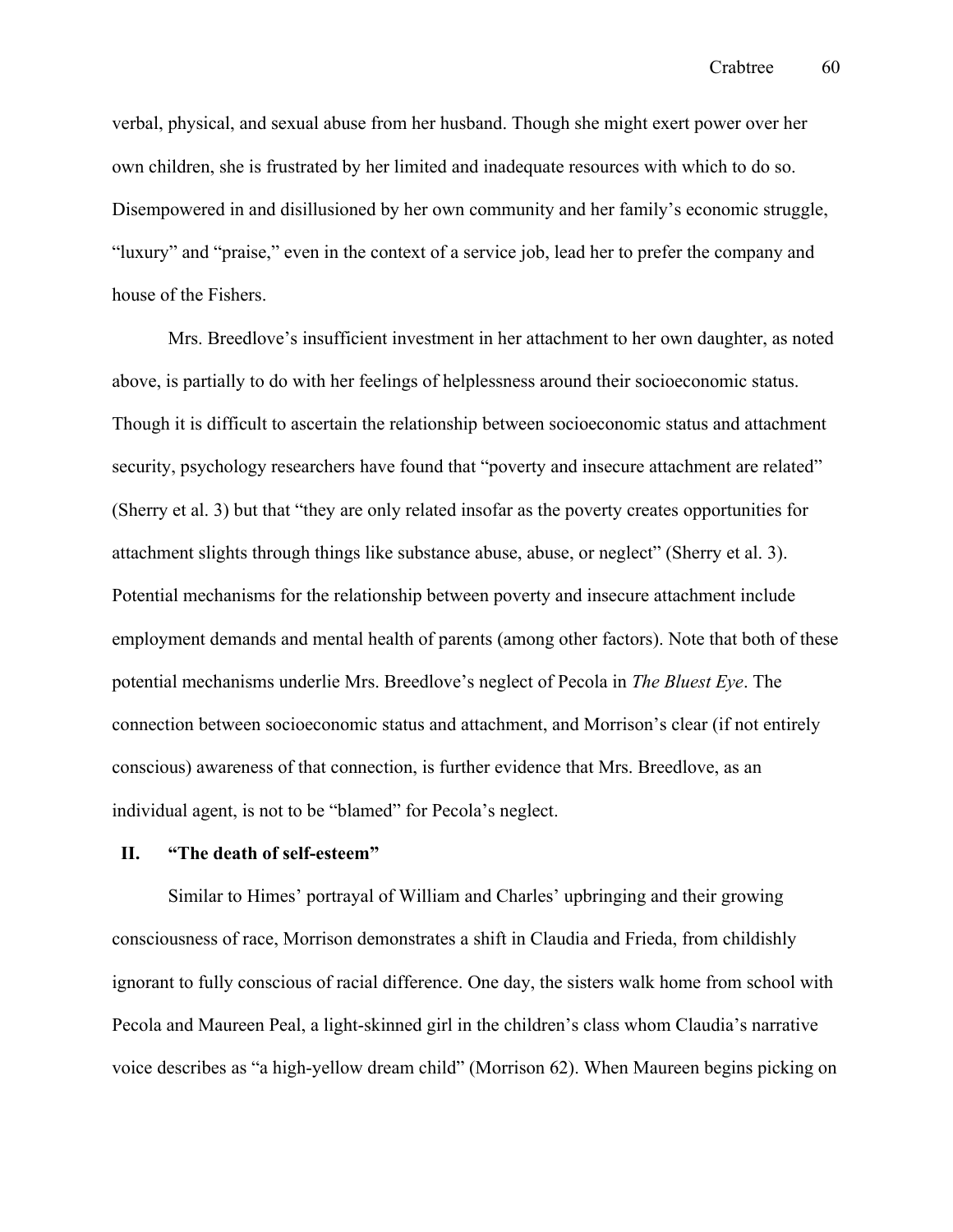Pecola, and Claudia and Frieda lash out in her defense, Maureen exclaims that she is "cute" and they are "ugly" (73). The sisters, though they are jealous of Maureen's treatment by teachers and peers (62), are baffled:

What was the secret? What did we lack? Why was it so important? And so what? Guileless and without vanity, we were still in love with ourselves then. We felt comfortable in our own skins, enjoyed the news that our senses released to us, admired our dirt, cultivated our scars, and could not comprehend this unworthiness. (74)

This passage indicates that the sisters' innocent, race-unconscious feelings of intrinsic self-worth have begun to fade; they internalize the societally enforced difference between themselves and Maureen Peel, as they question what they lack which she possesses. Morrison's past-tense here— "we *were* still in love with ourselves then" — implies that in the end, they no longer love themselves, and someday, someday soon, they *will* "comprehend [their] unworthiness".

This consciousness of race, and the sisters' internalized inferiority is also clear in a scene showcasing Claudia's relationship to white baby dolls. Unlike the participants in Clark's famous Doll study, who tended to admire white dolls, Claudia prefers to "destroy<sup>[]"</sup> and "dismember<sup>[1]"</sup> them (22).<sup>14</sup> She makes an explicit connection between her feelings toward white dolls, and her feelings toward her white peers: she experiences a "transference of the same impulses to little white girls" (22). The dolls— and the girls— inspire violence in Claudia, not because she feels a hostility toward any of their traits, but because of the adoration bestowed on them by others. Claudia "examine[s the doll] to see what it was that all the world said was lovable" (21). She examines the doll almost scientifically, trying to discern the essential difference between herself and white girls her age. She wants to "discover what eluded her: the secret magic they weaved on

<sup>&</sup>lt;sup>14</sup> Claudia later shifts from hatred for the dolls to admiration of them, though deems this "adjustment without improvement" (23).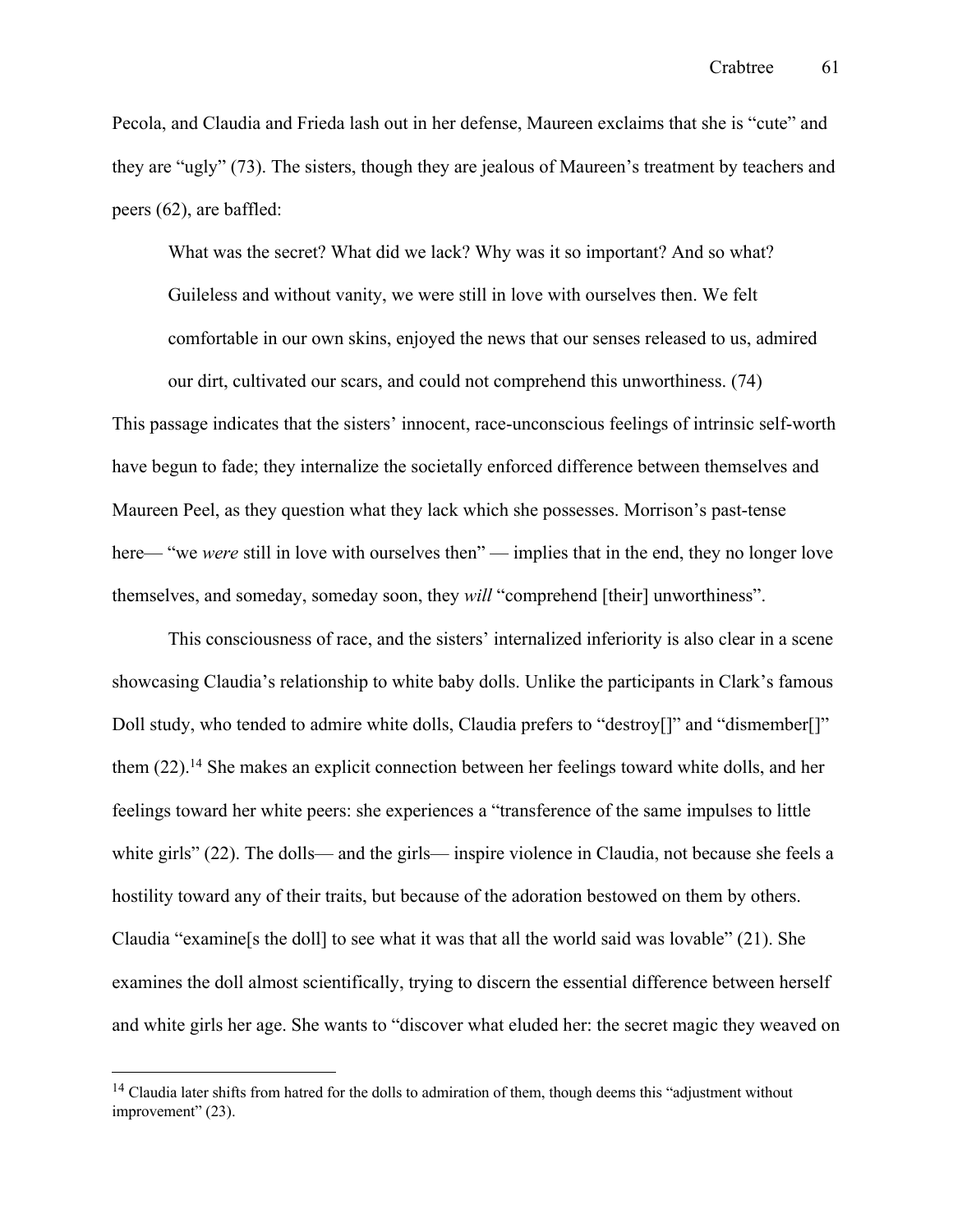others. What made people look at them and say 'Awwwww,' but not for me? The eye slide of black women as they approached them on the street, and the possessive gentleness of their touch as they handled them" (22-23). Here, she wonders about society largely, addressing "the world" and "people". However, the one specific group which she addresses directly is "black women," and the attention which she covets from them is the attention they give to white children, the "possessive gentleness". As such, when Claudia watches Mrs. Breedlove dote on the Fishers' child, providing her with a "possessive gentleness" which she denies Pecola, and allowing the child to call her "Polly," Claudia is infuriated. She feels "the familiar violence [rise] in her" (108), as the white child reminds her of the "lovable" doll.

Pecola, whose self-esteem also flags, believes she can answer Claudia's question ("What was the secret? What did we lack?") She resolves that the essential attribute she lacks is blue eyes, equating having blue eyes to being "beautiful". "If she looked different," she muses, "beautiful, maybe Cholly would be different, and Mrs. Breedlove too. Maybe they'd say, 'Why, look at pretty-eyed Pecola. We mustn't do bad things in front of those pretty eyes'" (46). She connects white children's beauty (as subjectively assessed through white beauty standards, through proximity to Shirley Temple's pale skin, blue eyes, and blonde curls), to the attention and care they receive from adults. As a child, she cannot understand the economic insecurity, abuse, and subjugation that leads Mrs. Breedlove to neglect her. Desperate for parental protection from "bad things," she arrives at the delusion that her eye color, her phenotypic blackness, are the reason she has been treated with continued disregard.

Throughout *The Bluest Eye*, black children pine for parental attention and "possessive gentleness". Pecola, having been abused at home and bullied at school, internalizes a sense of unworthiness and comes to believe that having blue eyes is the only thing which could make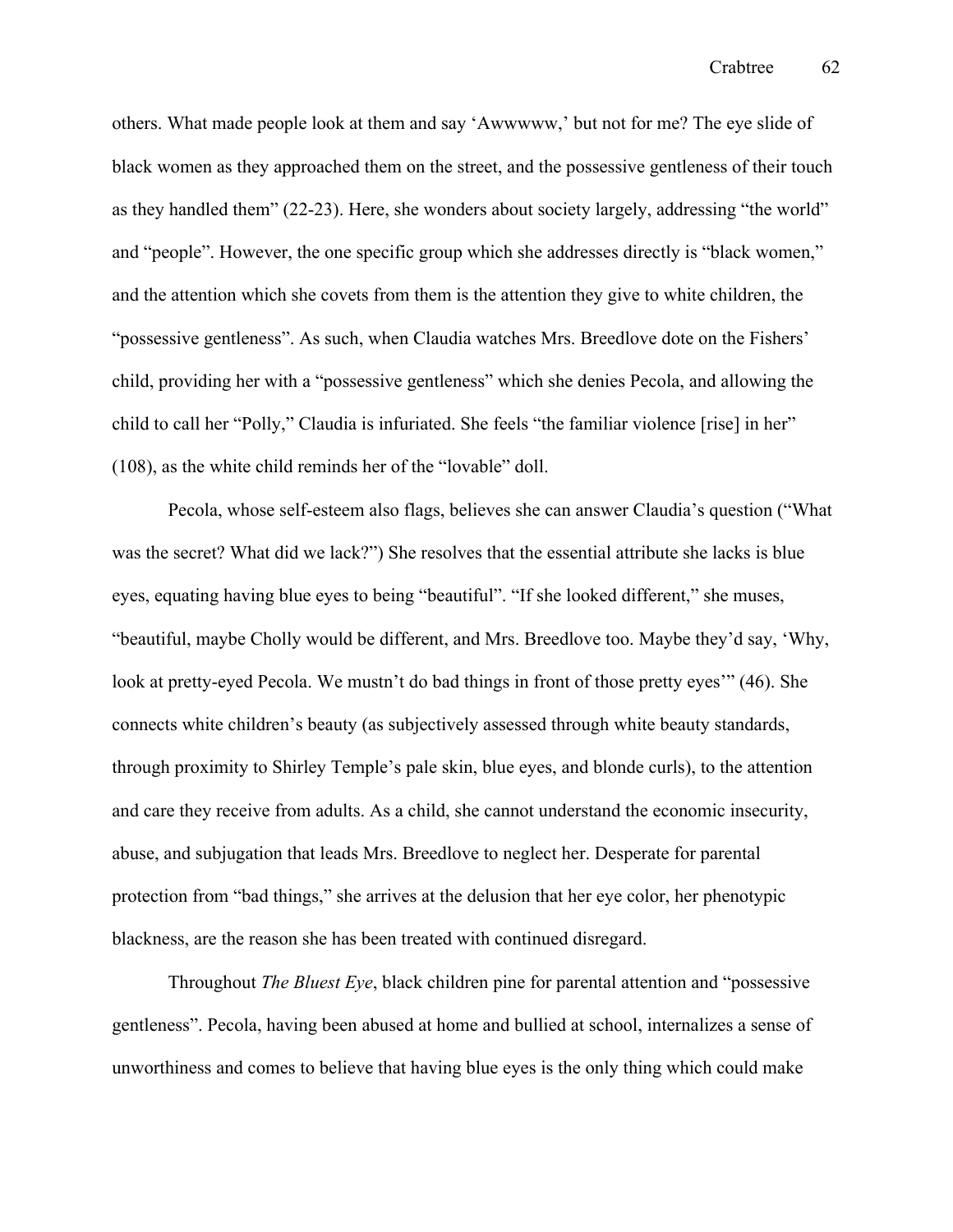adults care to shield her from "bad things." Junior, another black boy in town, acts out because he sees his mother love and care for a cat more deeply than himself. Claudia and Frieda, though their parents do make efforts to keep them safe, cannot help but internalize the lack of care they see afforded to other children like them. This want of parental attention, and lack of attachment security, is the condition underlying the *death of their self-esteem.*

# **III. "Suffer the Children…"**

Where does this leave black children? If society does not care for them, and their own mothers (or fathers) do not care for them, who will? Morrison gives the reader a horrifying answer: pedophiles— people who are sexually attracted to children, and who may act on this attraction, resulting in horrific acts of sexual assault— will be the only adults left to care about children who are worst off, those who have been neglected, abused, or entirely forsaken by their intended caregivers.

As Morrison reveals at the very beginning of the novel, Pecola is raped by her father. In a drunken stupor, he sees her, and experiences a string of varied emotion: "revulsion, guilt, pity, and then love" (Morrison 161). He struggles with the sense that Pecola must love him, wondering "What was he supposed to do with that? Return it? How?" (161) and in attempting to return it, feeling "tenderness and protectiveness" (162) toward her, his physical affections escalate into sexual assault.

This is not Pecola's only encounter with pedophilia. At the very end of the novel, she visits a "Reader, Advisor, and Interpreter of Dreams" named Elihue Whitcomb, to ask him to help turn her eyes blue. He concocts a spell with which to help her (though in actuality just forces her to poison his landlord's dog). Elihue is a pedophile; over the years "his [sexual] attentions… gradually settled on… children" (166). As such, when he meets Pecola and falsely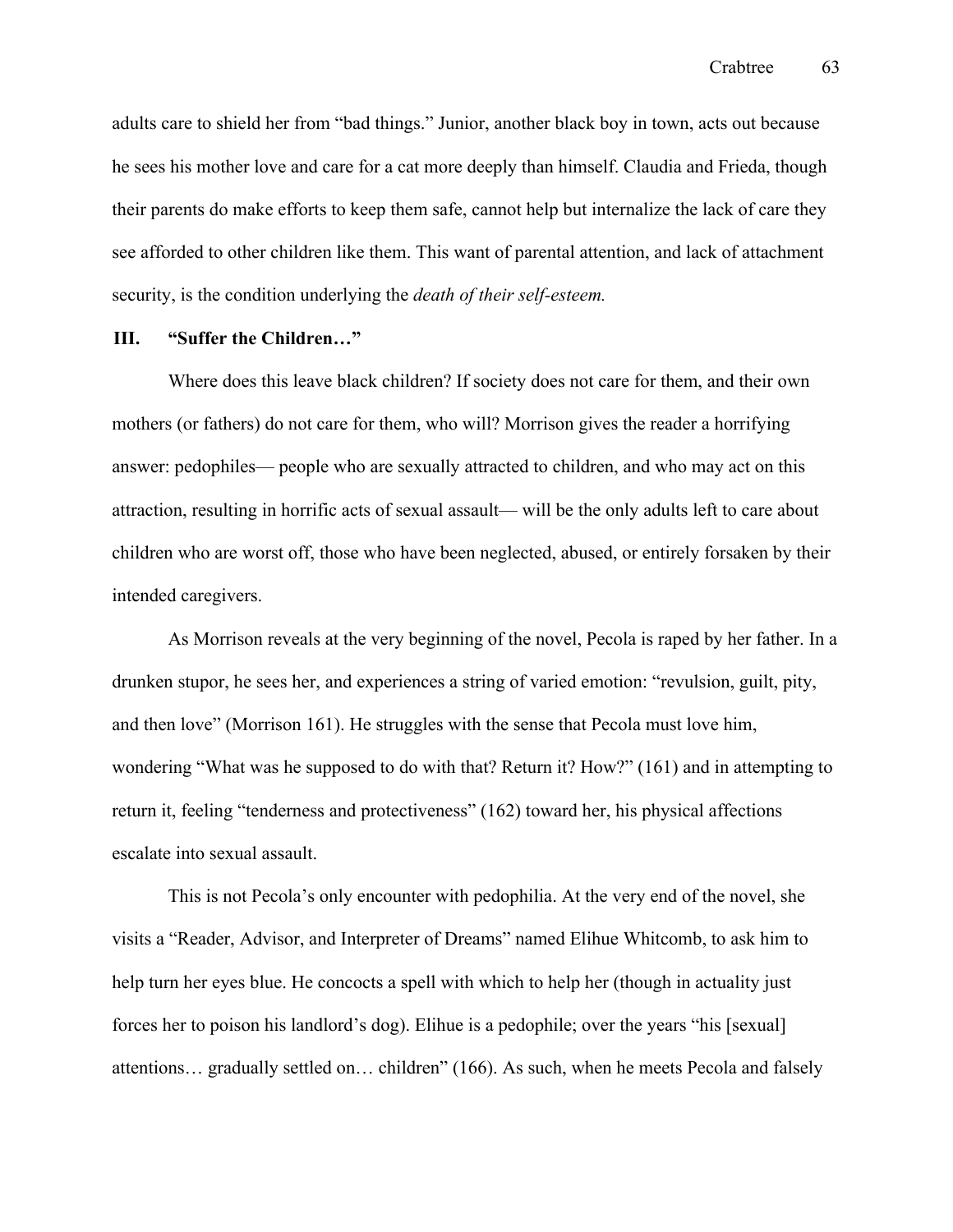grants her request, "his flesh crawl[s]" (173) as he talks to her and touches her, marking her with the sign of a cross. However, in a sense, he treats her with great care and sensitivity; rather than belittling or disregarding her pain, he feels for her "waves of compassion" (174). The reader can clearly see that his behavior is contemptible, and they can also clearly see that Elihue loves, and cares for Pecola in a way no one else has (aside from perhaps Cholly, similarly) until this point in the narrative.

 Following his interaction with Pecola, Elihue sits down and writes a letter to God. He describes his previous sexual experiences with young girls, and blames God, challenging particularly the portion of the Bible in which Jesus blesses the children:

You have to understand that, Lord. You said 'Suffer little children to come unto me, and harm them not,' Did you forget? Did you forget about the children? Yes. You forgot. You let them go wanting, sit on road shoulders, crying next to their dead mothers. I've seen them charred, lame, halt. You forgot, Lord. You forgot how and when to be God. (181) Later in the letter, he deems himself better at loving children than God and His other creations:

I did what You did not, could not, would not do: I looked at that ugly little black girl, and I loved her. I played You. And it was a very good show! (183)

The "suffer little children…" verse is typically construed to mean that Jesus valued, and cared for children, and so good Christians should as well. As I describe in my first chapter, "Suffer little Children" is also employed in Stowe's *Dred*. However, where it is there used earnestly to demonstrate that Tiff and other black caregivers are ideal, Jesus-like Christians, here Morrison employs it ironically, as an obviously areligious and immoral character implies that he is above God Himself. Elihue accuses God of forgetting about his promise, blithely allowing children to suffer. In Elihue's eyes, God's allowing girls (particularly black girls) to grow up without care,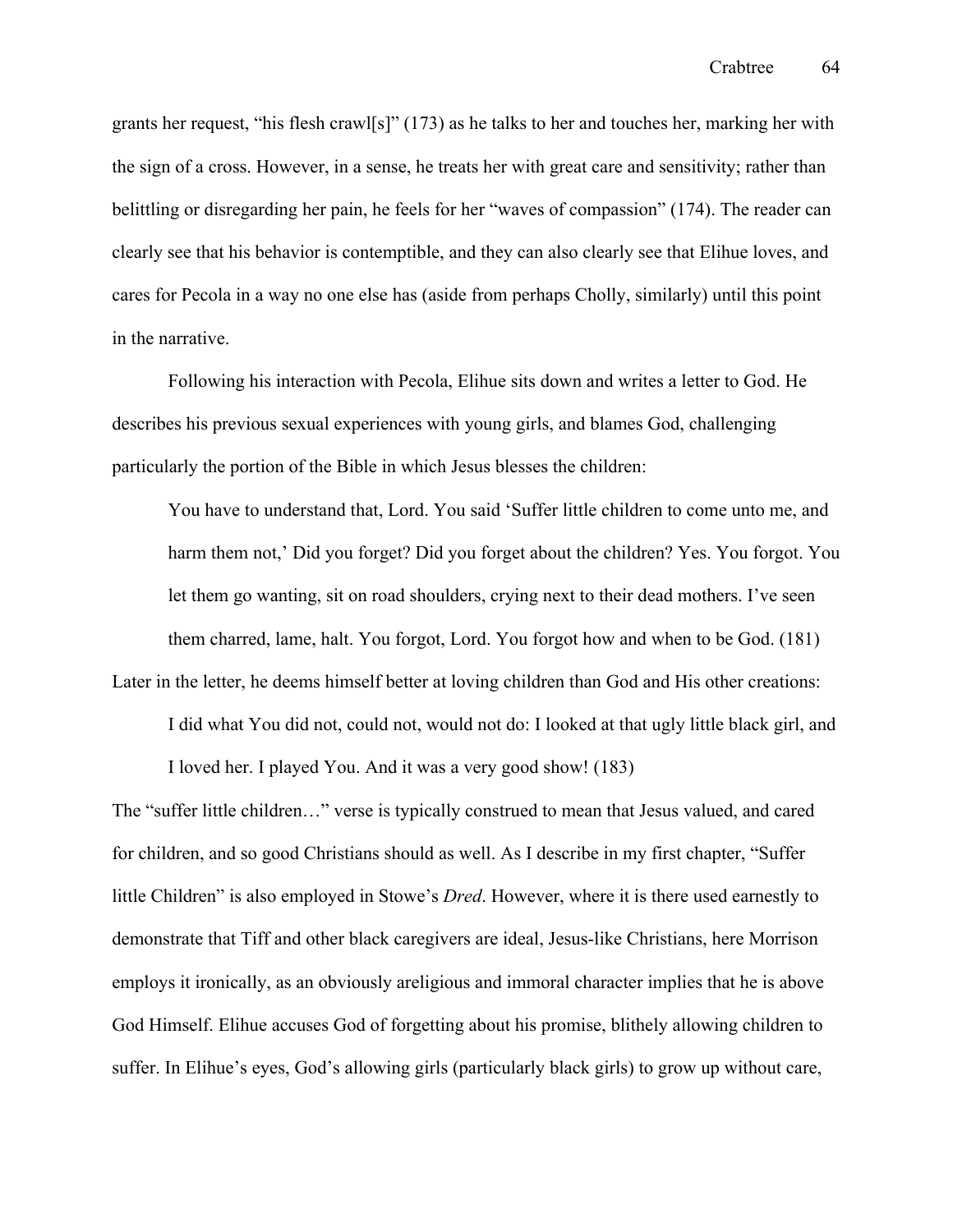makes *him*, a generally contemptible *child molester*, a more loving, more helpful, and therefore more Jesus-like, figure. Here, he offers another *misreading* of the Bible to rival Mrs. Breedlove's; he does not fear God, envisioning himself as superior to God, and thus believing he has the license to do what he pleases with the children he "loves". Smalley views Elihue's letter as an instance of literary preaching, and like myself, describes his "us[ing] the sermon to defend his sexual predation" (Smalley 780).<sup>15</sup> Though Elihue (and Cholly's) behavior is obviously deplorable, and Elihue's "use of the sermon", and vision of himself as Christian (or moral) man is obviously delusional, his societal critique lingers in the reader's mind. After all, who in the story has loved Pecola more than these two pedophiles?

## **IV. Selflessness, sympathy, and the black family**

In Stowe's fiction, the target of the social critique is clear: unfaithfulness. Once Christians harness their sympathy to abolish slavery as a sinful institution, children will be better cared for. Stowe's fiction suggests that beyond slavery, secure and healthy attachments will form between caregivers and children regardless of race. Her vision, though, is unrealistic and sentimental: Stowe's idealization of the relationships between motherly black caregivers and white children neglects the needs of black children to be cared for, too. In Himes' fiction, the target of the social critique is similarly clear: racism, particularly as internalized in the black community. *The Third Generation* suggests that if black parents can recognize that "appearances mean nothing", or in other words, resist internalized racism and reject colorism, more secure attachments for black children will result. However, Himes' social critique is also somewhat simplistic. Though he acknowledges the generational forces which lead the Taylors to be poor

<sup>15</sup> Smalley's suggestion that Christianity is used to "defend… sexual predation" in the novel is further supported by another anecdote: when Henry, the man who sexually harasses Frieda while staying in the MacTeer home, is driven from their property, he sings "Nearer my God to Thee" (Smalley 788), like Elihue, suggesting that he has some grounds for religious superiority.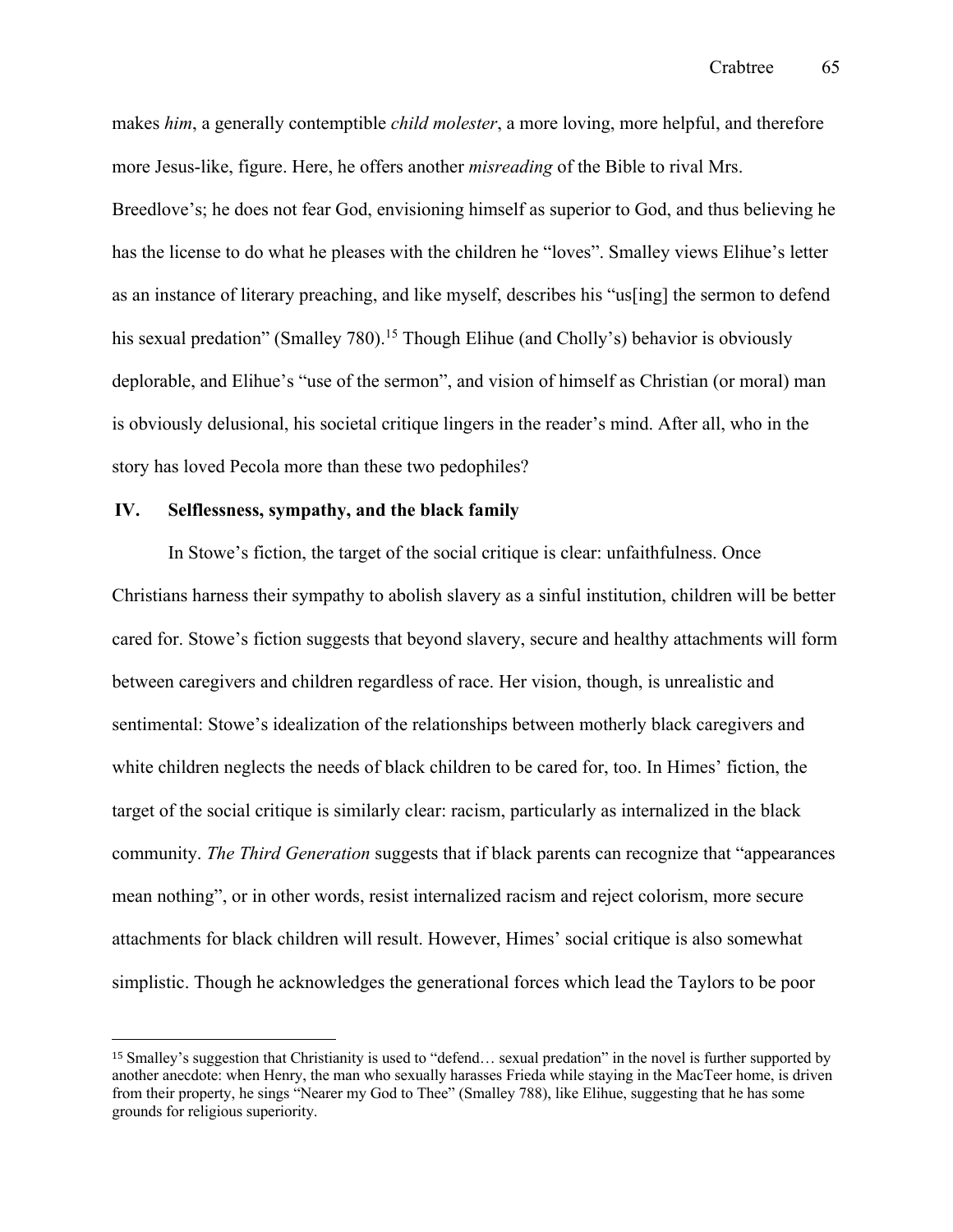attachment figures, he nevertheless paints them as uncomplicated villains.

Morrison's societal critique is distinct from those of her predecessors because the blame is difficult to locate. Children, of course, cannot be blamed for the lack of care and attachment attention bestowed on them by others. Mrs. Breedlove, and other such black mothers who prefer to devote their care and attention to white children and households, feel disempowered and subjugated in their own homes. The economic conditions which they find themselves in are crushing, and those conditions, in combination with marital strife, make caring for white children far more satisfying and fulfilling, and far less tragic, than caring for their own. Black mothers who redirect their attachment attentions toward white children, then, also cannot be truly blamed.

Even Cholly, the *abuser* of the black child, cannot be uncomplicatedly blamed. He himself had a tragic upbringing— he is deserted as a baby, and when he seeks in adolescence to find his living parent, his father, he is yelled at and sent away. Neglected in childhood, he also experiences sexual harassment at the hands of a group of white men at a young age. Directly before describing his assault of Pecola, Morrison gives the reader reason to sympathize with, or at the very least, better understand Cholly: she explains that "having no idea how to raise children, and having never watched any parent raise himself, he could not even comprehend what such a relationship should be" (160). Having not received enough attachment attention himself, Cholly is unable to give it, and when he attempts to, he is so clueless as to cross the boundaries of society's most universal taboo in the name of returning Pecola's love. Morrison offers the possibility that had Cholly been raised with more care, he might have a better idea of how to father. She reflects upon a hypothetical, wondering that "had [Cholly] not been alone in the world since he was thirteen, knowing only a dying old woman who felt responsible for him, but whose age, sex, and interests were so remote from his own, he might have felt a stable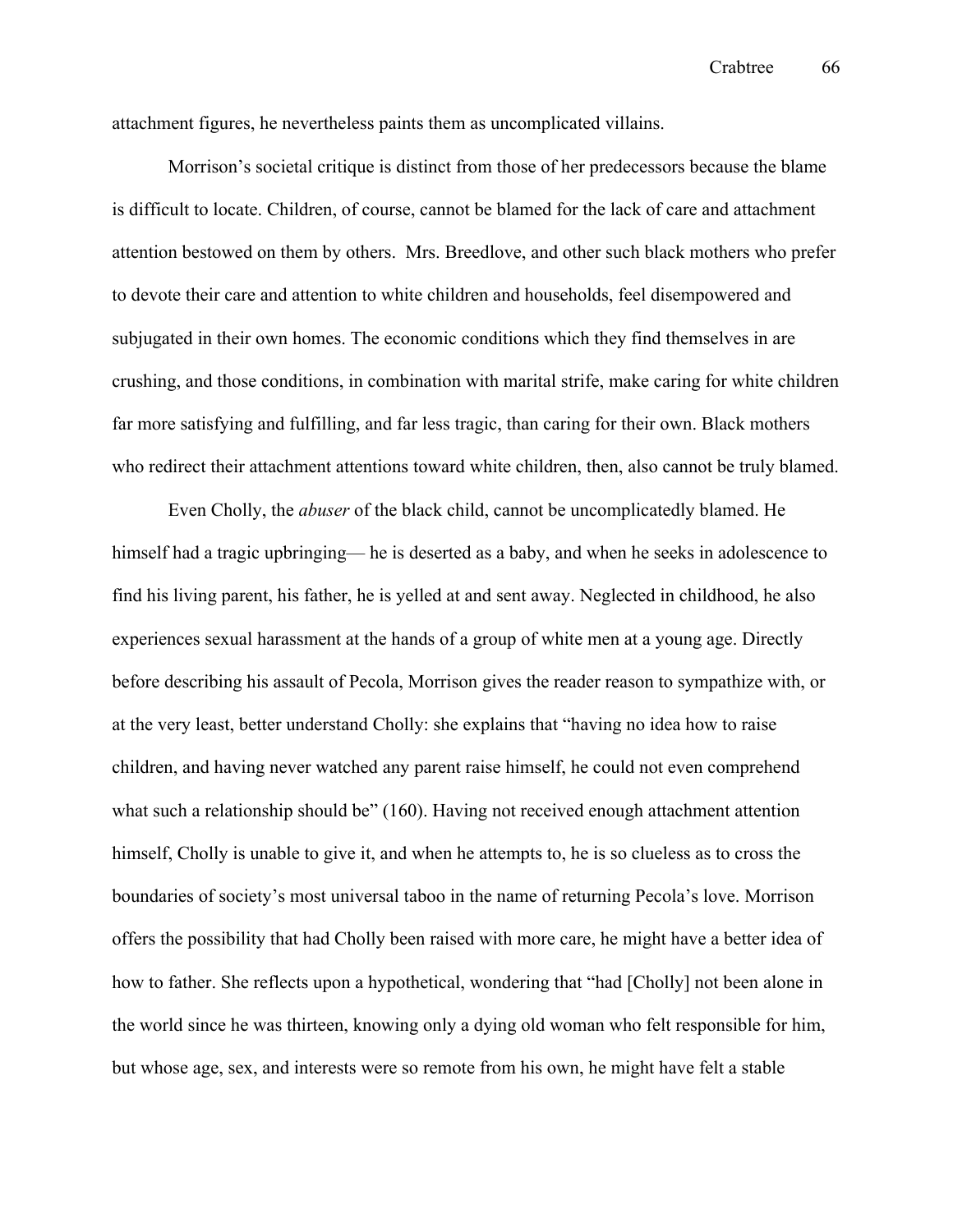connection between himself and his children" (160-161). Essentially, in the novel's view, even the most despicable behavior does not occur in a vacuum; poor parenting and insecure attachment is a generational concern for which individuals cannot be culpable.

I devote myself to locating blame in *The Bluest Eye*, because the novel comes five years after "The Negro Family: The Case for National Action" by Daniel Moynihan, a governmental report for the black family commonly called "The Moynihan Report." This document blamed black culture for the dysfunction of black families, claiming that a matriarchal structure which descended from slavery has undermined the authority of black men. The Moynihan report suggests employment for black men as a solution to this problem. As Clay Starr notes in his "The Public Exposure of a Private Confidence: The Origins of 'Black Inferiority' in Toni Morrison's *The Bluest Eye,*" the Moynihan report "portrays the typical white American family as a cultural ideal, and the black family as the image of brokenness and inferiority" (Starr 5). The report perpetuates stereotypes of black men as lazy and irresponsible, and wrongfully scapegoats' black families as the cause of their own misfortune.

In "Morrison's *Beloved* and the Moynihan Report", James Berger argues that in *Beloved*, another of Morrison's novels, "by emphasizing African American and feminist perspectives, [Morrison] corrects the most damaging liberal errors—the denial of African American culture and agency and the slighting of African American women that characterized liberal thought [in Moynihan's report]" (Berger 408). I would extend this analysis to argue that *The Bluest Eye* functions similarly—by emphasizing, from a point of view *within the black family*, the perspectives of black children, Morrison rejects the Moynihan Report's conception of the supposed 'matriarchy', by demonstrating that such a matriarchy is pure myth. In refusing to blame any of her characters particularly, she also refuses the harmful logic of the Moynihan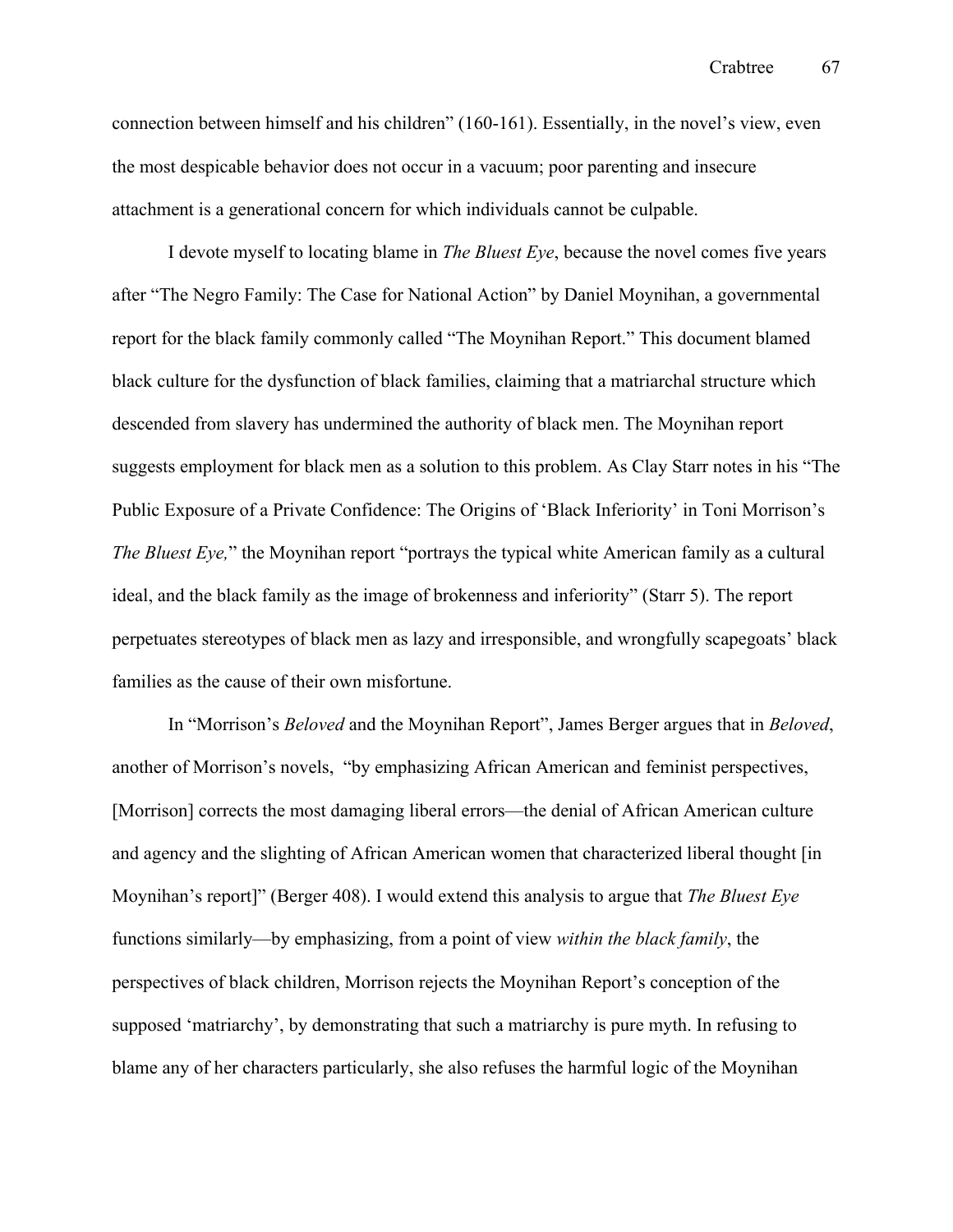report and its blame of the black family.

But if the remedy to concerns within the black family is not so simple as employing black men like Cholly (as the Moynihan report suggests), where does the solution lie? What is the ideal point of intervention? *The Bluest Eye* ultimately suggests that its narrator, Claudia, and her unique sympathy for other black children, represents a way forward. Though her narration is not overtly religious, Claudia embodies a reading of the Bible which, in its faithfulness to wellacknowledged Christian principles, trumps both Elihue and Mrs. Breedlove's misreadings; she *sympathizes* with black children. She has an innate skepticism for her peers' worship of white features, only hesitantly giving into a "fraudulent love" for Shirley Temple (23). However, even as Morrison suggests that she will someday "comprehend her unworthiness," Claudia's concern for *other* black girls, her innate love and selflessness, never allow her to fully internalize the belief that black children are unworthy of love and care. When Pecola is pregnant, and the whole town appears indifferent, Claudia's concern is insistent: she feels a "need for someone to want the black baby to live—just to counteract the universal love of white baby dolls, Shirley Temples, and Maureen Peals" (191). The only thing she fails to realize is that she herself, and Freda, are that *someone*; in planting their marigolds, and praying over them, they radically resist the rest of the world's mishandling of black children.<sup>16</sup>

Never in the text does Claudia identify herself as religious. However, I am not the first to identify her pronouncements of sympathy and concern for Pecola as religiously significant. Smalley similarly understands Claudia to have a religious purpose in the novel. He identifies her

<sup>16</sup> Starr similarly identifies Claudia as a hopeful figure in the novel, though he locates her power not in her sympathy and affection for other black children, but in her resistance of the notion of black superiority, and even racial classification more broadly (Starr 13). Jasmine Griffin, in "On the Ethical Dimensions of Toni Morrison's *The Bluest Eye*" views Claudia *and her family* as the source of ethical goodness in the novel, as they "take [Pecola] in, feed her, give her shelter, a place to sleep, [and] maternal and sisterly care" (Griffin 675). According to Griffin, the importance of welcoming and embracing of the stranger as the MacTeers do is the key message of the novel.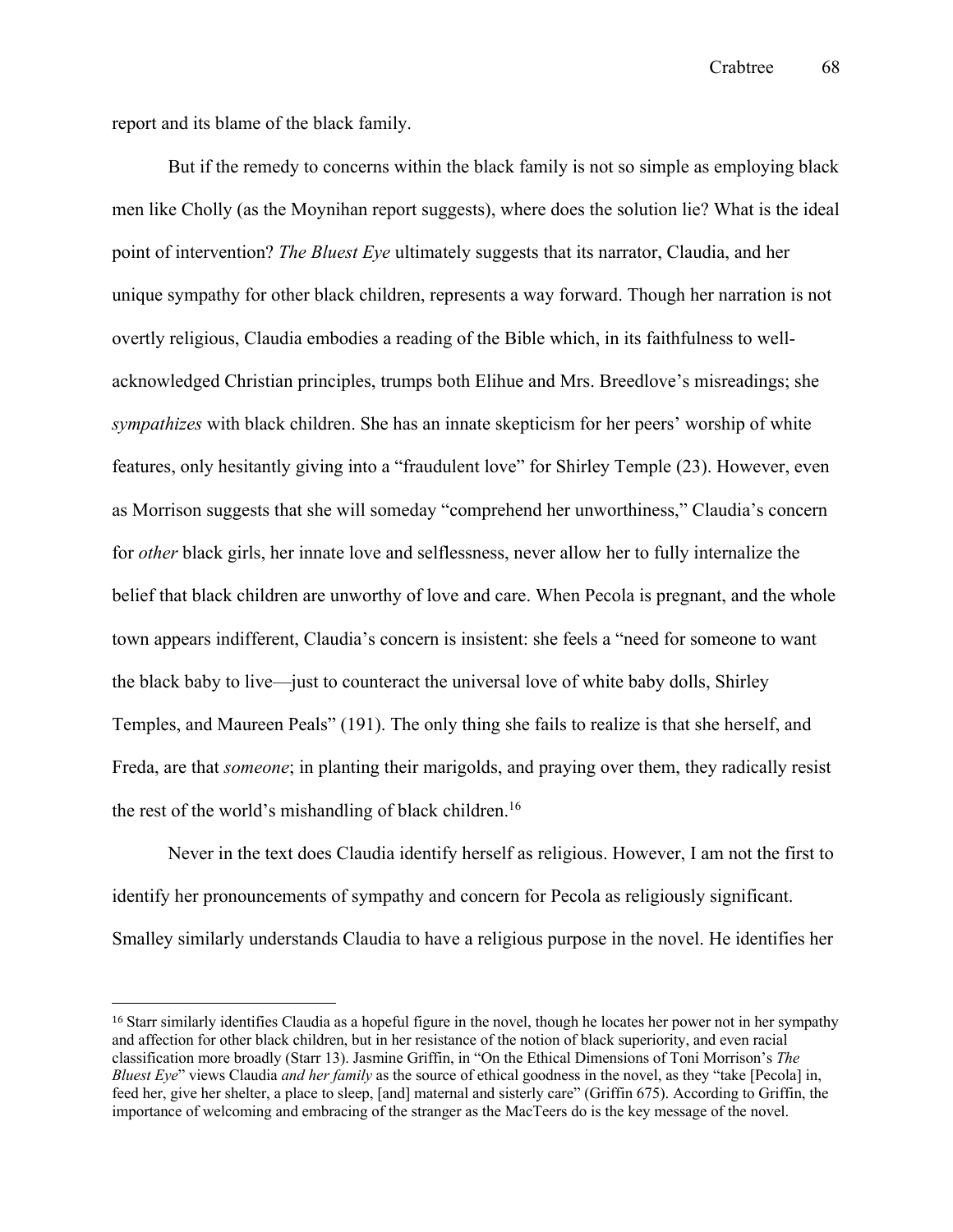final pronouncement as a sermon, seeing that it "mirrors the syntactical parallelism of black preaching… [and also] signifies on the language and themes of Isaiah 53" (Smalley 799). Through Claudia, Smalley argues, we are able to "see that Jesus's knowing, mournful glance simultaneously serves as a unique moment of recognition, a moment in which violence against the black child neither goes unnoticed or unmourned" (Smalley 803). I would echo Smalley's analysis, adding that Claudia's biblical understanding is corrective of Mrs. Breedlove and Elihue's misreadings. Unlike Mrs. Breedlove's, her understanding of religion does not center around punitive judgement of others. Unlike Elihue, she makes no pronouncement of her superiority to God. Instead, she humbly, without even a hint of self-righteousness, extends sympathy to her neighbor. In doing so, she embodies Jesus' teachings with more effectiveness than those who claim to be religious.

As I noted in my discussion of *The Third Generation,* attachment styles are often stable over generations. However, the intergenerational cycle of insecure attachments can be broken; "intergenerational association in parenting [is] mediated by later competence in relationships with peers and romantic partners" (Raby et. al. 115). Even beyond childhood, it is possible to have corrective attachment experiences with peers and romantic partners. These corrective experiences can make those who were insecurely attached in childhood more likely to be sensitive, warm parents who cultivate security for their own children. In *The Bluest Eye,* Claudia represents this seed of hope. If only more people would mourn for Pecola in a world which refuses to, demonstrating genuine Christian sympathy, the black children of the future might be fully loved and cared for, and more securely attached.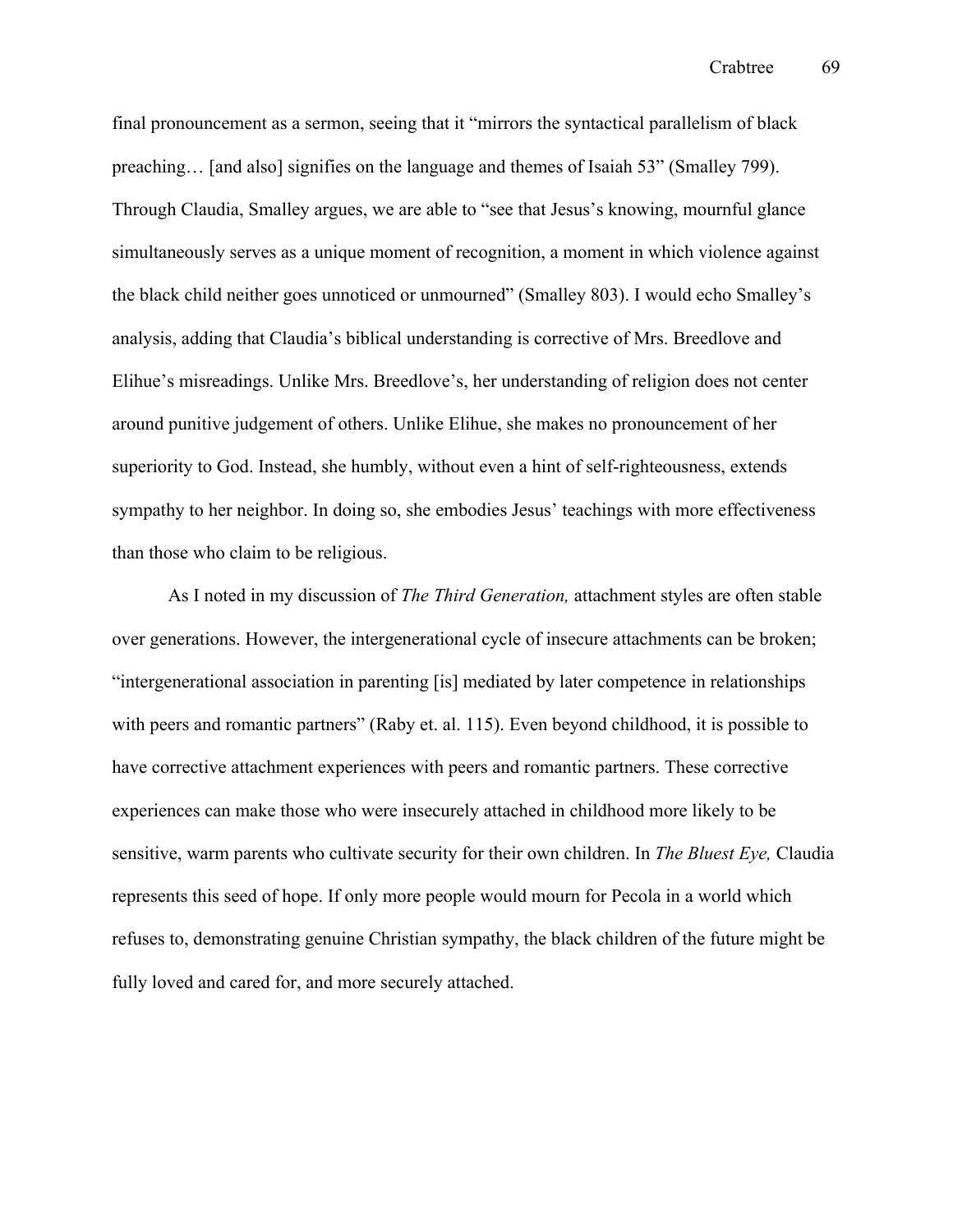Crabtree 70

# **Conclusion**

I was lucky enough to be well-parented and well-nurtured in my childhood. When I attempt to position myself in the foregoing literature, as someone who is blonde-ish, blue-eyed, and was blessed with nurturance and protection as a child, I recognize that I am far more like the "pink-and-yellow girl" in the Fisher family, whom Claudia so detests, than any of the children of color whom I have chosen primarily to focus on in the preceding thesis.

Recalling Morrison's lament that many of her readers "remain touched by not moved" after reading her fiction, it has been my mission, as I conduct this study, to determine what being "moved" might look like for a reader like myself. It is not without trepidation that I engaged this mission and attempted to sympathize with characters with whom I have little in common. After all, it is well-acknowledged that privilege can be blinding, that those of us with certain advantages are unable to see, or to fully comprehend, the condition of those without such advantages. Perhaps I am not the person best suited to understand the unattached child.

Nonetheless, it is impossible not to sympathize with these characters. In sharing their stories and offering a window to the personal and unspeakable, these texts have affected me (as fiction is apt to do). As I conducted this research, I was inspired by Marianne Noble's description of sympathy in its most helpful and least patronizing form: "sweet, skeptical sympathy." Such sympathy does not assume or require sameness. Noble writes, "sympathy of the sweet skeptical variety is a path to human contact… that accepts the heart's unknowing knowing, that approaches the other with wonder, care, and imagination" (3). I can only hope, in reflecting on this project, that I have approached this subject matter with such wonder, care, and imagination.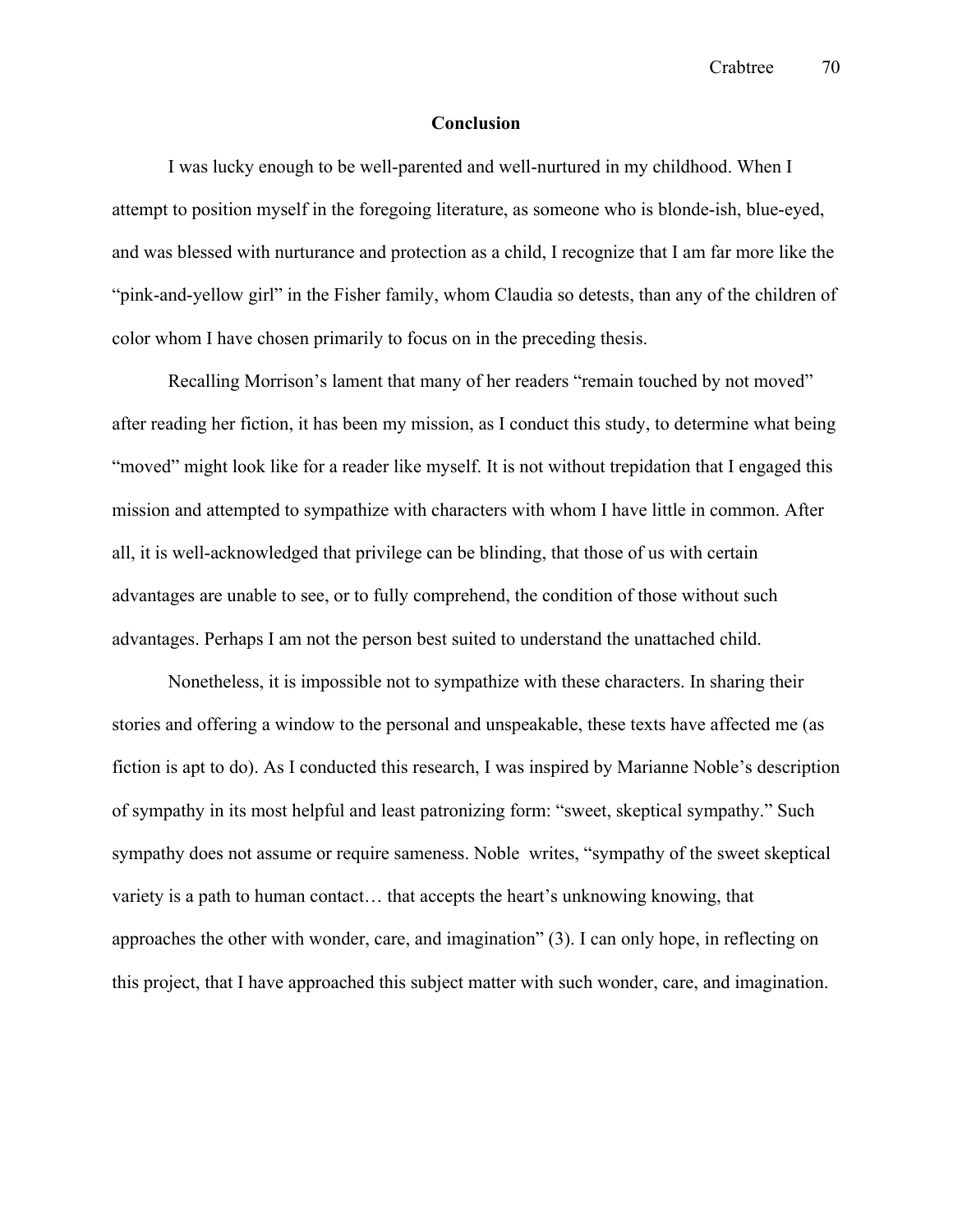To close, I would like to reflect on some of the conclusions I have drawn from applying attachment theory to Harriet Beecher Stowe, Chester Himes, and Toni Morrison's novels. I have learned so much in conducting this research which I hope my readers may also take away.

First, I would like to note that attachment, *long* before it was actually conceived of as a psychological theory in the late-twentieth century, has always been intuitively understood by those who closely examine human behavior in the context of the family. While reading Stowe, Himes and Morrison's work, I have been shocked by the descriptions of the characteristics of (what we would now deem) secure and insecure attachments, present in the work of authors who would not have been familiar with the 'official' developmental concept. Though fiction obviously cannot be compared to psychological research, which can support theories using the scientific method, the presence of these ideas in writing as early as the mid-nineteenth century (and perhaps earlier) lend credence to the universality and coherent logic of attachment theory.

The most significant commonality between Stowe, Himes, and Morrison's depictions of attachment is that each of them suggest that black children disproportionately experience insecure attachment relationships with their caregivers. In these texts, slavery and its many legacies, including racial discrimination and economic inequality, intrude upon the intimate sphere of the family, negatively impacting parent-child attachment.

However, where there exists a common thread between the *issues* presented by Stowe, Himes, and Morrison, they each propose a different solution to the insufficient attachment security afforded to black children.

Stowe advocates for Christianity, and its related virtues of selflessness (or disinterested benevolence) and sympathy. It is these qualities that make characters good caregivers, or mothers. In combination, *Uncle Tom's Cabin*, *Dred*, and *The Minister's Wooing* suggest that the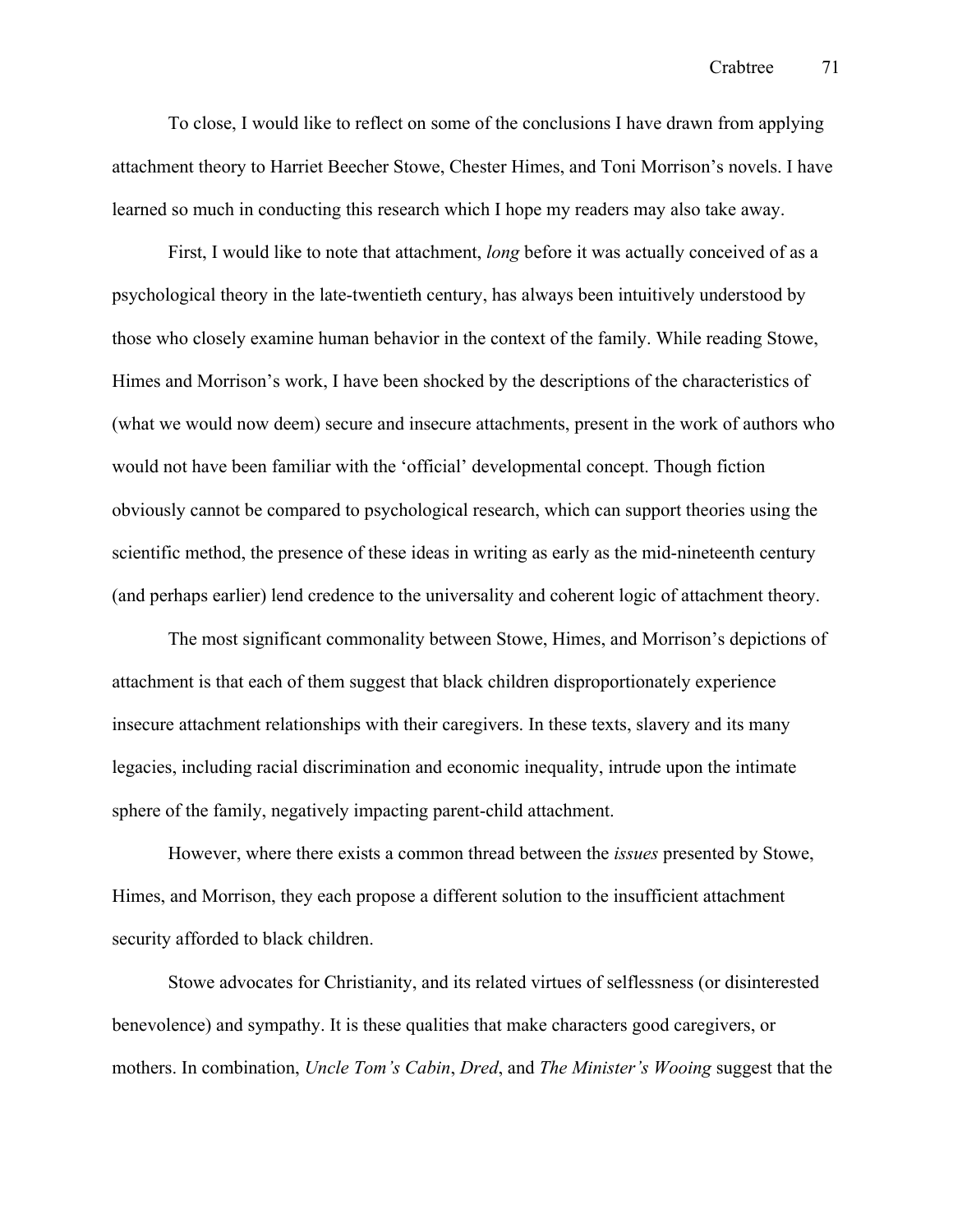institution of slavery is in conflict with Christianity, in part because it impedes secure attachments.

Himes describes with excruciating rawness, and auto-biographical accuracy, the connection between colorism within the black community (as a legacy of the institution of slavery) and insecure/unhealthy attachments between the Taylor children and their parents. His pitch for deemphasizing race as a meaningful social category, though perhaps contemporarily unpopular, is immensely thought provoking.

Morrison writes from the perspective of the child herself, giving voice to the party whose attachment security, and consequently, self-esteem, is at risk. In *The Bluest Eye,* she suggests that exercising Christian sympathy and concern for black children is of utmost importance to the future of those children's attachment security. Her work, though differing significantly in setting, genre, and tone, recalls Stowe's original plea for readers to exercise "pity".

The problems underlying insecure attachments which Stowe, Himes, and Morrison elucidate— impiousness, racism, and unsympathetic indifference to black children's pain, respectively -- may seem massive, and practically impossible to correct. However, just as societal forces intrude upon the family in these texts, the family has the potential to impact society. These narratives also suggest that change *within* the parent-child dynamic, or *within the domestic home*, might be a powerful agent of broader change. Stowe believed that Christian sympathy, and subsequent secure attachment, experienced on the individual level could manifest in global change. When Ophelia learns to be a secure attachment figure and kind caregiver, the impacts of this individual shift span continents, as Topsy's behavior improves, she attains an education, and becomes a missionary abroad.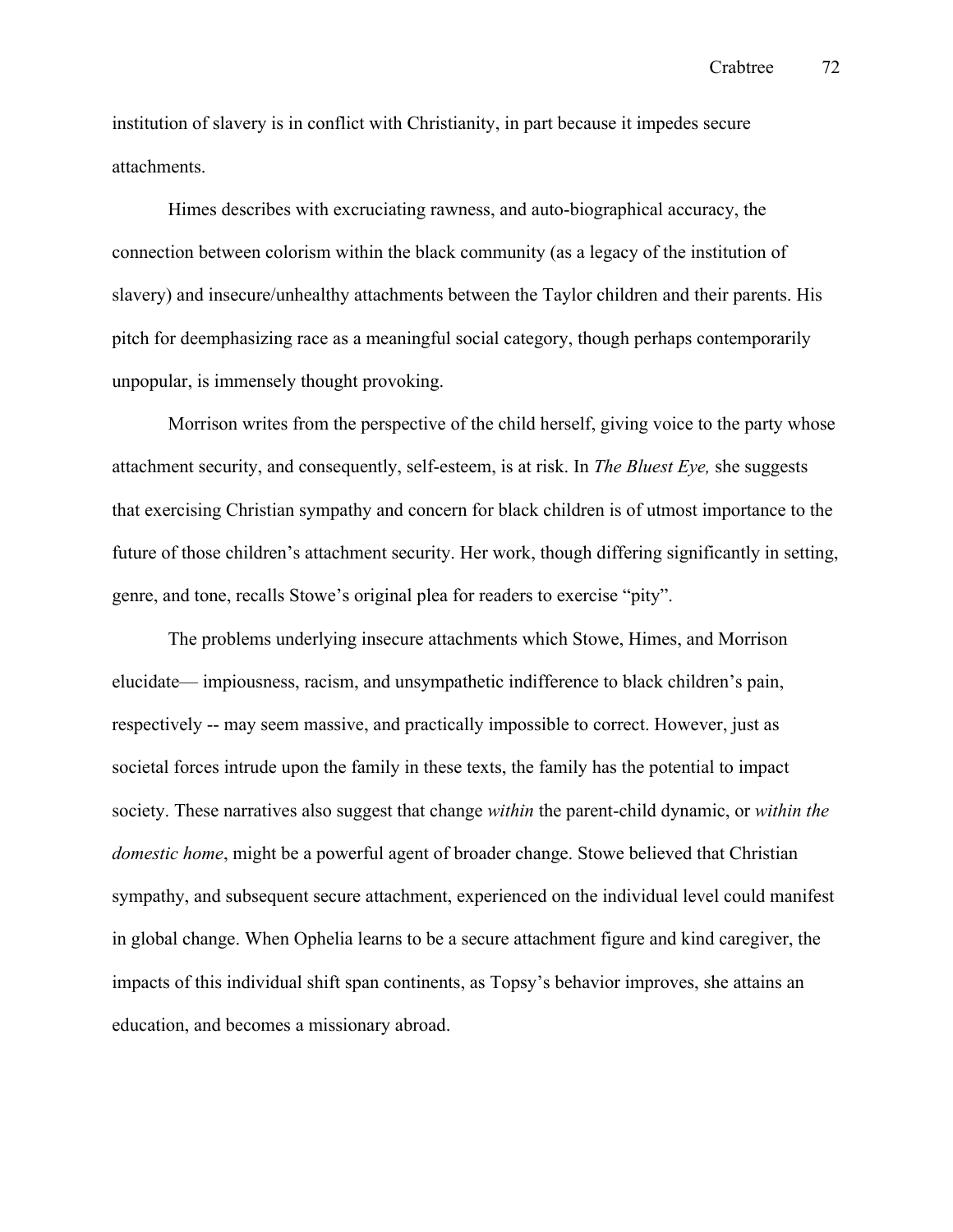Studying attachment, and particularly insecure attachments, can at times feel bleak.

However, potential for the actions of individuals, within their own family systems, to provoke broad social change represents a glimmer of hope in this field of study.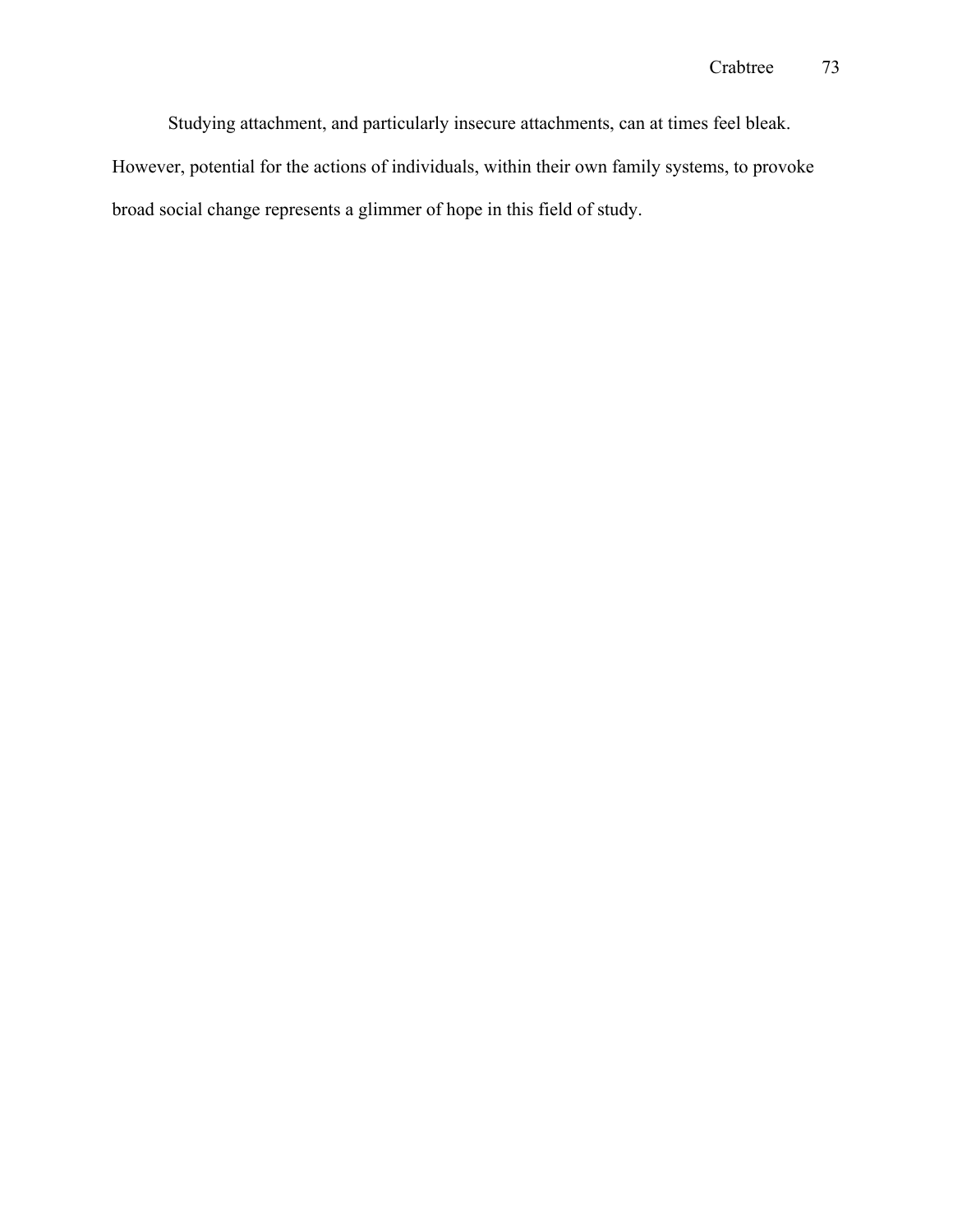## Works Cited

- Ainsworth, Mary D., and Silvia M. Bell. "Attachment, Exploration, and Separation: Illustrated by the Behavior of One-Year-Olds in a Strange Situation." *Child Development*, vol. 41, no. 1, 1970, p. 49., https://doi.org/10.2307/1127388.
- Belsky, Jay. "The Development of Human Reproductive Strategies: Progress and Prospects." *Current Directions in Psychological Science*, vol. 21, no. 5, 2012, pp. 310-316.
- Benoit, D., & Parker, K. C. H. (1994). Stability and transmission of attachment across three generations. *Child Development, 65*(5), 1444–1456.
- Berger, James. "Ghosts of Liberalism: Morrison's Beloved and the Moynihan Report." *PMLA*, vol. 111, no. 3, 1996, pp. 408-420.
- Bernstein, Robin. *Racial Innocence: Performing American Childhood and Race from Slavery to Civil Rights*. New York University Press, 2012.
- Bowlby, John. *A Secure Base: Parent Child Attachment and Healthy Human Development*. Routledge, 1988.
- Bowlby, John. "The Making and Breaking of Affectional Bonds: I. Aetiology and Psychopathology in the Light of Attachment Theory." *British Journal of Psychiatry*, vol. 130, no. 3, 1977, pp. 201–210., doi:10.1192/bjp.130.3.201.
- "Brown v. Board: The Significance of the 'Doll Test.'" *NAACP Legal Defense and Educational Fund*, 21 July 2021, https://www.naacpldf.org/ldf-celebrates-60th-anniversary-brown-vboard-education/significance-doll-test/.
- Chakkalakal, Tess. "'Whimsical Contrasts': Love and Marriage in 'The Minister's Wooing' and 'Our Nig.'" *The New England Quarterly,* vol. 84, no. 1, 2011, pp. 159-171. *JSTOR*, http://www.jstor.org/stable/25802105.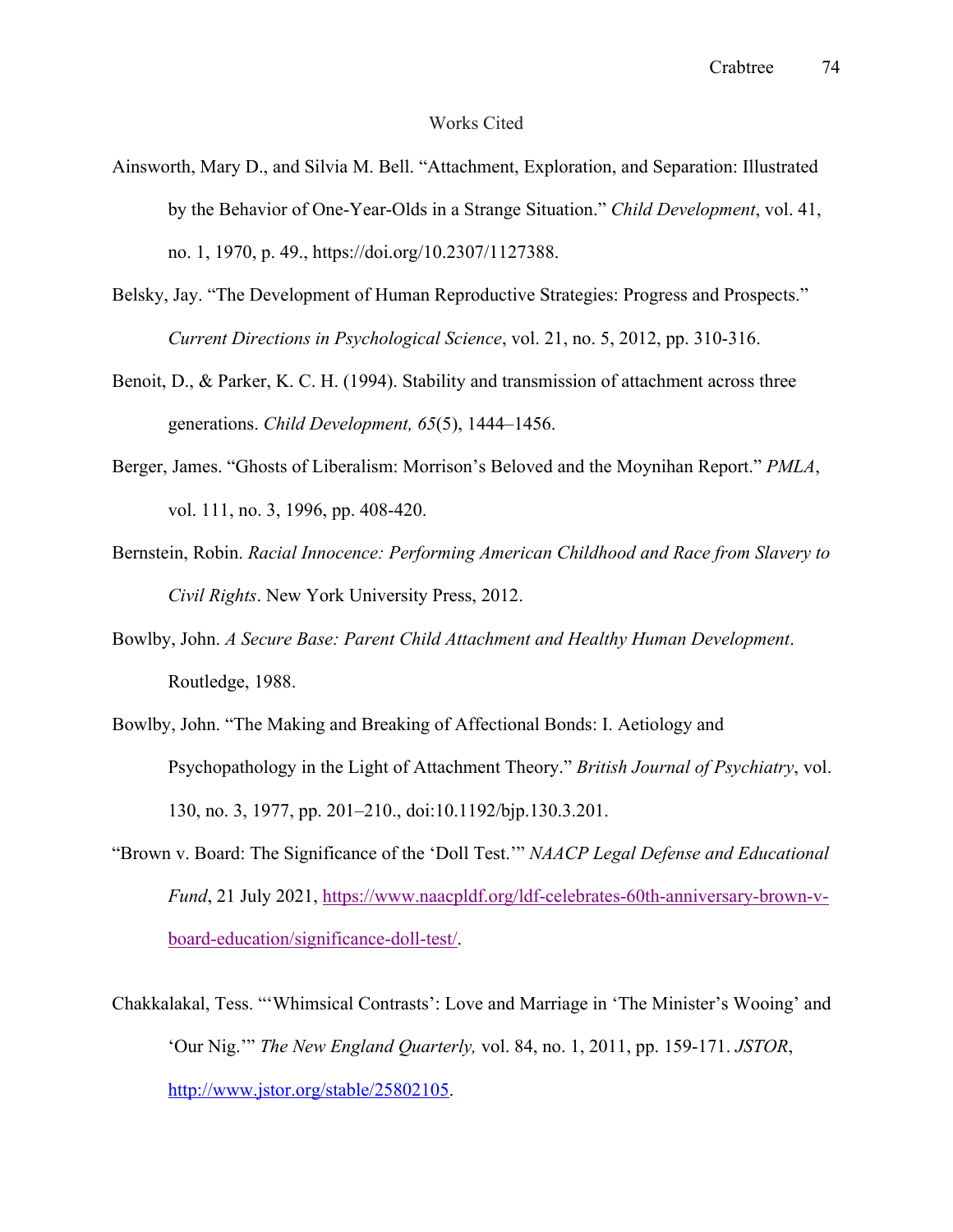- Clark, Kenneth B., and Mamie P. Clark. "Emotional Factors in Racial Identification and Preference in Negro Children." *The Journal of Negro Education*, vol. 19, no. 3, 1950, p. 341., https://doi.org/10.2307/2966491.
- DeWolff, Marianne S. et al. "Sensitivity and Attachment: A Meta-Analysis on Parental Antecedents of Infant Attachment." Child Development, vol. 68, no. 4, 1997, pp. 571- 591.
- Mark, Elliott. *Color-Blind Justice: Albion Tourgée and the Quest for Racial Equality*. Oxford University Press, Inc., 2006.
- Fredrickson, George M. "Uncle Tom and the Anglo-Saxons: Romantic Racialism in the North." *The Black Image in the White Mind*, Harper and Row, New York, 1972.
- Griffin, Farah Jasmine. "On The Ethical Dimensions of Toni Morrison's *The Bluest Eye*." College Literature, vol. 47, no. 4, 2020, pp. 671-677.
- Gutman, Herbert G. *The Black Family in Slavery and Freedom 1750-1925*. Vintage Books, 1976.
- HBS to Henry Ward Beecher, February 1, 1851, Beecher Family Papers, SML.
- Himes, Chester B. *The Quality of Hurt: The Autobiography of Chester Himes*. Thunder's Mouth Press, 1998.
- Himes, Chester B. *The Third Generation*. Thunder's Mouth Press, 1954.
- Kim, Sin‐Hyang, et al. "Association of Parent–child Experiences with Insecure Attachment in Adulthood: A Systematic Review and Meta‐analysis." *Journal of Family Theory & Review*, vol. 13, no. 1, Mar. 2021, pp. 58–

76. *EBSCOhost*, https://doi.org/10.1111/jftr.12402.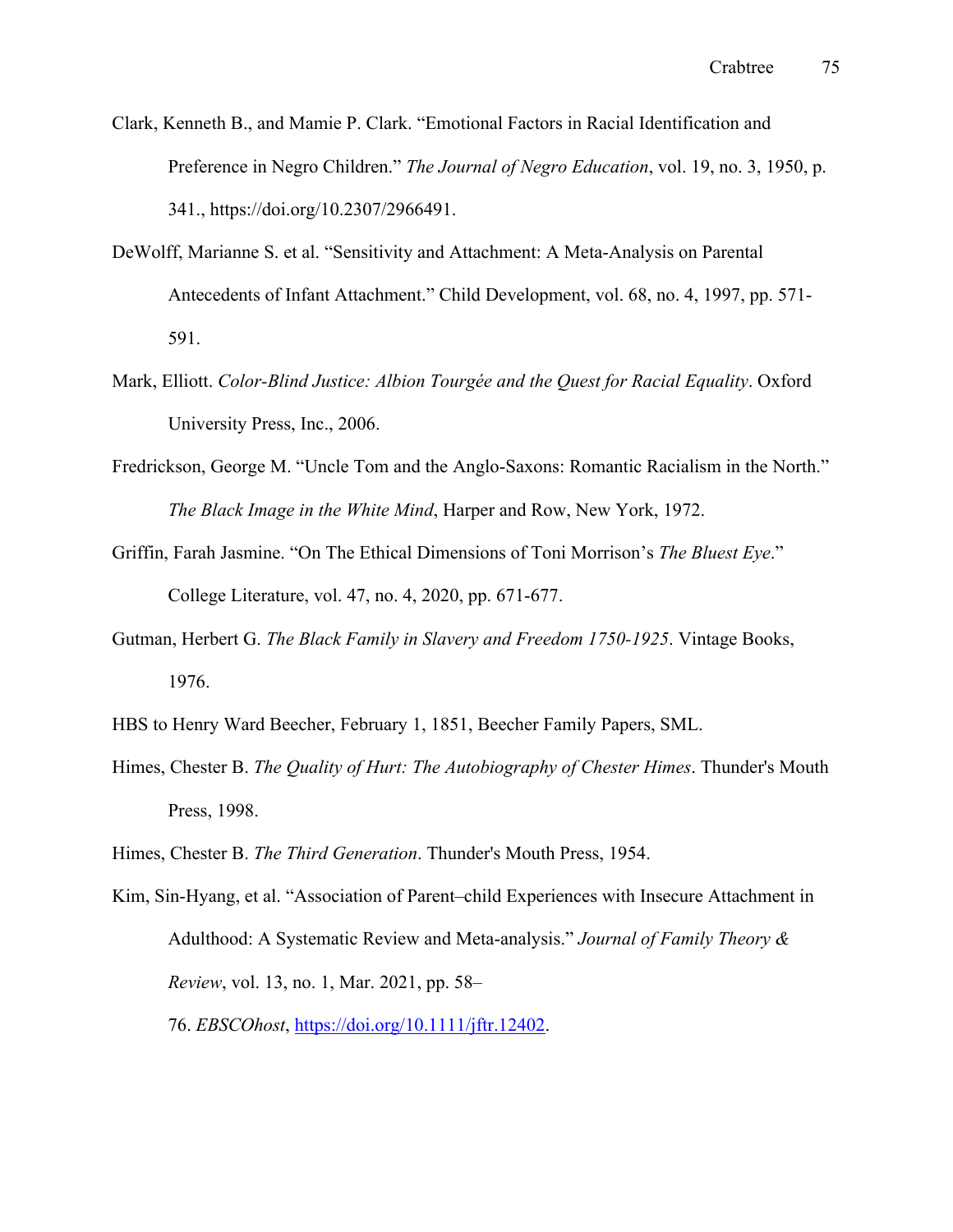Logan, Lisa et al. "Uncle Tom's Cabin and Conventional Nineteenth-Century Domestic Ideology." *Approaches to Teaching Stowe's Uncle Tom's Cabin*, Modern Language Association of America, New York, 2000.

Marrone, Mario. *Attachment and Interaction : From Bowlby to Current Clinical Theory and Practice Second Edition*, Jessica Kingsley Publishers, 1998. *ProQuest Ebook Central*, https://ebookcentral.proquest.com/lib/bowdoin-

ebooks/detail.action?docID=1693672.

Morrison, Toni. *The Bluest Eye: A Novel*. Vintage International, 2007.

Noble, Marianne. *Rethinking Sympathy and Human Contact in Nineteenth-Century American Literature: Hawthorne, Douglass, Stowe, Dickinson*. Cambridge University Press, 2019.

Post, Stephen. "Disinterested Benevolence: An American Debate Over the Nature of Christian Love." *The Journal of Religious Ethics*, vol. 14, no. 2, [Journal of Religious Ethics, Inc, Wiley, Blackwell Publishing Ltd], 1986, pp. 356–68, http://www.jstor.org/stable/40015043.

Raby, K. Lee, et al. "The Interpersonal Antecedents of Supportive Parenting: A Prospective, Longitudinal Study from Infancy to Adulthood." *Developmental Psychology*, vol. 51, no.

1, Jan. 2015, pp. 115–23. *EBSCOhost*, https://doi.org/10.1037/a0038336.

Reckley, Ralph. "The Oedipal Complex and Intraracial Conflict in Chester Himes' The Third Generation." CLA Journal, vol. 21, 1977, pp. 275–81. EBSCOhost, https://search.ebscohost.com/login.aspx?direct=true&db=mzh&AN=1977109302&site=e host-live.

Sherry, Alissa, et al. "The Impact of Social Class on Parenting and Attachment." *The Oxford Handbook of Social Class in Counseling.*, edited by William Ming Liu, Oxford